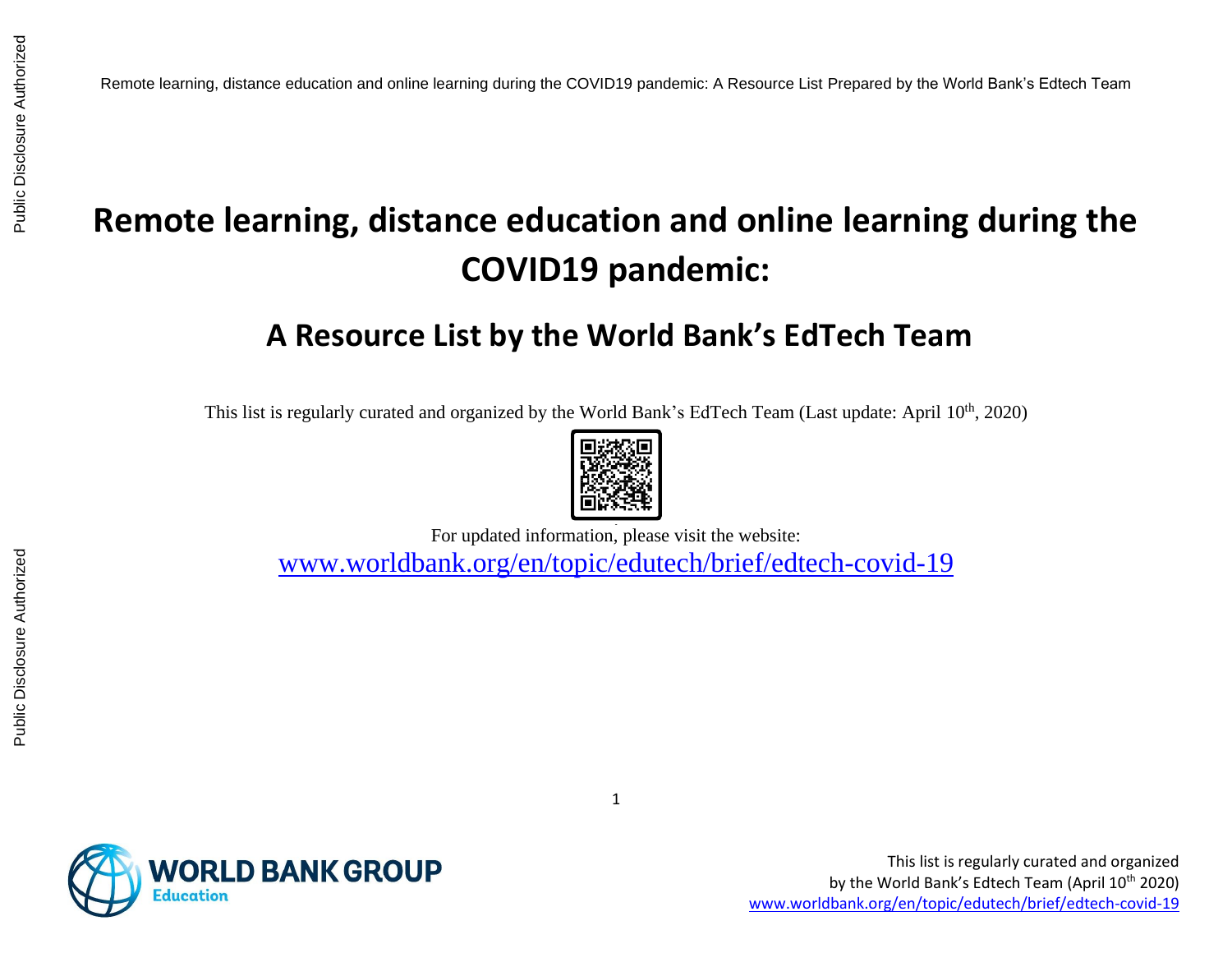### Contents

| $\mathbf{II}$ . |  |
|-----------------|--|
| Ш.              |  |
| IV.             |  |
| $V_{\cdot}$     |  |
|                 |  |

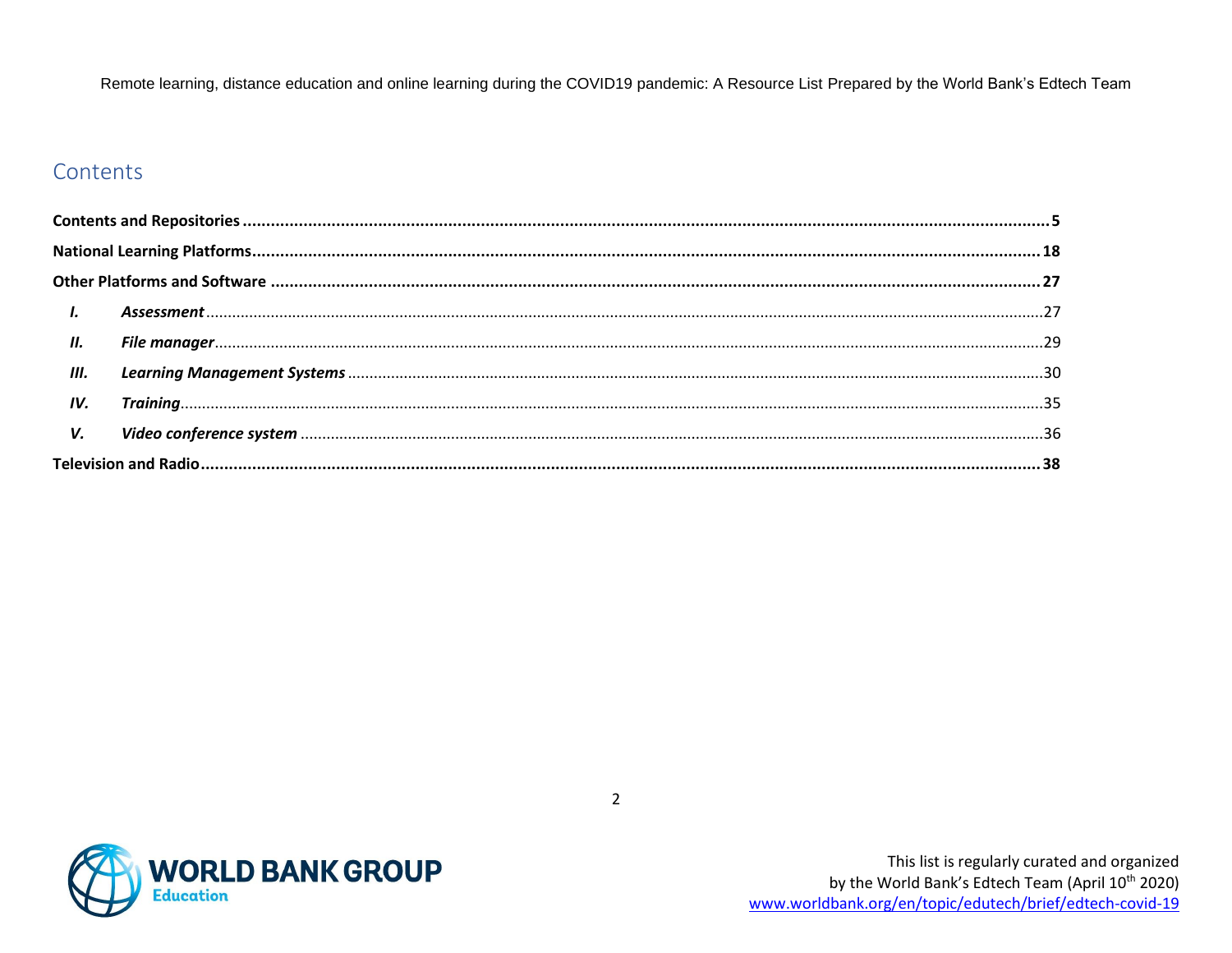#### **Introduction**

The selection of resources and platforms that you will find here has been elaborated in order **to facilitate the rapid identification of helpful technological solutions that could be used to support remote learning.**

The list provided here is not meant to be comprehensive, however, the selection has been driven by prioritizing resources **and solutions that are free (or freemium), offline friendly or are available in more than one language** (especially beyond, English). This list offers a glimpse of the kind of solutions that can be incorporated to support remote learning for different contexts, levels of connectivity, levels of education or subject.

A growing **list of repositories, selection of online libraries and compilation of educational resources, reading materials, lesson plans** has been compiled here. You can also find here some of the initiatives adopted by different countries to deliver content and textbooks to the student (and parents).

If you are looking for resources that can be used in **environments with limited or no Internet access, you can select those resources that are categorized as "offline"** (*meaning that after downloading them you can use it in environments of no connectivity or does not require connectivity to use, as in the case of analog television resources*). In addition, when some platforms are categorized in terms of interaction, the distinction between synchronous and asynchronous might be of help.

**"Synchronous learning"** (*meaning that two or more learners are connected simultaneously or in real-time using the same platform or communication channel, for instance, a video conference*) and **"asynchronous learning"** (*meaning that learners access the same material at different times and locations, for instance, using a e-learning websites at different points*).

Additional resources and **platforms have been included identifying digital learning resources provided by governments**. In the interest of improving the diversity of channels to deliver educational resources and guidance to students and teachers, you will find here a selection of examples which provide **different modalities of educational television and interactive radio instruction**. These additional resources are categorized by country and language as well.

In using these resources, **please be aware of privacy and data protection terms and conditions of the resources**, described here. Where applicable, students must have parents or legal guardians read these terms with them.

Each of the categories included here will **offer different pedagogical opportunities for educators and students**. We hope that this guide can be helpful in orienting and supporting the educational crisis as a result of COVID-19.

World Bank EdTech Team Twitter Handle: @WBedutech

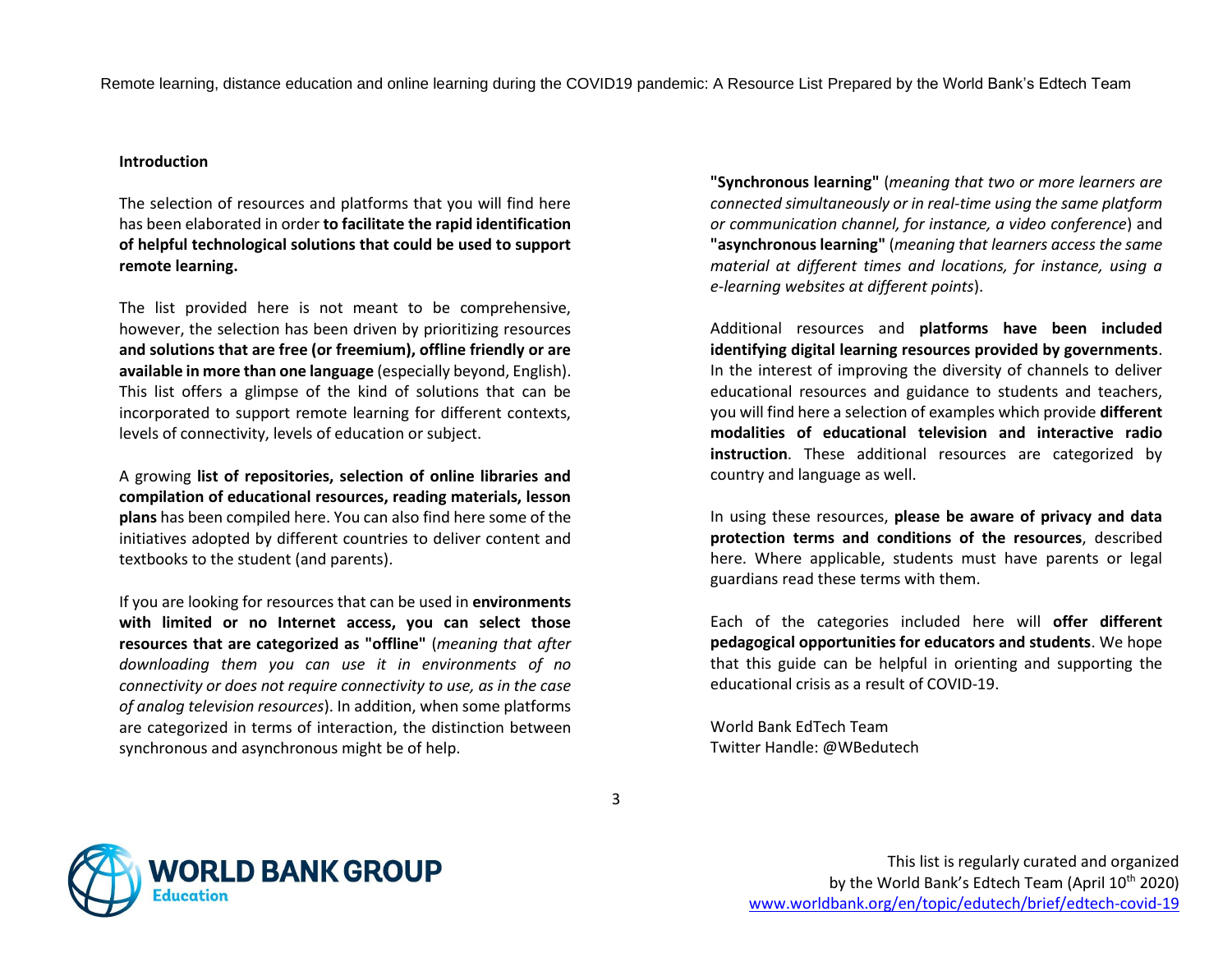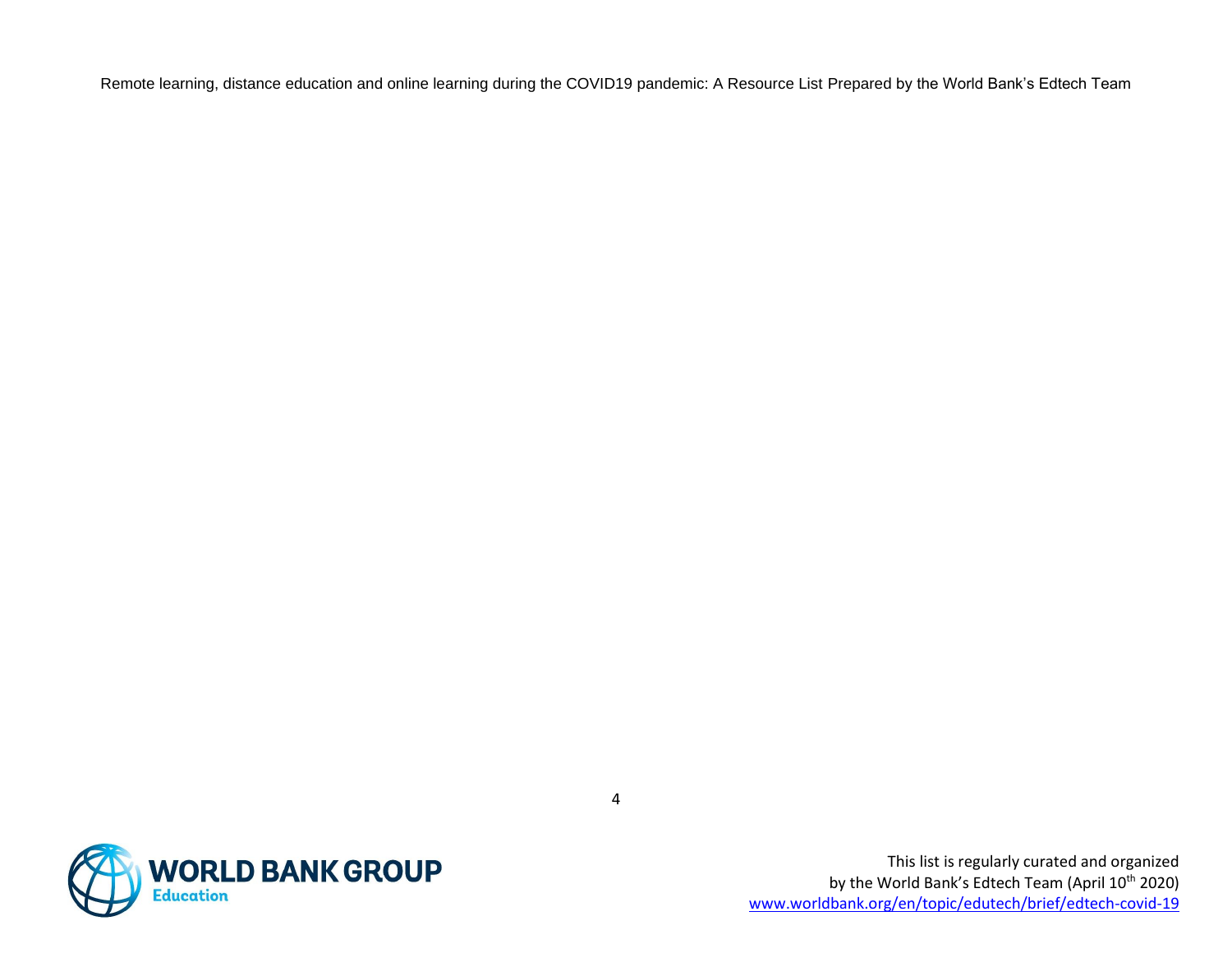## <span id="page-4-0"></span>**Contents and Repositories**

| <b>Name</b>        | <b>Description</b>                                                                                                                                                                            | <b>Connectivity</b><br><b>Type</b> | <b>Subjects</b>                                                                       | Format                     | <b>Mobile App</b> | <b>Conditions</b><br>of Use                        | Language                                                                                                                                                                                                                                                                                                         | <b>Target</b><br>Group          | Link                                               |
|--------------------|-----------------------------------------------------------------------------------------------------------------------------------------------------------------------------------------------|------------------------------------|---------------------------------------------------------------------------------------|----------------------------|-------------------|----------------------------------------------------|------------------------------------------------------------------------------------------------------------------------------------------------------------------------------------------------------------------------------------------------------------------------------------------------------------------|---------------------------------|----------------------------------------------------|
| <b>OER Commons</b> | A freely accessible online library<br>that allows teachers and others to<br>search and discover open<br>educational resources (OER) and<br>other freely available instructional<br>materials. | Both (online &<br>offline)         | Languages<br>Arts<br><b>STEM</b><br>Social<br><b>Studies and</b><br><b>Humanities</b> | <b>Multiple</b><br>formats | <b>No</b>         | Primarily<br>Creative<br><b>Commons</b><br>license | Arabic<br>Chinese<br>Czech<br>Danish<br><b>Dutch</b><br>Filipino<br>Finnish<br>French<br>German<br><b>Hebrew</b><br>Hindi<br>Hungarian<br>Indonesian<br>Italian<br>Japanese<br>Korean<br>Norwegian<br>Polish<br>Portuguese<br>Russian<br>Spanish<br>Swedish<br>Thai<br><b>Turkish</b><br>Ukrainian<br>Vietnamese | All<br>(Primary to<br>Graduate) | https://www.oercom<br>mons.org/advanced-<br>search |
| Curriki            | An free, open education service. It<br>provides open educational                                                                                                                              | Online                             | Languages<br>Arts                                                                     | Multiple<br>formats        | Yes               | Some Rights<br>Reserved                            | English                                                                                                                                                                                                                                                                                                          | All                             | https://www.curriki.o<br><u>rg/</u>                |



This list is regularly curated and organized by the World Bank's Edtech Team (April 10<sup>th</sup> 2020) [www.worldbank.org/en/topic/edutech/brief/edtech-covid-19](http://www.worldbank.org/en/topic/edutech/brief/edtech-covid-19)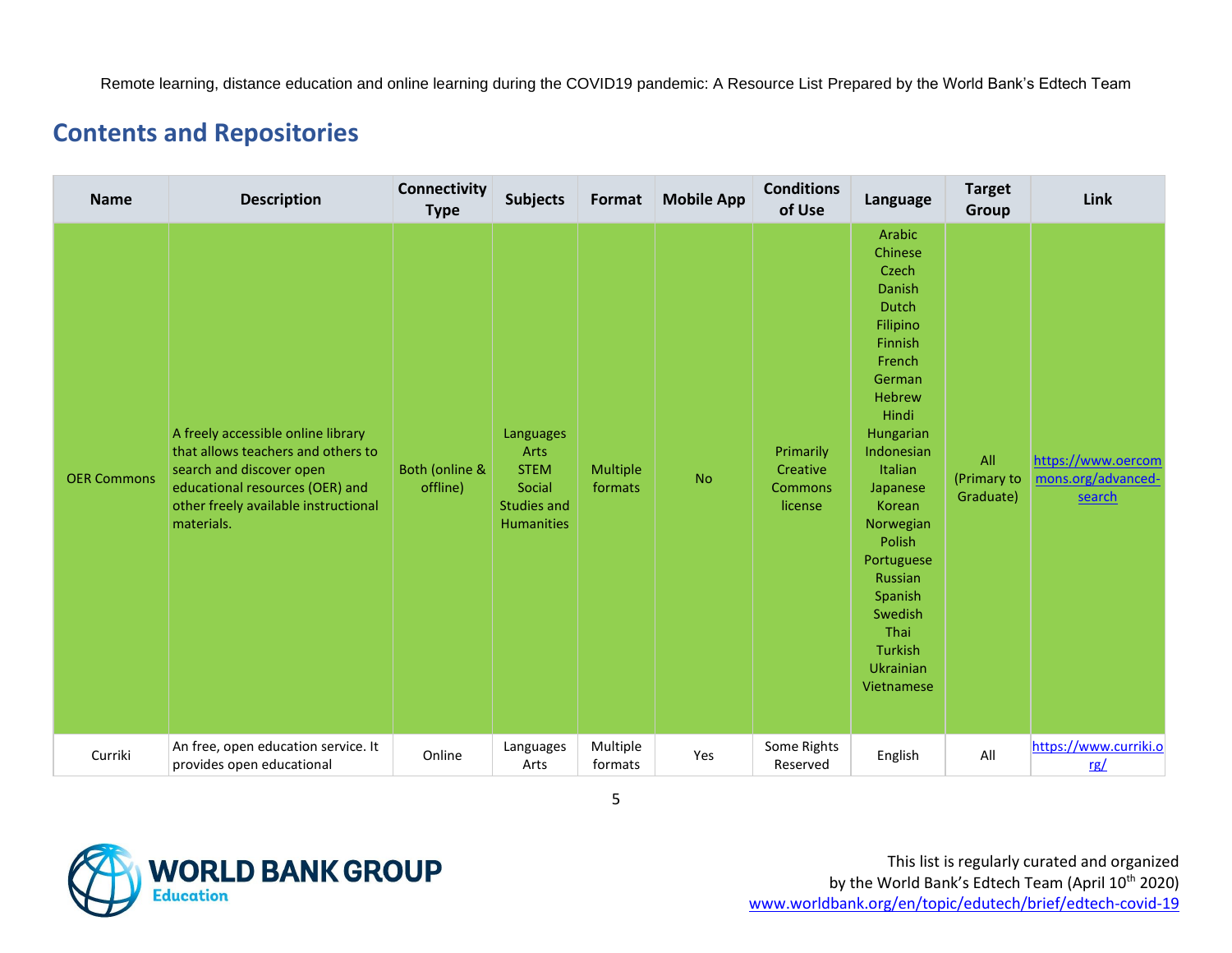|                                  | resources primarily in support of K-<br>12 education. Curricula and<br>instructional materials for teachers,<br>professional educators, students,<br>lifelong learners, and parents.                                                                                                                                 |                            | <b>STEM</b><br>Social<br>Studies and<br>Humanities                      |                     |     |                                             |                                                                                                                                                                                                                                                                                                                     |                           |                                                         |
|----------------------------------|----------------------------------------------------------------------------------------------------------------------------------------------------------------------------------------------------------------------------------------------------------------------------------------------------------------------|----------------------------|-------------------------------------------------------------------------|---------------------|-----|---------------------------------------------|---------------------------------------------------------------------------------------------------------------------------------------------------------------------------------------------------------------------------------------------------------------------------------------------------------------------|---------------------------|---------------------------------------------------------|
| Learning<br>Resource<br>Exchange | A European Schoolnet (EUN)<br>product, this enables schools to find<br>educational content from many<br>different countries and providers. It<br>offers access to a network of<br>learning content repositories and<br>associated tools that 'travel well'<br>and can be used by teachers in<br>different countries. | Online                     | Languages<br>Arts<br><b>STEM</b><br>Social<br>Studies and<br>Humanities | Multiple<br>formats | No  | Primarily<br>Creative<br>Commons<br>license | English<br>Arabic<br>Catalan<br>Chinese<br>Croatian<br>Czech<br>Danish<br>Dutch<br>Finnish<br>French<br>German<br>Greek<br>Hebrew<br>Hindi<br>Hungarian<br>Indonesian<br>Italian<br>Japanese<br>Korean<br>Malay<br>Norwegian<br>Polish<br>Portuguese<br>Romanian<br>Russian<br>Slovak<br>Spanish<br>Swedish<br>Thai | From<br>to high<br>school | kindergarten http://lreforschools.e<br>un.org/web/guest |
| OpenStax                         | Houses peer-reviewed, openly<br>licensed textbooks, which are                                                                                                                                                                                                                                                        | Both (online &<br>offline) | Languages<br>Arts                                                       | Textbook            | Yes | Primarily<br>Creative                       | English<br>Afrikaans                                                                                                                                                                                                                                                                                                | All                       | https://cnx.org/                                        |



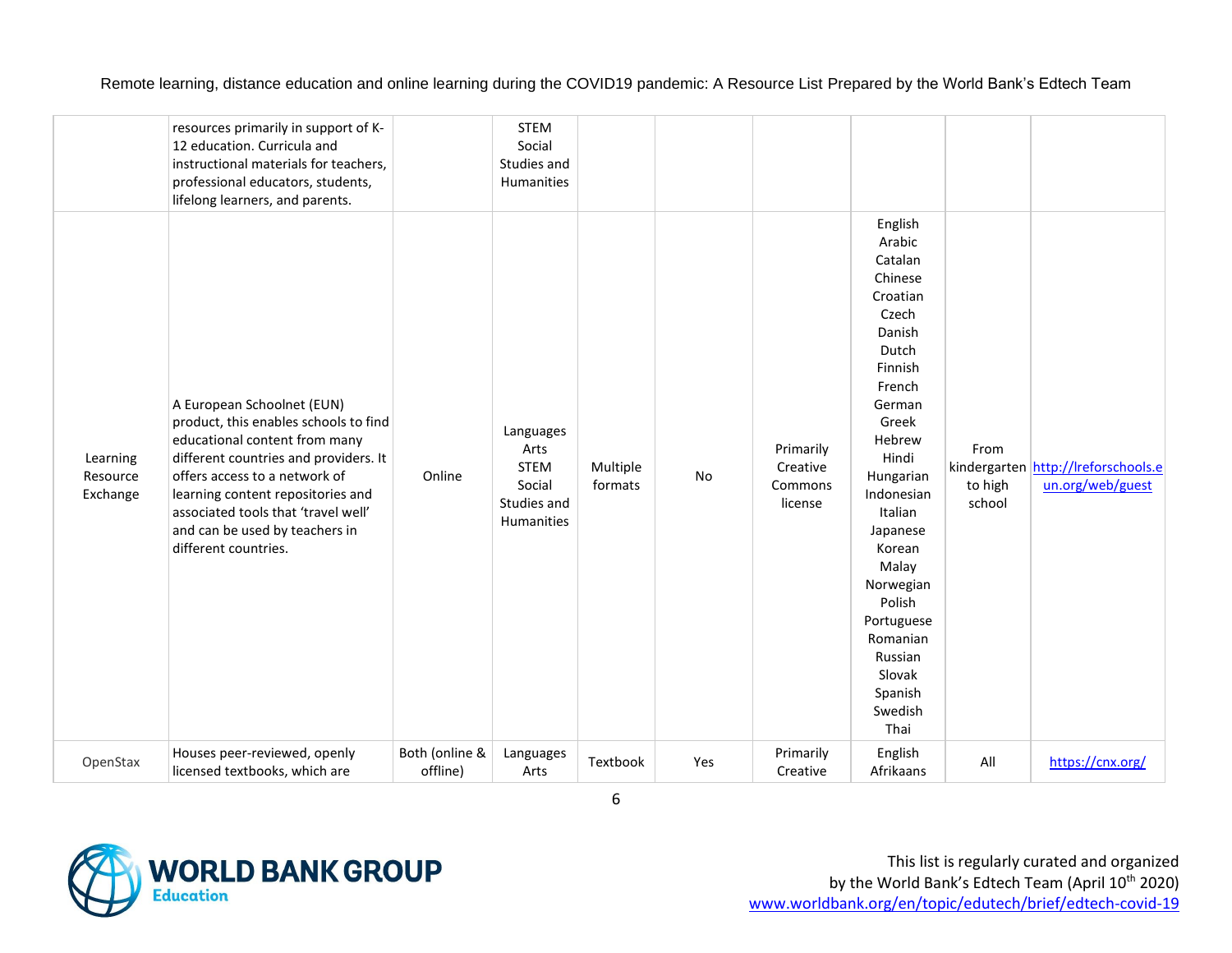|              | available in free digital formats and<br>for a low cost in print.                                                                                                                       |                            | <b>STEM</b><br>Social<br>Studies and<br>Humanities                      |                     |     | Commons<br>license                          | Arabic<br>Catalan<br>Chinese<br>Danish<br>Dutch<br>French<br>German<br>Greek<br>Italian<br>Japanese<br>Korean<br>Polish<br>Portuguese<br>Romanian<br>Russian<br>Spanish<br>Swedish |                           |                                               |
|--------------|-----------------------------------------------------------------------------------------------------------------------------------------------------------------------------------------|----------------------------|-------------------------------------------------------------------------|---------------------|-----|---------------------------------------------|------------------------------------------------------------------------------------------------------------------------------------------------------------------------------------|---------------------------|-----------------------------------------------|
| Ck12         | Provides free and customizable K-<br>12 open educational resources                                                                                                                      | Both (online &<br>offline) | Languages<br>Arts<br><b>STEM</b><br>Social<br>Studies and<br>Humanities | Multiple<br>formats | No  | Primarily<br>Creative<br>Commons<br>license | English<br>Korean<br>German<br>Chinese<br>Greek<br>Polish                                                                                                                          | From<br>to high<br>school | kindergarten https://www.ck12.or<br>g/        |
| Khan Academy | Offers practice exercises,<br>instructional videos, and a<br>personalized learning dashboard<br>that empower learners to study at<br>their own pace in and outside of<br>the classroom. | Both (online &<br>offline) | Languages<br>Arts<br><b>STEM</b><br>Social<br>Studies and<br>Humanities | Video               | Yes | Primarily<br>Creative<br>Commons<br>license | <b>Bahasa</b><br>Indonesia,<br>български,<br>简体 中文,<br>čeština,<br>Deutsche,<br>English,<br>Spanish,<br>French,<br>ქართული,<br>Italian,                                            | From<br>to high<br>school | kindergarten https://www.khanaca<br>demy.org/ |



This list is regularly curated and organized by the World Bank's Edtech Team (April 10<sup>th</sup> 2020) [www.worldbank.org/en/topic/edutech/brief/edtech-covid-19](http://www.worldbank.org/en/topic/edutech/brief/edtech-covid-19)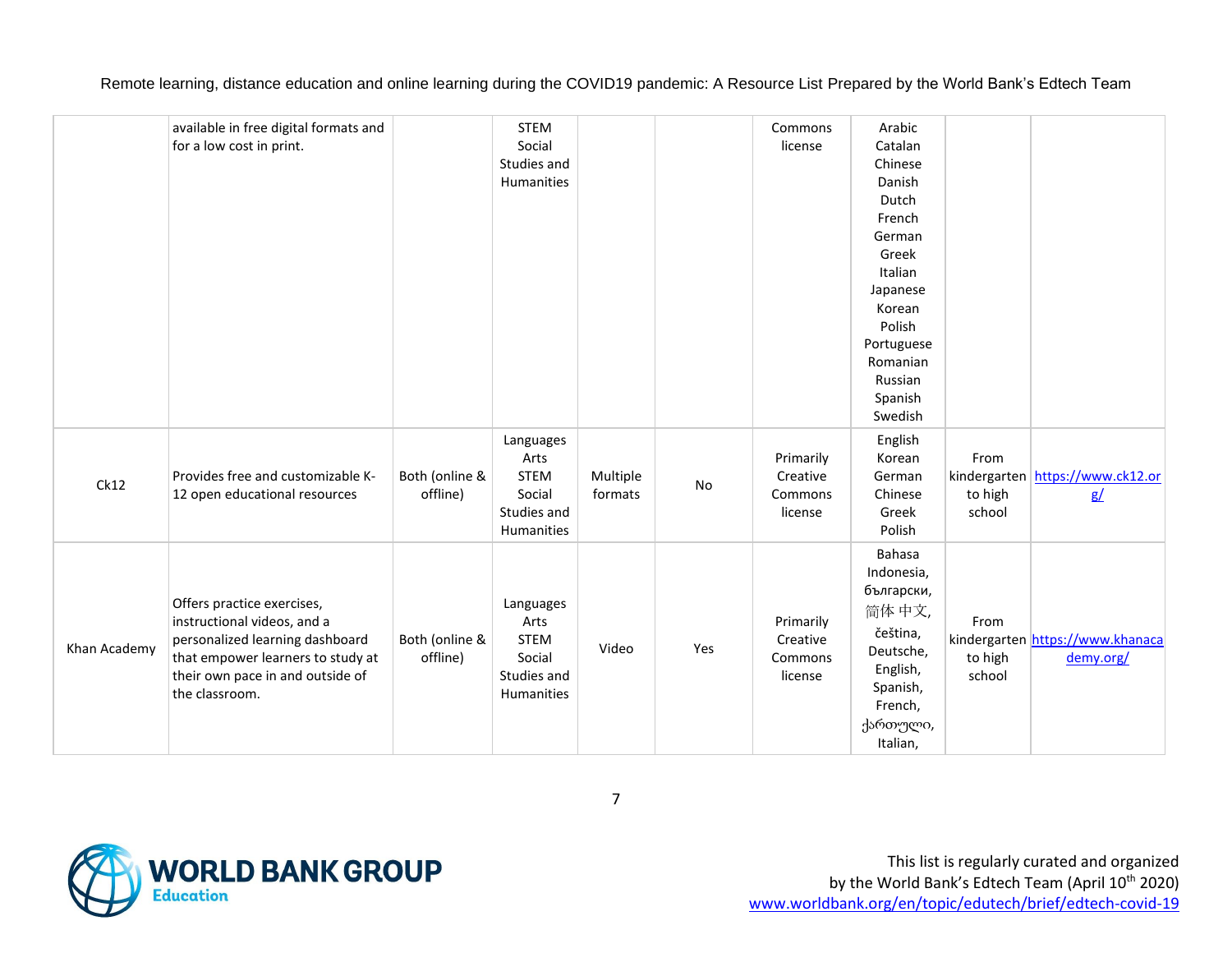|                      |                                                                                                                                                                                                                                                                                                                                                        |                            |                                                                                |                     |     |                                                      | 日本語,<br>한국어,<br>Magyar,<br>by polsku,<br>Portuguese,<br>svenska,<br>Türkce |                                           |                                                     |
|----------------------|--------------------------------------------------------------------------------------------------------------------------------------------------------------------------------------------------------------------------------------------------------------------------------------------------------------------------------------------------------|----------------------------|--------------------------------------------------------------------------------|---------------------|-----|------------------------------------------------------|----------------------------------------------------------------------------|-------------------------------------------|-----------------------------------------------------|
| Project<br>Gutenberg | A library of over 60,000 free<br>eBooks. Choose among free epub<br>and Kindle eBooks, download them<br>or read them online. You will find<br>the world's great literature here,<br>with focus on older works for which<br>U.S. copyright has expired.                                                                                                  | Both (online &<br>offline) | Languages<br>Arts<br><b>STEM</b><br>Social<br>Studies and<br>Humanities        | Multiple<br>formats | No  | Works for<br>which U.S.<br>copyright has<br>expired. | English                                                                    | All                                       | https://www.gutenbe<br>rg.org/                      |
| Siyavula             | Produces textbooks as OER through<br>a sponsorship model.                                                                                                                                                                                                                                                                                              | Both (online &<br>offline) | <b>STEM</b>                                                                    | Multiple<br>formats | Yes | Primarily<br>Creative<br>Commons<br>license          | English<br>African                                                         | From<br>to high<br>school                 | kindergarten https://www.siyavula<br>education.com/ |
| Sabaq                | Provides video lectures that are<br>focused on the Pakistani curriculum<br>and delivered in simple Urdu so<br>that the students can easily<br>understand them. Their videos<br>cover all topics in Islamabad, the<br>Punjab, Sindh, Khyber Pakhtunkhwa<br>and Balochistan education boards.<br>All their video lectures are also<br>available on DVDs. | Both (online &<br>offline) | Languages<br>Arts<br><b>STEM</b><br>Social<br>Studies and<br><b>Humanities</b> | Multiple<br>formats | No  | Primarily<br>Creative<br>Commons<br>license          | Urdu<br>English                                                            | From<br>kindergarten<br>to high<br>school | https://sabaq.pk/                                   |
| Designmate           | An interactive visual teaching<br>resource that provides animated<br>videos to explain learning material.                                                                                                                                                                                                                                              | Both (online &<br>offline) | <b>STEM</b>                                                                    | Video               | Si  | Some Rights<br>Reserved                              | English                                                                    | $K-12$                                    | https://www.designm<br>ate.com/                     |



This list is regularly curated and organized by the World Bank's Edtech Team (April 10<sup>th</sup> 2020) [www.worldbank.org/en/topic/edutech/brief/edtech-covid-19](http://www.worldbank.org/en/topic/edutech/brief/edtech-covid-19)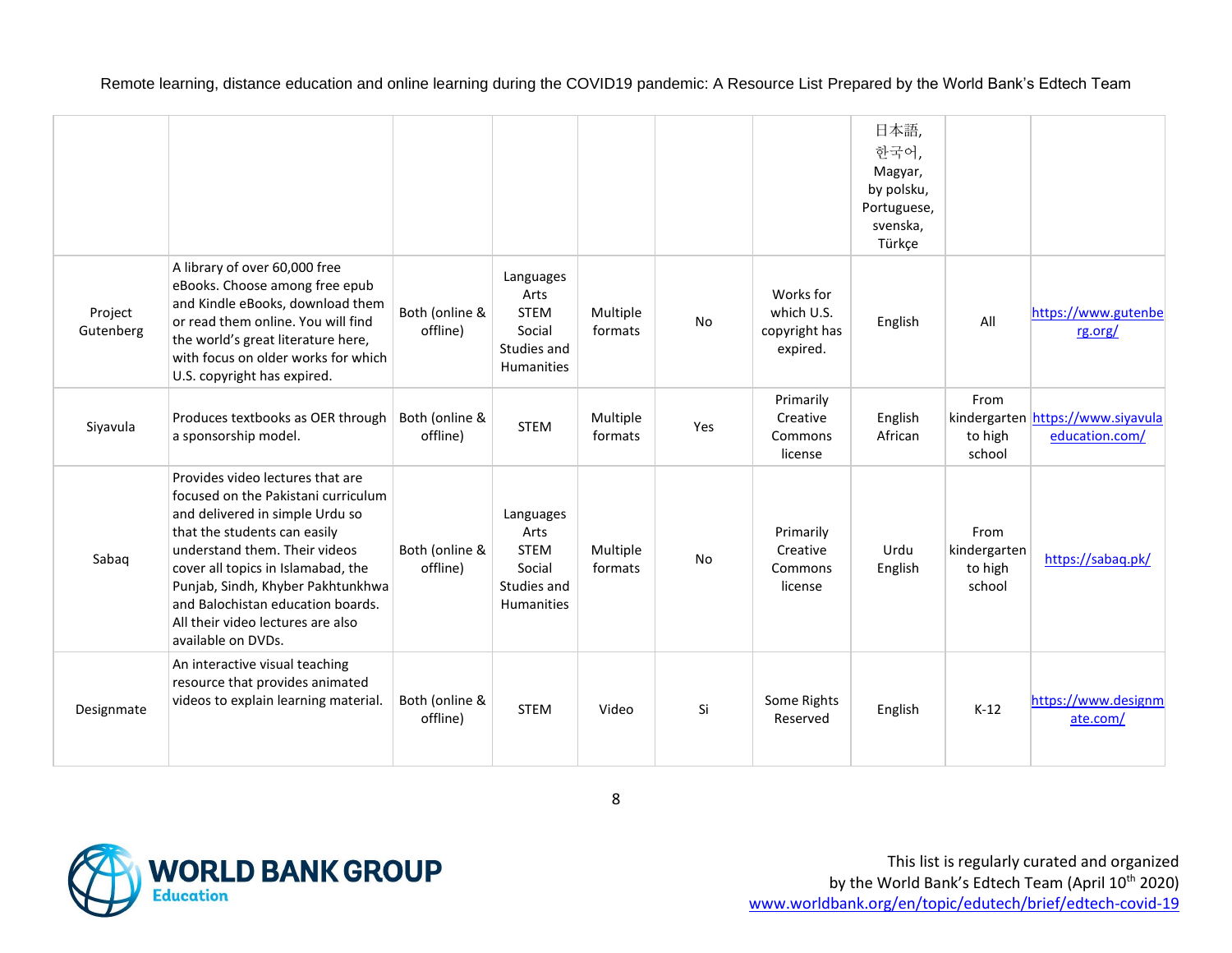| Kenya Education<br>Cloud                    | An online portal for submission of<br>content for evaluation, curation<br>and approval. The content is<br>intended for basic education (ECDE,<br>Primary, Secondary) and tertiary<br>(Teacher Education and Technical<br>and vocational education).                                                  | Both (online &<br>offline) | Languages<br>Arts<br><b>STEM</b><br>Social<br>Studies and<br><b>Humanities</b> | Multiple<br>formats | Si        | Some Rights<br>Reserved                     | English      | All                 | https://kec.ac.ke/                                  |
|---------------------------------------------|------------------------------------------------------------------------------------------------------------------------------------------------------------------------------------------------------------------------------------------------------------------------------------------------------|----------------------------|--------------------------------------------------------------------------------|---------------------|-----------|---------------------------------------------|--------------|---------------------|-----------------------------------------------------|
| Educational                                 | A product of the Commonwealth<br>universities and educational<br>Directory of Open institutions that provides OER<br>(open education resources) for<br>Resources (DOER) Higher Education, Open Schooling,<br>Teacher Education, Technical and<br>Vocational Skills Development.                      | Online                     | Languages<br>Arts<br><b>STEM</b><br>Social<br>Studies and<br><b>Humanities</b> | Multiple<br>formats | Yes       | Primarily<br>Creative<br>Commons<br>license | English      | Higher<br>Education | http://doer.col.org/                                |
| Inteligencia<br>Quisqueya                   | Through an adaptive test, IQ<br>identifies the academic areas that<br>the student must reinforce and<br>creates their Learning Path. Free<br>access virtual space where one can<br>prepare for national tests.                                                                                       | Online                     | Languages<br>Arts<br><b>STEM</b><br>Social<br>Studies and<br><b>Humanities</b> | Multiple<br>formats | <b>No</b> | Some Rights<br>Reserved                     | Spanish      | $K-12$              | http://iq.edu.do/                                   |
| <b>Materials</b><br>Education<br>Continuity | Repository of selected resource site<br>that includes free, online and / or<br>downloadable tools for middle<br>school students. Resources<br>organized by categories that allow<br>you to work on creating<br>presentations, forms, images,<br>maps, websites; video and sound<br>editing and more. | Online                     | Languages<br>Arts<br><b>STEM</b><br>Social<br>Studies and<br><b>Humanities</b> | Multiple<br>formats | <b>No</b> | Some Rights<br>Reserved                     | Spanish      | $K-12$              | https://www.mined.g<br>ob.sv/emergenciacovi<br>d19/ |
| PhET                                        | Free science and math simulations<br>for teaching STEM topics, including<br>physics, chemistry, biology, and<br>free interactive math and science<br>simulations.                                                                                                                                    | Offline                    | <b>STEM</b>                                                                    | Multiple<br>formats | Yes       | Primarily<br>Creative<br>Commons<br>license | Multilingual | $K-12$              | https://phet.colorado<br>.edu/                      |



This list is regularly curated and organized by the World Bank's Edtech Team (April 10<sup>th</sup> 2020) [www.worldbank.org/en/topic/edutech/brief/edtech-covid-19](http://www.worldbank.org/en/topic/edutech/brief/edtech-covid-19)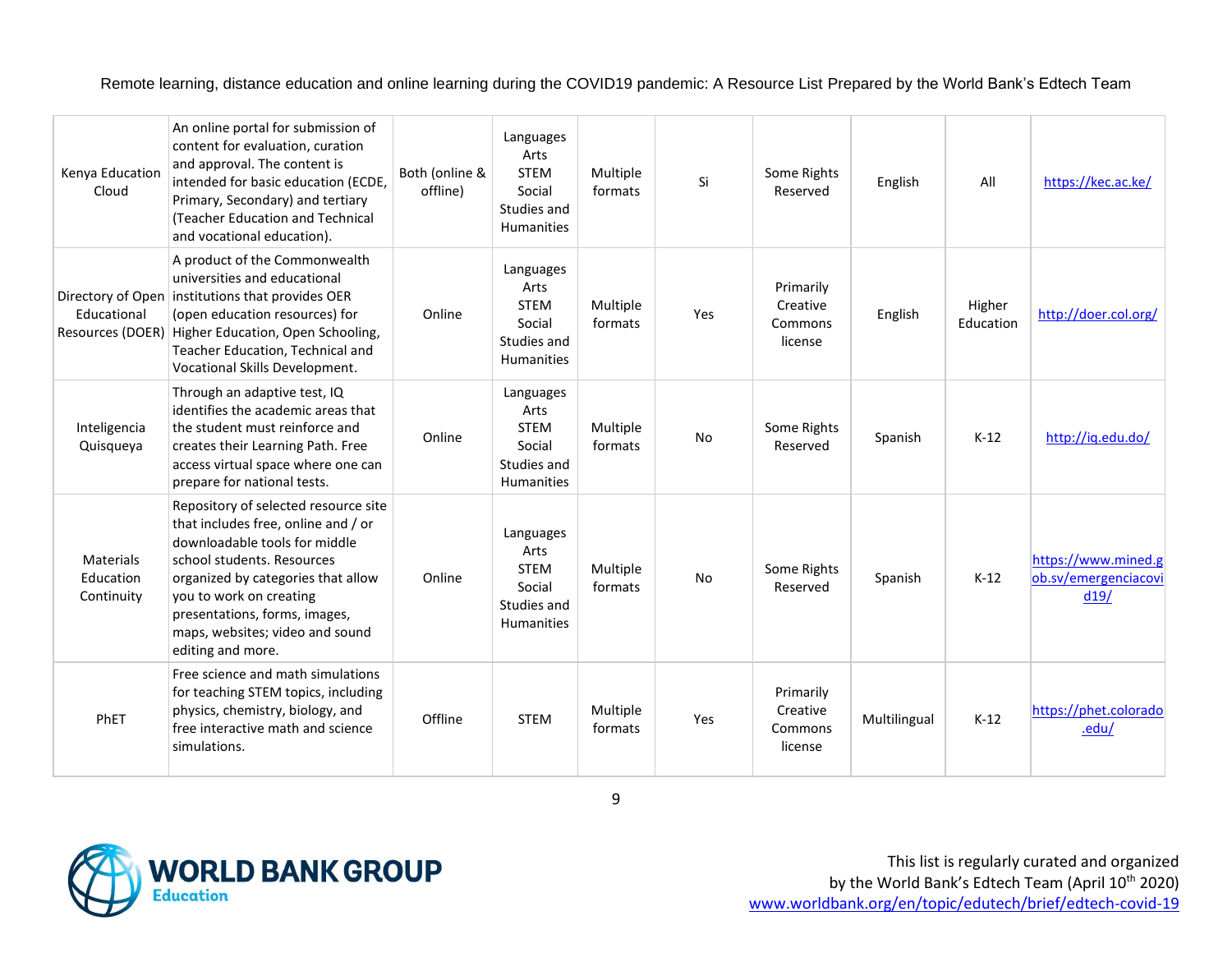| <b>OERu</b>                      | The OERu makes higher education<br>accessible to everyone. The<br>platform offers university-level<br>courses online for free and submit<br>assessments. Coordinated by the<br>OER Foundation offering free online<br>courses for students worldwide. | Online  | Languages<br>Arts<br><b>STEM</b><br>Social<br>Studies and<br>Humanities               | Multiple<br>formats        | Yes       | Primarily<br>Creative<br>Commons<br>license        | English      | Higher<br>Education | https://oeru.org/                               |
|----------------------------------|-------------------------------------------------------------------------------------------------------------------------------------------------------------------------------------------------------------------------------------------------------|---------|---------------------------------------------------------------------------------------|----------------------------|-----------|----------------------------------------------------|--------------|---------------------|-------------------------------------------------|
| <b>Global Digital</b><br>Library | The Digital Library serves as a<br>catering platform for teaching and<br>learning resources globally.                                                                                                                                                 | Offline | Languages<br>Arts<br><b>STEM</b><br>Social<br><b>Studies and</b><br><b>Humanities</b> | <b>Multiple</b><br>formats | <b>No</b> | Primarily<br>Creative<br><b>Commons</b><br>license | Multilingual | $K-12$              | https://www.digitalli<br>brary.io/              |
| ProFuturo                        | The courses provided by ProFuturo<br>empower the teachers'<br>development of innovation and ICT<br>knowledge, their teaching and<br>pedagogical skills, and their digital<br>capabilities.                                                            | Online  | Languages<br>Arts<br><b>STEM</b><br>Social<br>Studies and<br>Humanities               | Multiple<br>formats        | Yes       | Some Rights<br>Reserved                            | Multilingual | Higher<br>Education | https://solution.profu<br>turo.education/       |
| <b>ALECSO OER</b>                | A hub aimed at promoting the use,<br>development and sharing of OERs<br>in the Arab region. Contains<br>collections of OER curated by<br>ALECSO and partner countries.                                                                                | Online  | Languages<br>Arts<br><b>STEM</b><br>Social<br>Studies and<br>Humanities               | Multiple<br>formats        | <b>No</b> | Primarily<br>Creative<br>Commons<br>license        | Arabic       | All levels          | https://www.oercom<br>mons.org/hubs/ALEC<br>$S$ |
| ALECSO MOOC                      | Massive open online course<br>platform that provide open access<br>to courses and technical support for<br>teachers and students.                                                                                                                     | Online  | Languages<br>Arts<br><b>STEM</b><br>Social<br>Studies and<br><b>Humanities</b>        | Multiple<br>formats        | Yes       | Some Rights<br>Reserved                            | Arabic       | Higher<br>Education | https://www.rwag.or<br>g/orgs/alecso            |



This list is regularly curated and organized by the World Bank's Edtech Team (April 10<sup>th</sup> 2020) [www.worldbank.org/en/topic/edutech/brief/edtech-covid-19](http://www.worldbank.org/en/topic/edutech/brief/edtech-covid-19)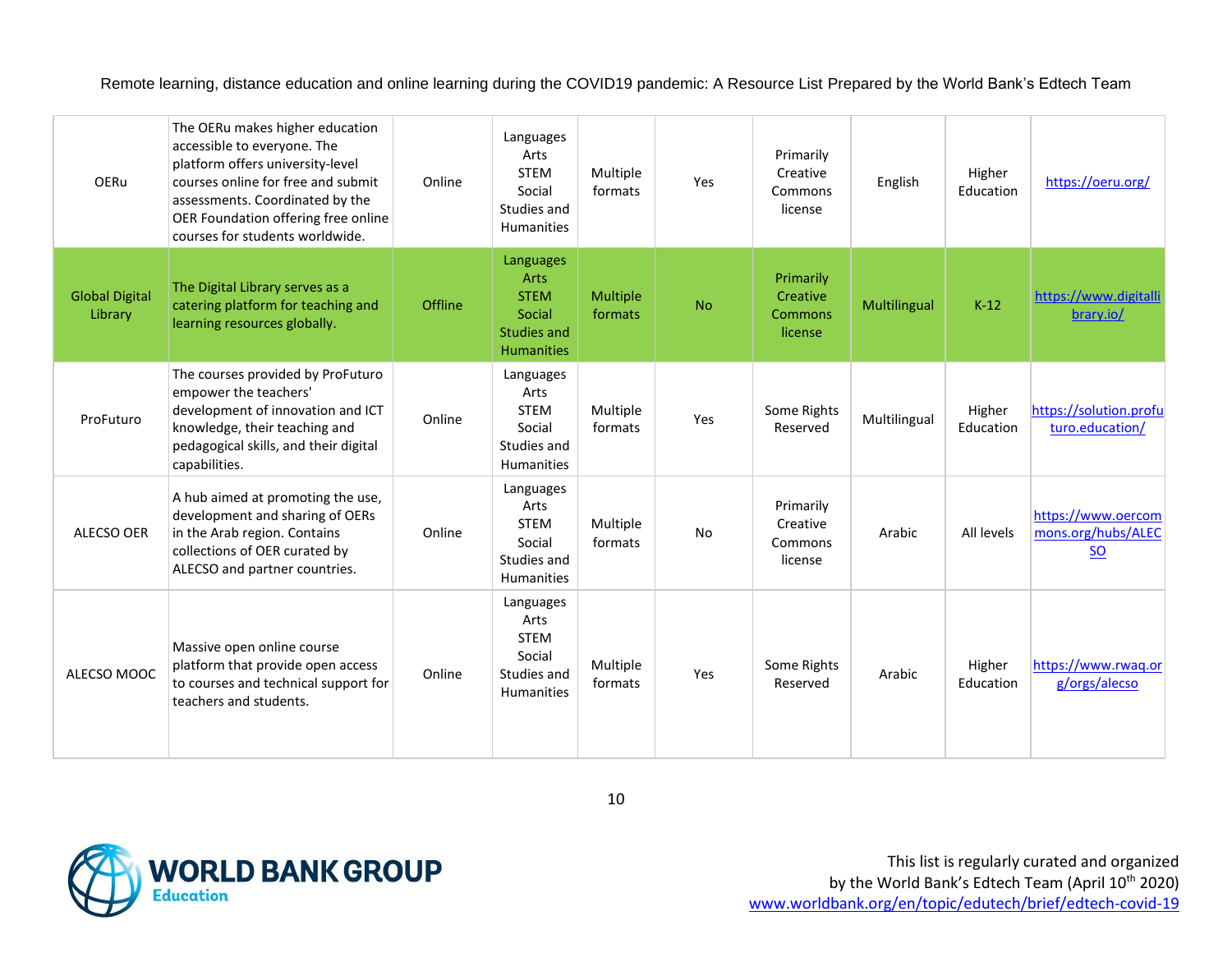| Audible                      | Podcast repository is a collection of<br>stories, including titles across six<br>different languages, that will help<br>them continue dreaming, learning,<br>and just being kids.                   | Offline | Languages<br>Arts<br><b>STEM</b><br>Social<br>Studies and<br>Humanities | Podcast             | Yes       | collection of<br>stories,<br>including titles<br>across six<br>different<br>languages,<br>that will help<br>them continue<br>dreaming,<br>learning, and<br>just being kids. | Multilingual       | $K-12$ | https://stories.audibl<br>e.com/discovery |
|------------------------------|-----------------------------------------------------------------------------------------------------------------------------------------------------------------------------------------------------|---------|-------------------------------------------------------------------------|---------------------|-----------|-----------------------------------------------------------------------------------------------------------------------------------------------------------------------------|--------------------|--------|-------------------------------------------|
| Libros de Texto<br>Gratuitos | Repository of educational materials<br>prepared by the Secretary of Public<br>Education in Mexico for students,<br>teachers, and parents of preschool,<br>primary and "telesecondary"<br>education. | Online  | Languages<br>Arts<br><b>STEM</b><br>Social<br>Studies and<br>Humanities | Textbook            | No        | Some Rights<br>Reserved                                                                                                                                                     | Spanish            | $K-12$ | http://librosdetexto.s<br>ep.gob.mx/      |
| Școala pe net                | Offers support with technology and<br>advice on running online courses.                                                                                                                             | Online  | Languages<br>Arts<br><b>STEM</b><br>Social<br>Studies and<br>Humanities | Multiple<br>formats | <b>No</b> | Some Rights<br>Reserved                                                                                                                                                     | Romani             | $K-12$ | https://scoalapenet.r<br>Q                |
| CommonLit                    | 2,000 high-quality free reading<br>passages for grades 3-12,<br>complemented by aligned interim<br>assessments, growth-oriented data,<br>and expert-led teacher<br>development.                     | Offline | Languages<br>Arts<br><b>STEM</b><br>Social<br>Studies and<br>Humanities | Multiple<br>formats | No        | Some Rights<br>Reserved                                                                                                                                                     | English<br>Spanish | $K-12$ | https://www.commo<br>nlit.org/            |



This list is regularly curated and organized by the World Bank's Edtech Team (April 10<sup>th</sup> 2020) [www.worldbank.org/en/topic/edutech/brief/edtech-covid-19](http://www.worldbank.org/en/topic/edutech/brief/edtech-covid-19)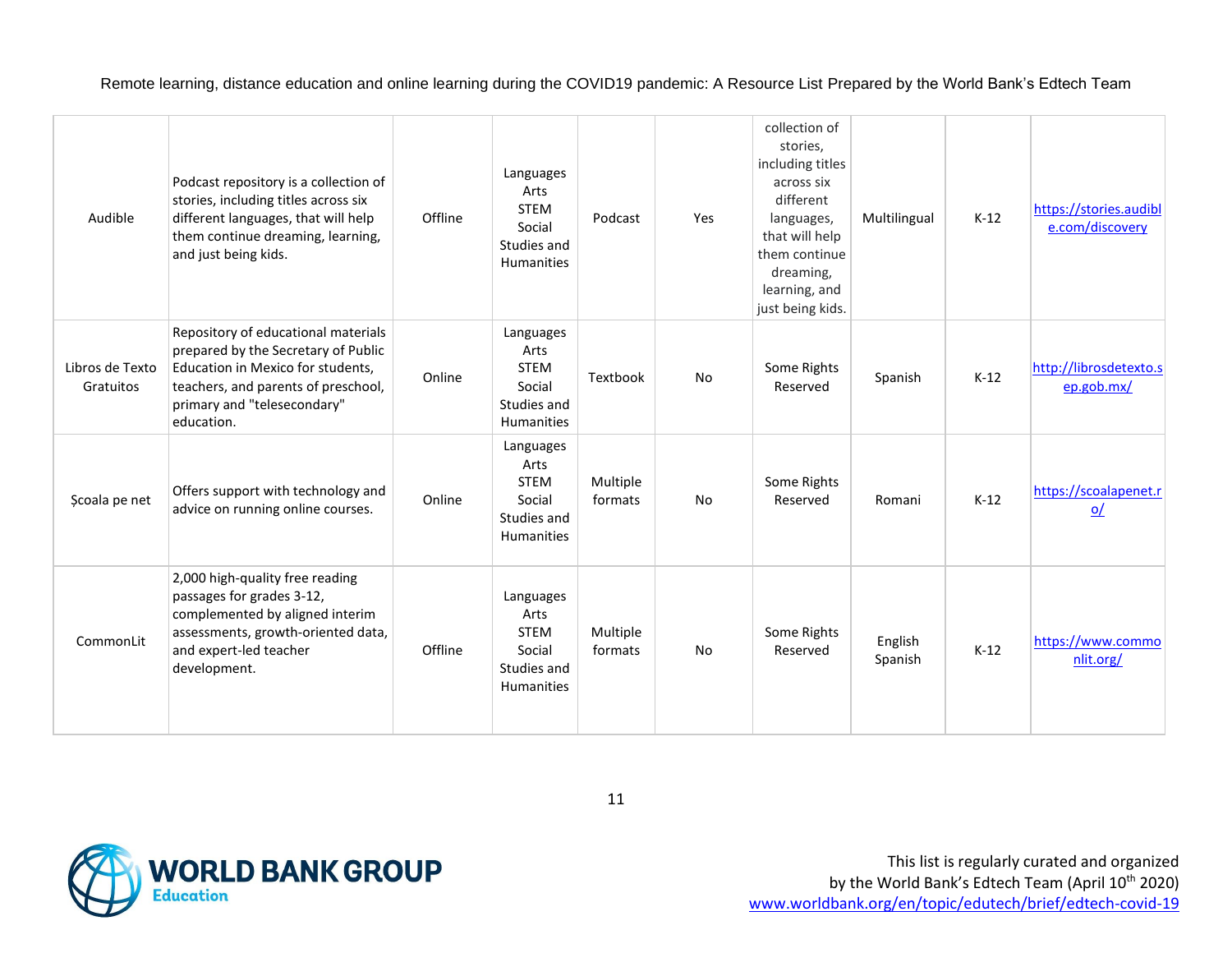| Guiaea Educa<br>Digital         | A digital library and network. One<br>can explore open education<br>resources and join the network of<br>educators dedicated to curriculum.                                                                                                       | Offline | Languages<br>Arts<br><b>STEM</b><br>Social<br>Studies and<br>Humanities | Multiple<br>formats | <b>No</b> | Primarily<br>Creative<br>Commons<br>license | Portuguese                   | All levels          | https://guiaea.educa<br>digital.org.br/conteud<br>o-online/     |
|---------------------------------|---------------------------------------------------------------------------------------------------------------------------------------------------------------------------------------------------------------------------------------------------|---------|-------------------------------------------------------------------------|---------------------|-----------|---------------------------------------------|------------------------------|---------------------|-----------------------------------------------------------------|
| GreatSchools                    | School closure learning guide, a<br>national nonprofit empowering<br>parent to unlock educational<br>opportunities for their children.                                                                                                            | Offline | Languages<br>Arts<br><b>STEM</b><br>Social<br>Studies and<br>Humanities | Multiple<br>formats | <b>No</b> | Some Rights<br>Reserved                     | English<br>Spanish           | $K-12$              | https://www.greatsc<br>hools.org/                               |
| TEMOA (Itesm)                   | Provide the best selected open<br>educational resources (OERs) to<br>teachers building or improving their<br>course materials.                                                                                                                    | Offline | Languages<br>Arts<br><b>STEM</b><br>Social<br>Studies and<br>Humanities | Multiple<br>formats | <b>No</b> | Some Rights<br>Reserved                     | English<br>Spanish           | All levels          | http://temoa.tec.mx/                                            |
| <b>Online Courses</b><br>(IADB) | A gateway to open learning for<br>Latin America and the Caribbean.                                                                                                                                                                                | Online  | Languages<br>Arts<br><b>STEM</b><br>Social<br>Studies and<br>Humanities | Multiple<br>formats | <b>No</b> | Some Rights<br>Reserved                     | English<br>Spanish           | Higher<br>Education | https://cursos.iadb.or<br>g/es/indes/catalogo-<br>de-cursos-bid |
| <b>BrainPOP</b>                 | Provides learners information and<br>free access to resources. Has<br>content for several subjects in<br>different formats (including video<br>and audio), in different languages<br>and different grades. It includes<br>also gamified material. | Online  | <b>STEM</b>                                                             | Multiple<br>formats | Yes       | All Rights<br>Reserved                      | English<br>Spanish<br>French | $K-12$              | https://www.brainpo<br>p.com/                                   |



This list is regularly curated and organized by the World Bank's Edtech Team (April 10<sup>th</sup> 2020) [www.worldbank.org/en/topic/edutech/brief/edtech-covid-19](http://www.worldbank.org/en/topic/edutech/brief/edtech-covid-19)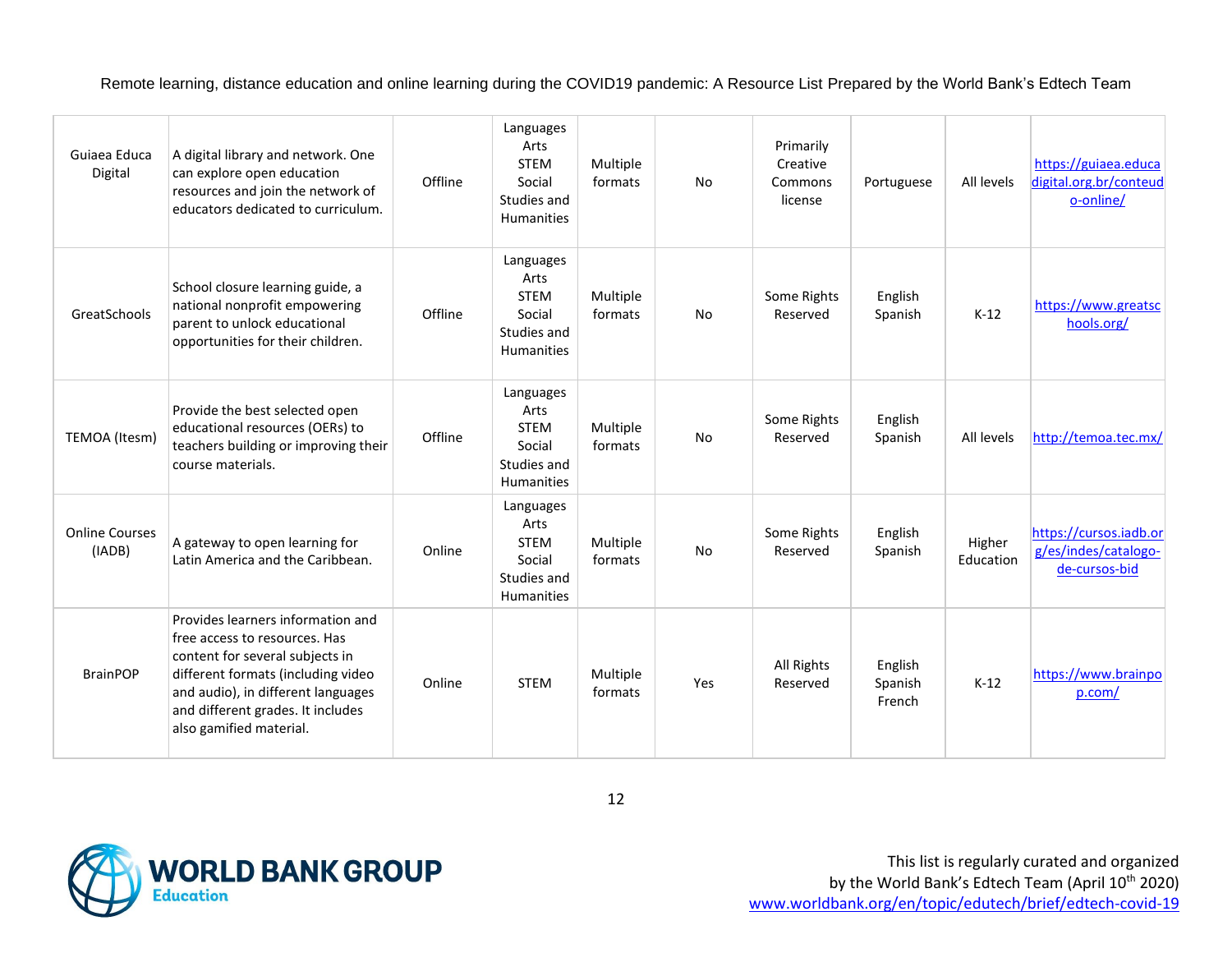| Letrus          | Educational program that supports<br>educators in the development of<br>their students' writing and literacy.<br>Our methodology is built cyclically<br>from results and detailed analysis,<br>enhancing the performance of<br>teachers and enabling the role of<br>students in the development of<br>writing. | Online  | Languages<br>Arts<br><b>STEM</b><br>Social<br>Studies and<br>Humanities | Multiple<br>formats | No        | Some Rights<br>Reserved | Portuguese                                                                                                                                                                                                      | $K-12$     | https://www.letrus.c<br>om.br/                                                                                        |
|-----------------|----------------------------------------------------------------------------------------------------------------------------------------------------------------------------------------------------------------------------------------------------------------------------------------------------------------|---------|-------------------------------------------------------------------------|---------------------|-----------|-------------------------|-----------------------------------------------------------------------------------------------------------------------------------------------------------------------------------------------------------------|------------|-----------------------------------------------------------------------------------------------------------------------|
| STEMbyME        | Free online STEM courses, in<br>different formats for different<br>levels. STEMbyME it's a Fundación<br>Telefonica program, and the<br>content of the courses is provided<br>by different educational<br>institutions.                                                                                         | Online  | <b>STEM</b>                                                             | Multiple<br>formats | <b>No</b> | All Rights<br>Reserved  | Spanish                                                                                                                                                                                                         | All levels | https://www.stemby<br>me.com/?utm_sourc<br>e=comunicacion&utm<br>medium=boletines&<br>utm campaign=sema<br>na03232020 |
| <b>ITunes U</b> | iTunes U offere lectures and<br>learning materials from K-12<br>education to Higher Education,<br>where state or national education<br>departments provide content for<br>both students and educators.                                                                                                         | Offline | Languages<br>Arts<br><b>STEM</b><br>Social<br>Studies and<br>Humanities | Multiple<br>formats | Yes       | All Rights<br>Reserved  | English<br>Arabic<br>Catalan<br>Chinese<br>Croatian<br>Czech<br>Danish<br>Dutch<br>Finnish<br>French<br>German<br>Greek<br>Hebrew<br>Hindi<br>Hungarian<br>Indonesian<br>Italian<br>Japanese<br>Korean<br>Malay | All levels | https://www.apple.c<br>om/education/apple-<br>distinguished-<br>educator/                                             |



This list is regularly curated and organized by the World Bank's Edtech Team (April 10<sup>th</sup> 2020) [www.worldbank.org/en/topic/edutech/brief/edtech-covid-19](http://www.worldbank.org/en/topic/edutech/brief/edtech-covid-19)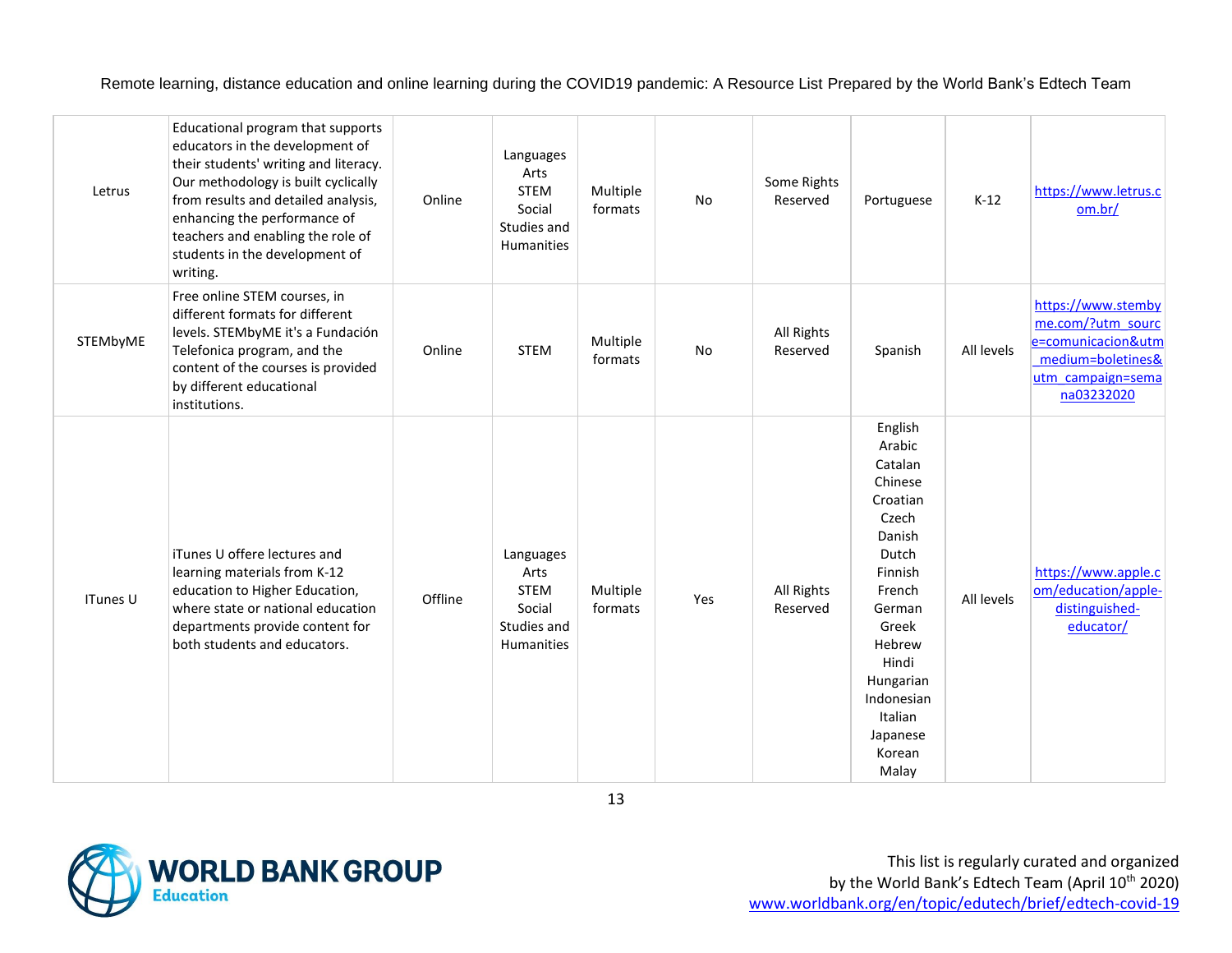|                                      |                                                                                                                                                                          |         |                                                                                |                     |     |                     | Norwegian<br>Polish<br>Portuguese<br>Romanian<br>Russian<br>Slovak<br>Spanish<br>Swedish<br>Thai<br>Turkish<br>Ukrainian<br>Vietnamese |            |                                                                                                                                                              |
|--------------------------------------|--------------------------------------------------------------------------------------------------------------------------------------------------------------------------|---------|--------------------------------------------------------------------------------|---------------------|-----|---------------------|----------------------------------------------------------------------------------------------------------------------------------------|------------|--------------------------------------------------------------------------------------------------------------------------------------------------------------|
| Epic                                 | A digital library for children below<br>12 years (35,000 books, learning<br>videos, quizzes & more).                                                                     | Offline | Literacy                                                                       | Multiple<br>formats | Yes | Freemium<br>version | English                                                                                                                                | $K-12$     | https://www.getepic.<br>com/                                                                                                                                 |
| Xowa                                 | A free, open-source application that<br>lets you download Wikipedia to<br>your computer and all of it access<br>entirely offline.                                        | Offline | Languages<br>Arts<br><b>STEM</b><br>Social<br>Studies and<br>Humanities        | Multiple<br>formats | No  | Free                | English<br>German                                                                                                                      | All levels | xowa.org                                                                                                                                                     |
| ePathshala                           | An e-Learning app by NCERT for<br>classes 1 to 12 in multiple<br>languages. The app houses books,<br>videos, audio, etc. aimed at<br>students, educators and parents.    | Offline | Languages<br>Arts<br><b>STEM</b><br>Social<br>Studies and<br><b>Humanities</b> | Multiple<br>formats | Yes | Free                | English<br>Hindi<br>Urdu                                                                                                               | $K-12$     | http://epathshala.nic.<br>$\mathbf{in}$ /                                                                                                                    |
| The Global<br><b>Reading Network</b> | Toolkit for international education<br>stakeholders universal design for<br>learning to help all children read:<br>promoting literacy for learners with<br>disabilities. | Offline | Languages<br>Literacy                                                          | Multiple<br>formats | Yes | Free                | English<br>Spanish<br>French<br>Arabic                                                                                                 | $K-12$     | https://www.globalreadin<br>gnetwork.net/resources/<br>universal-design-learning-<br>help-all-children-read-<br>promoting-literacy-<br>learners-disabilities |



This list is regularly curated and organized by the World Bank's Edtech Team (April 10<sup>th</sup> 2020) [www.worldbank.org/en/topic/edutech/brief/edtech-covid-19](http://www.worldbank.org/en/topic/edutech/brief/edtech-covid-19)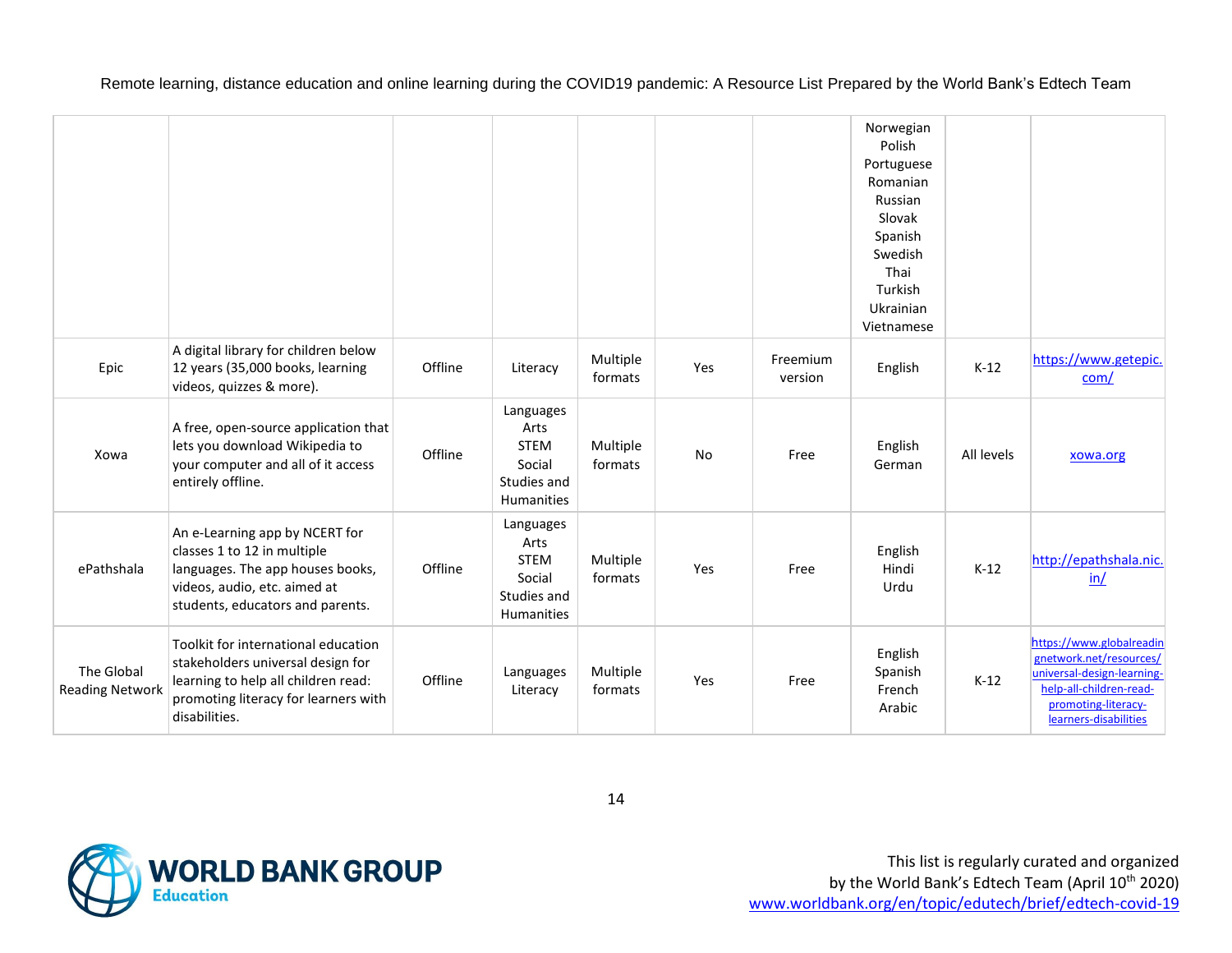| Story<br>Weaver  | A multilingual digital repository to<br>thousands of richly illustrated,<br>open-licensed children's stories.                                                                               | Offline | Languages<br>Literacy | Multiple<br>formats | Yes | Free | Arabic                                                                                                                                               | $K-12$ | https://storyweaver.o<br>rg.in/stories/10485-<br>astatee-an-atasalaq                 |
|------------------|---------------------------------------------------------------------------------------------------------------------------------------------------------------------------------------------|---------|-----------------------|---------------------|-----|------|------------------------------------------------------------------------------------------------------------------------------------------------------|--------|--------------------------------------------------------------------------------------|
| Children Library | A project of the ICDL Foundation in<br>collaboration with the US's<br>University of Maryland's Human-<br>Computer Interaction Lab which<br>offers open access to children<br>books.         | Offline | Languages<br>Literacy | Multiple<br>formats | Yes | Free | Arabic<br>English<br>French<br>Japanese<br>Malay<br>Portuguese<br>Spanish<br>Pashto<br>Farsi<br>Polish<br>Portuguese<br>Mongolian<br>Russian<br>Thai | $K-12$ | http://www.childrens<br>library.org/icdl/Simpl<br>eSearchCategory?lan<br>$gid = 309$ |
| Bolo             | This app from India, which is aimed<br>at elementary school-aged<br>students, leverages technology like<br>Google's speech recognition and<br>text-to-speech to help kids learn to<br>read. | Offline | Languages<br>Literacy | Multiple<br>formats | Yes | Free | English<br>Hindi<br>Bangla<br>Urdu<br>Telugu<br>Marathi<br>Tamil<br>Spanish<br>Portuguese                                                            | $K-12$ | https://bolo.withgoo<br>gle.com/intl/en/#how<br>-bolo-works                          |



This list is regularly curated and organized by the World Bank's Edtech Team (April 10<sup>th</sup> 2020) [www.worldbank.org/en/topic/edutech/brief/edtech-covid-19](http://www.worldbank.org/en/topic/edutech/brief/edtech-covid-19)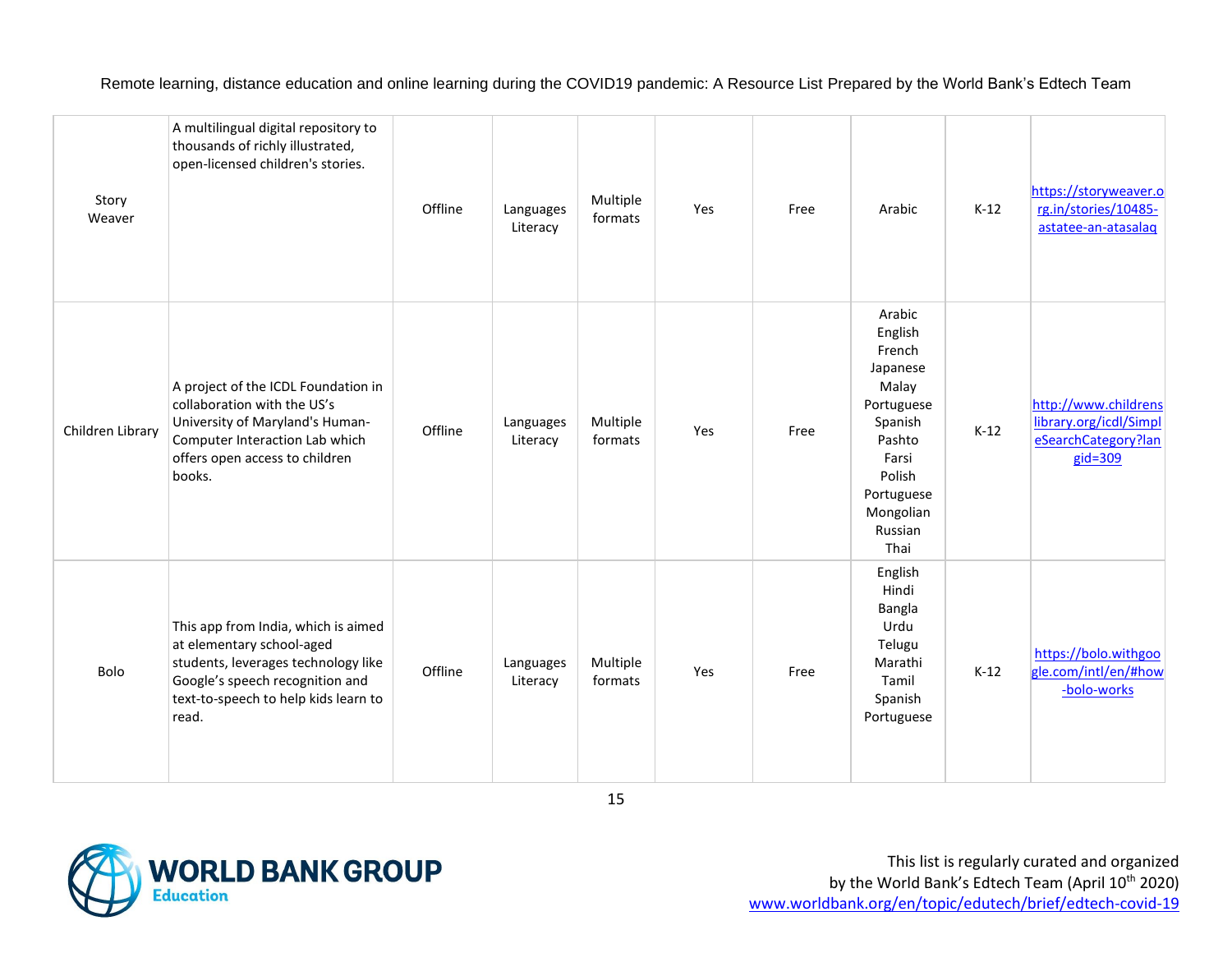| Rumie           | Education tools and content to<br>enable lifelong learning for<br>underserved communities.                                                                                                                                             | Offline | Languages<br>Arts<br><b>STEM</b><br>Social<br>Studies and<br><b>Humanities s</b> | Multiple<br>formats | Yes | Free     | Algonkian<br>Anishinaabem<br>owin<br>Arabic<br>Cree<br>English<br>Farsi<br>French<br>German<br>Hindi<br>Inuktitut<br>Italian<br>Khmer<br>Maasai<br>Mandarin<br>Michif<br>Mohawk<br>Nepali<br>Oji-Cree<br>Pashto<br>Portuguese<br>Romanian<br>Russian<br>Spanish<br>Swahili<br>Turkish<br>Other | All levels | https://rumie.org/                                           |
|-----------------|----------------------------------------------------------------------------------------------------------------------------------------------------------------------------------------------------------------------------------------|---------|----------------------------------------------------------------------------------|---------------------|-----|----------|------------------------------------------------------------------------------------------------------------------------------------------------------------------------------------------------------------------------------------------------------------------------------------------------|------------|--------------------------------------------------------------|
| School in a Box | A tablet-based tool to provide<br>academic support and extra lessons<br>for up to 40 students per box, for<br>children aged 5 to 18 years (Grade<br>1 to Matric in South Africa), in<br>English, math, science and<br>computer coding. | Offline | Languages<br>Arts<br><b>STEM</b><br>Social<br>Studies and<br>Humanities          | Multiple<br>formats | No  | Low Cost | English                                                                                                                                                                                                                                                                                        | All levels | https://schoolinabox.<br>$\frac{\text{co.za}}{\text{co.za}}$ |



This list is regularly curated and organized by the World Bank's Edtech Team (April 10<sup>th</sup> 2020) [www.worldbank.org/en/topic/edutech/brief/edtech-covid-19](http://www.worldbank.org/en/topic/edutech/brief/edtech-covid-19)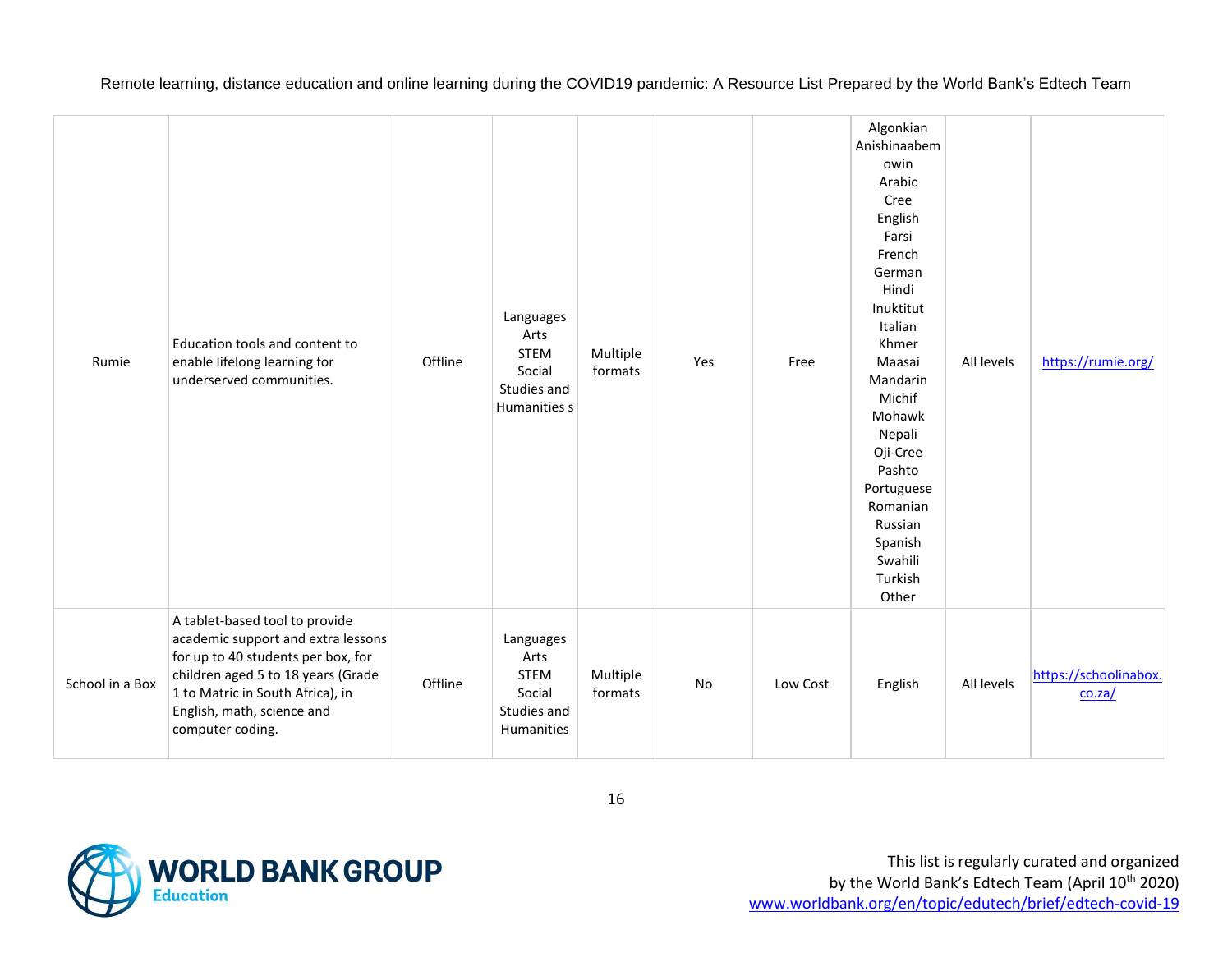| Stoodi      | Online education platform that<br>offers content from all high school<br>disciplines. The free version gives<br>access to the catalog with more<br>than 5,000 video lessons from all<br>disciplines and to the exercise bank<br>with more than 30,000 questions<br>with step by step guides on video.                                                                                                                                         | Online  | Languages<br>Arts<br>STEM<br>Social<br>Studies and<br><b>Humanities</b> | Multiple<br>formats | <b>No</b> | Freemium<br>version                         | Portuguese         | Secondary                                  | https://www.stoodi.c<br>om.br/      |
|-------------|-----------------------------------------------------------------------------------------------------------------------------------------------------------------------------------------------------------------------------------------------------------------------------------------------------------------------------------------------------------------------------------------------------------------------------------------------|---------|-------------------------------------------------------------------------|---------------------|-----------|---------------------------------------------|--------------------|--------------------------------------------|-------------------------------------|
| SplashLearn | SplashLearn is a game-based<br>learning program, curriculum-<br>aligned, that adapts to each child's<br>skill level and helps them master<br>appropriate skills for Math and<br>Reading at their own pace. It covers<br>PreK through Grade 5 for math and<br>reading, and comes with a separate<br>parent and a teacher dashboard<br>which allows them to track<br>children's progress and helps them<br>identify areas they need to focus on | Offline | Languages<br><b>STEM</b>                                                | Multiple<br>formats | Yes       | Primarily<br>Creative<br>Commons<br>license | English<br>Spanish | Pre-<br>kindergarten<br>through<br>Grade 5 | https://www.splashle<br>$arn.com$ ) |

**Highlighted resources:** Two repositories highlighted here are **OER Commons** and **Global Digital Library**. OER Commons is a large (meta) repository, with resources relevant from K-12 to adult education, and all contents are available under Creative Commons Attribution-Non-Commercial-ShareAlike 4.0 License. The Global Digital Library offers high quality mother tongue learning resources worldwide that are openly licensed and freely downloadable.

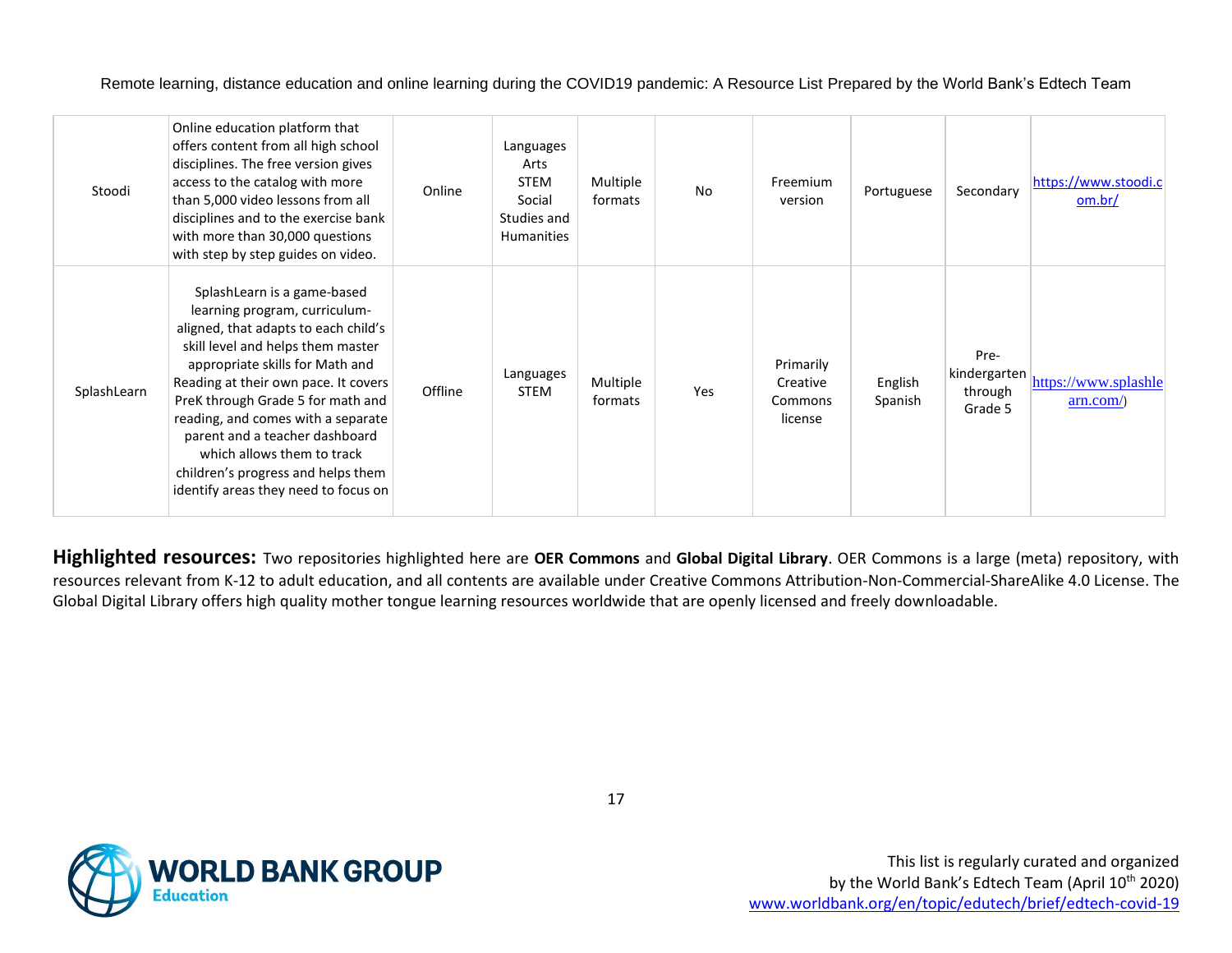## <span id="page-17-0"></span>National Learning Platforms

Selection of national public portal providing digital resources and guidance to support learning, updated information, examples of good practices on distance education and more.

| <b>Country</b> | Language   | <b>Name</b>                                               | <b>Description</b>                                                                                                                                                                                                                                                                                                                                             | Can content be<br>downloaded?<br>(to be used<br>offline) | Platform             | Link                                                                |
|----------------|------------|-----------------------------------------------------------|----------------------------------------------------------------------------------------------------------------------------------------------------------------------------------------------------------------------------------------------------------------------------------------------------------------------------------------------------------------|----------------------------------------------------------|----------------------|---------------------------------------------------------------------|
| Argentina      | Spanish    | Seguimos Educando                                         | Argentina's multimedia platform with videos, digital books, games, didactic<br>sequences, teaching guidelines, educational TV, educational radio, printed<br>guides, etc.                                                                                                                                                                                      | Yes                                                      | Web,<br>TV,<br>Radio | https://www.edu<br>$c.$ ar/                                         |
| <b>Brazil</b>  | Portuguese | Aula Em Casa<br>Amazonas                                  | The states of Amazonas and Pará have launched a strategy relying heavily on<br>the use of educational television (the Brazilian Amazon region has a long<br>tradition of this, dating back to the 1970s). Their content is also available in<br>their YouTube channel, and is complemented with their online platform.                                         | Yes                                                      | Web,<br><b>TV</b>    | https://www.yout<br>ube.com/channel<br>/UCvn5vfHpe05D-<br>2wQioYbBw |
| China          | Chinese    | Chinese<br><b>Network Education</b><br>Television (CETV4) | China Education Television CETV4 "Same Class" began its live broadcast on<br>February 10 and has invited nearly 100 'famous' schoolteachers to cover the<br>curriculum content of elementary school, junior and senior high school. It is<br>committed to providing high-quality curriculum content to students<br>throughout the country during the epidemic. | Yes                                                      | <b>TV</b>            | http://www.centv<br>.cn/cetv4/index.h<br>tml                        |
| Colombia       | Spanish    | Aprender Digital                                          | The portal offers educational content in most subject areas allowing learners<br>to use this to complement their learning and training processes.                                                                                                                                                                                                              | Yes                                                      | Web,<br><b>TV</b>    | https://contenido<br>s.colombiaaprend<br>e.edu.co/                  |
| Colombia       | Spanish    | En TIC confío                                             | The portal offers educational content in most subject areas allowing learners<br>to use this to complement their learning and training processes.                                                                                                                                                                                                              | <b>No</b>                                                | Web                  | https://www.enti<br>cconfio.gov.co/                                 |

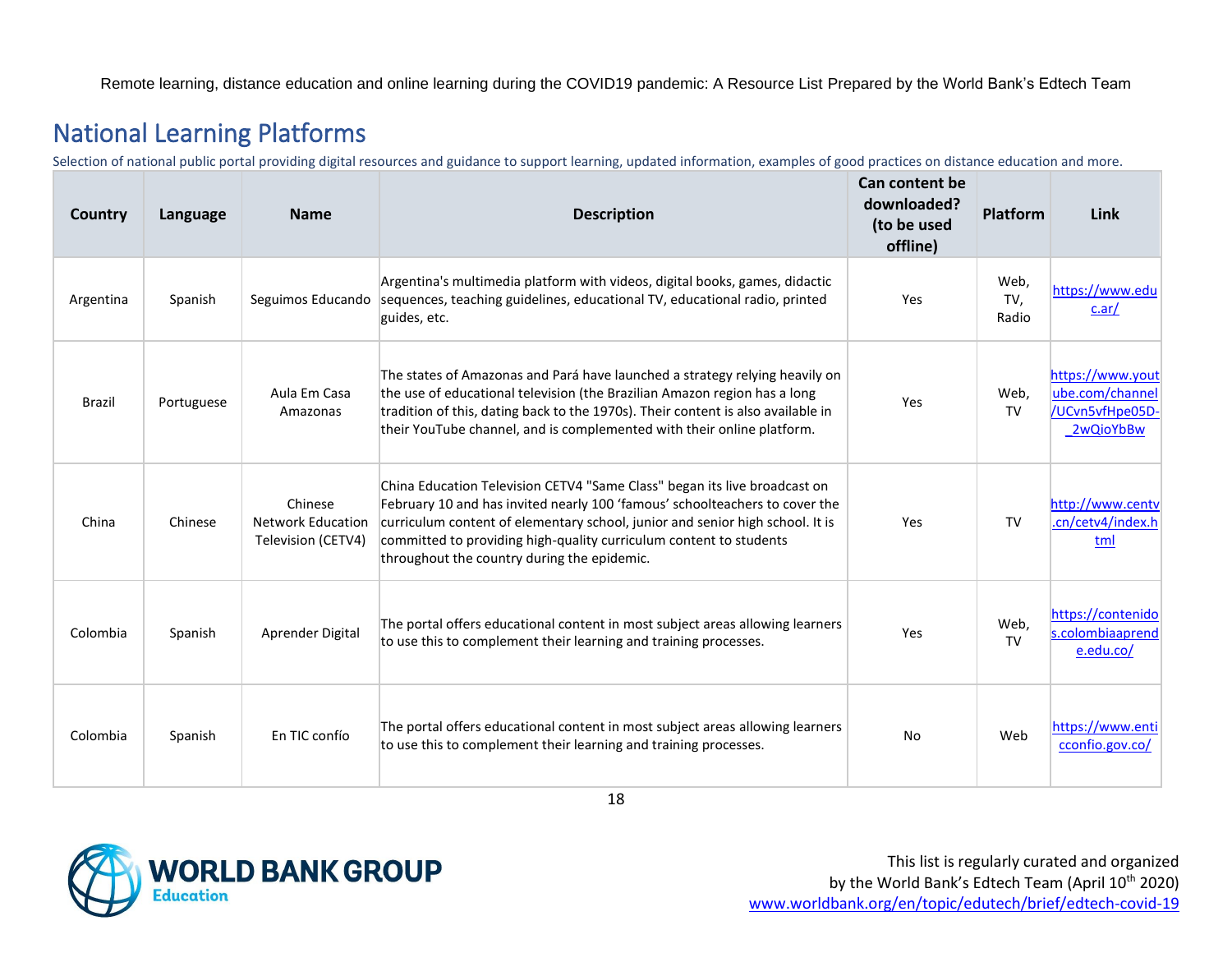| Costa Rica            | Spanish  | Aprendo en Casa (CR)                    | Aprendo en Casa is a Costa Rican platform used to disseminate educational<br>resources during COVID-19.                                                                                                                                                                                                                   | Yes       | Web,<br><b>TV</b> | http://recursos.m<br>ep.go.cr/2020/ap<br>rendoencasa/                                                             |
|-----------------------|----------|-----------------------------------------|---------------------------------------------------------------------------------------------------------------------------------------------------------------------------------------------------------------------------------------------------------------------------------------------------------------------------|-----------|-------------------|-------------------------------------------------------------------------------------------------------------------|
| Croatia               | Croatian | Skolazazivot                            | The government created the "school for life" website, with different type of<br>resources, such as e-learning guides, video lessons, schedules, classroom<br>teaching resources and examples from different schools.                                                                                                      | No        | Web               | http://skolazazivo<br>$t.$ hr/                                                                                    |
| Czech<br>Republic     | Czech    | Česká televize                          | Česká Televize is a public television broadcaster in the Czech Republic. It It<br>also delivers educational television broadcasts for students. Its website<br>shares the scheduling as well as a very well-organized e-learning resources<br>for students and teachers on its website.                                   | Yes       | Web,<br><b>TV</b> | https://edu.ceska<br>televize.cz/? ga=<br>2.233120476.370<br>240354.15859207<br>$50-$<br>961636035.15856<br>40212 |
| Czech<br>Republic     | Czech    | NaDálku - MŠMT                          | The Ministry of Education, Youth and Sport (MEYS) launched the website<br>whose name translates to 'Distance Education'. and supports schools and<br>teachers with the same. This website contains links to online educational<br>tools, updated information, examples of good practices regarding distance<br>education. | <b>No</b> | Web,              | https://nadalku.<br>msmt.cz/cs                                                                                    |
| Denmark               | Danish   | Aula                                    | This is the common communication platform for staff, parents and students<br>at the country's primary schools and in day-care facilities.                                                                                                                                                                                 | No        | Web               | https://www.aula<br>.dk/portal/#/login                                                                            |
| Denmark               | Danish   | <b>Edtech Donor</b>                     | This website provides a guide to different solutions that Denmark's EdTech<br>suppliers have made available to respond to COVID-19, with resources to<br>support teaching, learning and training.                                                                                                                         | <b>No</b> | Web               | http://edtechdon<br>or.dk/                                                                                        |
| Dominican<br>Republic | Spanish  | Inteligencia<br>Quisqueya:<br>IQ.EDU.DO | Through an adaptive test on its platform, the academic areas that the<br>student needs to reinforce can be identified and creates the student's<br>individualized Learning Path accordingly. It also provides free access to<br>virtual space where students can prepare for national tests.                              | <b>No</b> | Web               | http://iq.edu.do/                                                                                                 |

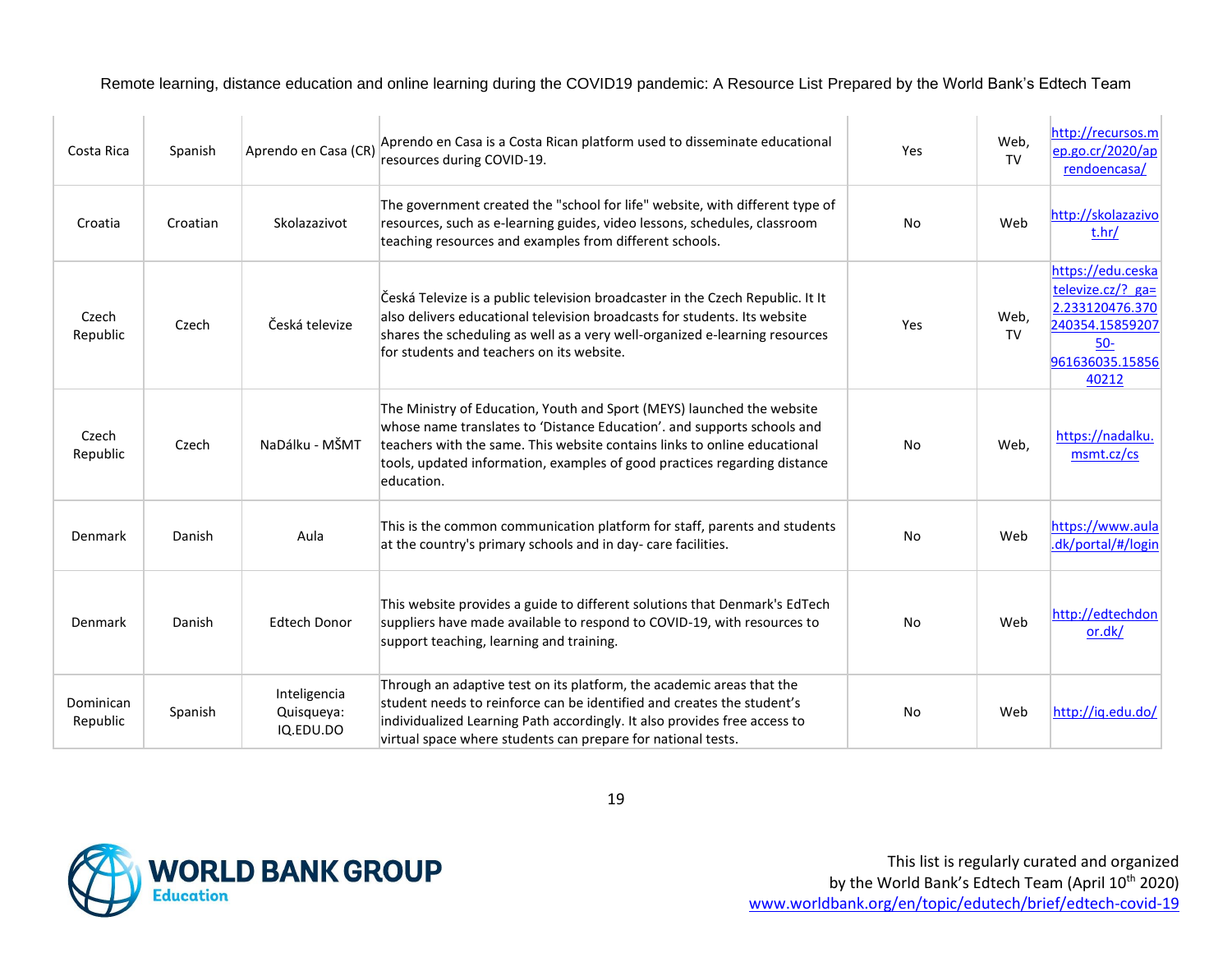| Ecuador     | Spanish          | Educa                                                                  | Educational content and learning guidance developed by the Ministry of<br>Ecuador.                                                                                                                                                                                                                                                                                                                                                                             | <b>No</b> | Web | http://www.educ<br>a.ec/                                                                                                     |
|-------------|------------------|------------------------------------------------------------------------|----------------------------------------------------------------------------------------------------------------------------------------------------------------------------------------------------------------------------------------------------------------------------------------------------------------------------------------------------------------------------------------------------------------------------------------------------------------|-----------|-----|------------------------------------------------------------------------------------------------------------------------------|
| Egypt       | Arabic           | Edu Stream channel                                                     | This platform provided by the Ministry of Education and Technical Education<br>(MOETE - Egypt) offers direct communication between experienced teachers<br>and students. It facilitates lectures and meetings that are scheduled and<br>announced. It offers an alternative form of interaction.                                                                                                                                                               | No        | Web | https://stream.m<br>oe.gov.eg/                                                                                               |
| El Salvador | Spanish          | <b>Materials Education</b><br>Continuity                               | Repository of selected resources that includes free, online and downloadable<br>tools for middle school students. Resources organized by categories that<br>allow students to work on creating presentations, forms, images, maps,<br>websites, videos, sound editing, etc.                                                                                                                                                                                    | No        | Web | https://www.min<br>ed.gob.sv/emerge<br>nciacovid19/                                                                          |
| France      | French           |                                                                        | The online portal whose name translates to 'My class at home' provides<br>Ma classe à la maison access to educational content and learning opportunities for French<br>students.                                                                                                                                                                                                                                                                               | No        | Web | https://www.edu<br>cation.gouv.fr/ma<br>-classe-la-maison-<br>mise-en-oeuvre-<br>de-la-continuite-<br>pedagogique-<br>289680 |
| India       | Hindi<br>English | <b>National Repository</b><br>of Open Educational<br>Resources (NROER) | NROER is an initiative of the Department of School Education and Literacy<br>housed within the Ministry of Human Resource Development (which includes<br>education). The portal provides a host of resources for students and teachers<br>in multiple languages including books, interactive modules and videos<br>including a host of STEM based games. Content is mapped to the curriculum<br>for classes $1 - 12$ including aligned resources for teachers. | <b>No</b> | Web | https://nroer.gov.<br>$\frac{\text{in}}{\ }$                                                                                 |
| India       | Hindi<br>English | <b>DIKSHA</b>                                                          | DIKSHA contains e-Learning content for students, teachers and parents<br>aligned to the curriculum, including video lessons, worksheets, textbooks and<br>assessments. Under the guidance of its national board of education (CBSE)<br>among others, the content has been created by more than 250 teachers who<br>teach in multiple languages. QR codes in textbooks encourage students to go<br>beyond the book. The app is available to use offline.        | Yes       | Web | https://diksha.go<br>v.in/                                                                                                   |

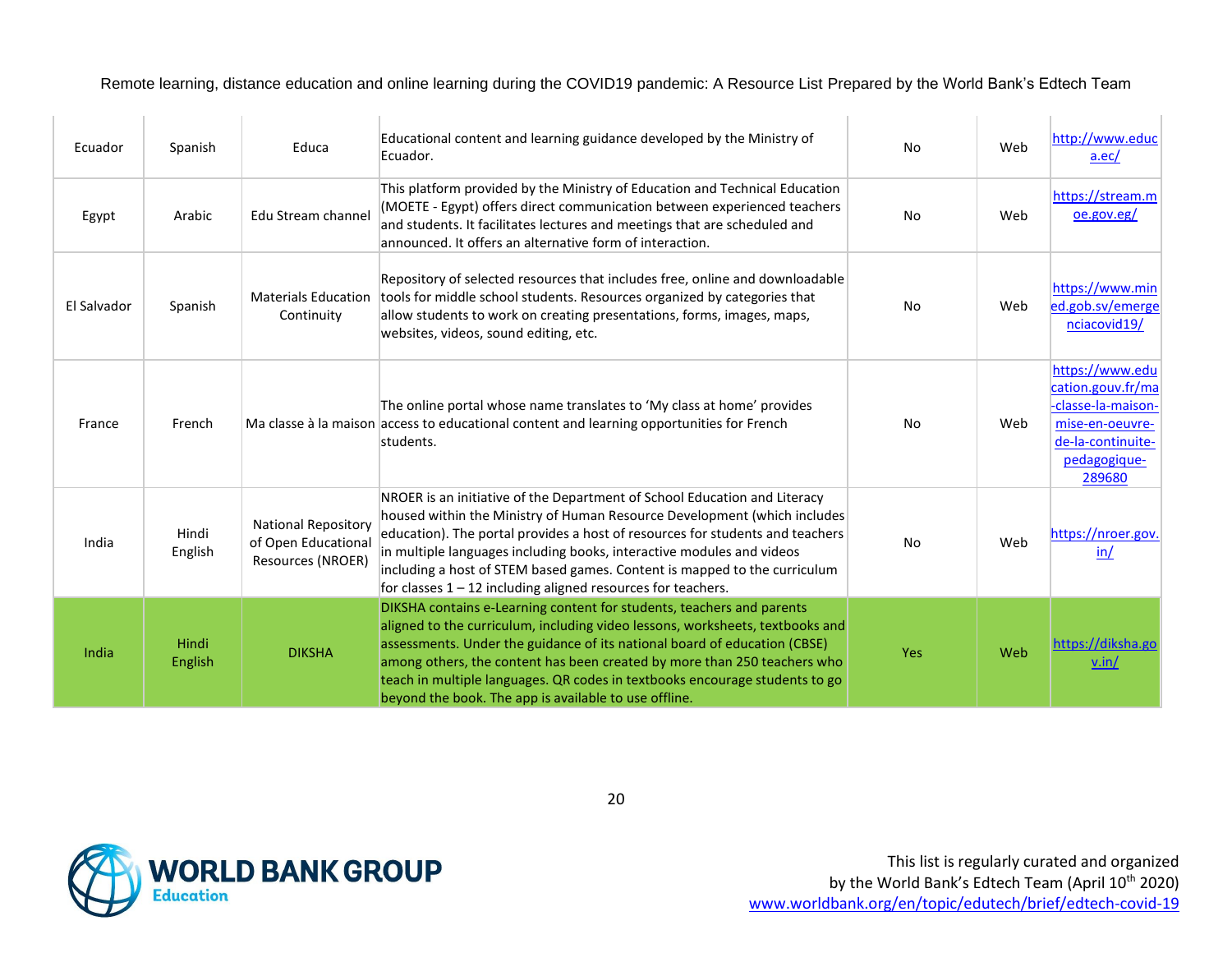| India     | Hindi<br>English      | Swayam                                                   | Swayam hosts 1900 complete courses including teaching videos, weekly<br>assignments, exams and credit transfers as well. This is aimed at school (class<br>9 to 12) and higher education level (undergraduate and postgraduate).<br>Subjects are aligned to the curriculum and include engineering, humanities,<br>social sciences, law and management courses including robotics.                                                                                                                                                                                                                       | Yes | Web                  | https://swayam.g<br>ov.in/                                                  |
|-----------|-----------------------|----------------------------------------------------------|----------------------------------------------------------------------------------------------------------------------------------------------------------------------------------------------------------------------------------------------------------------------------------------------------------------------------------------------------------------------------------------------------------------------------------------------------------------------------------------------------------------------------------------------------------------------------------------------------------|-----|----------------------|-----------------------------------------------------------------------------|
| Indonesia | Indonesian<br>English | <b>TV Edukasi</b><br>(Teleisi Pendidikan<br>Indonesia)   | TV Edukasi (Education TV, formerly TVE) is an Indonesian television station<br>owned by its Ministry of Education and Culture and started in 2004. Currently<br>TV Edukasi has two channels: channel 1 for students and channel 2 for<br>teachers. It is managed by Pustekkom, a semiautonomous body under the<br>direction of the Ministry of Education.                                                                                                                                                                                                                                                | Yes | Web,<br><b>TV</b>    | https://tve.kemdi<br>kbud.go.id                                             |
| Italy     | Italian               | Didattica a distanza                                     | A work-in-progress website created by its Ministry of Education and Ministry<br>of University and Research to support schools that wish to activate forms of<br>distance learning during the closure period.                                                                                                                                                                                                                                                                                                                                                                                             | No  | Web                  | https://www.istru<br>zione.it/coronavir<br>us/didattica-a-<br>distanza.html |
| Jordan    | Arabic                | Darsak                                                   | This educational portal includes resources for grades 1-12 with the focus on<br>core subjects (Math, English, Science, Arabic).                                                                                                                                                                                                                                                                                                                                                                                                                                                                          | Yes | Web,<br>TV,          | https://darsak.go<br>v.jo                                                   |
| Kenya     | Kiswahili<br>English  | Edu TV                                                   | Edu TV is an initiative of the Ministry of Education (MoE) of Kenya in<br>collaboration with Kenya Institute of Curriculum Development (KICD) and<br>Kenya Broadcasting Corporation (KBC) to provide educational learning via<br>free to air TV channels. KICD has been using Edu TV since 2016 to provide<br>supplementary education aligned to the school curriculum. Lessons will be<br>broadcast on the KICD owned channel called "Edu Channel TV". Schedules<br>will be available on the KICD website. These broadcast TV lessons are also<br>available on its YouTube channel called Edu TV Kenya. |     | Web,<br>TV,<br>Radio | https://kicd.ac.ke<br>/broadcast-<br>schedule/tv-time-<br>table-2020/       |
| Korea     | Korean<br>English     | Korea Educational<br><b>Broadcasting System</b><br>(EBS) | EBS is the Korean public broadcasting organization that aims to inform,<br>educate, engage, and enlighten people. Complementing public education in<br>Korea, EBS is dedicated to ensuring accessibility and openness in education<br>for all. It supports educational television program broadcasting across the<br>country.                                                                                                                                                                                                                                                                            |     | Web,<br>TV,<br>Radio | https://www.ebs.<br>co.kr/main                                              |
| Malaysia  | Malay<br>English      | EduwebTV<br>(TV Pendidikan)                              | EduwebTV (previously called TV Pendidikan) is the online learning platform<br>of its Ministry of Education. It also hosts on-demand content for students<br>across Pre-Kindergarten to secondary school as well as digital textbooks.                                                                                                                                                                                                                                                                                                                                                                    | Yes | Web,<br><b>TV</b>    | http://eduwebtv.<br>moe.edu.my/                                             |

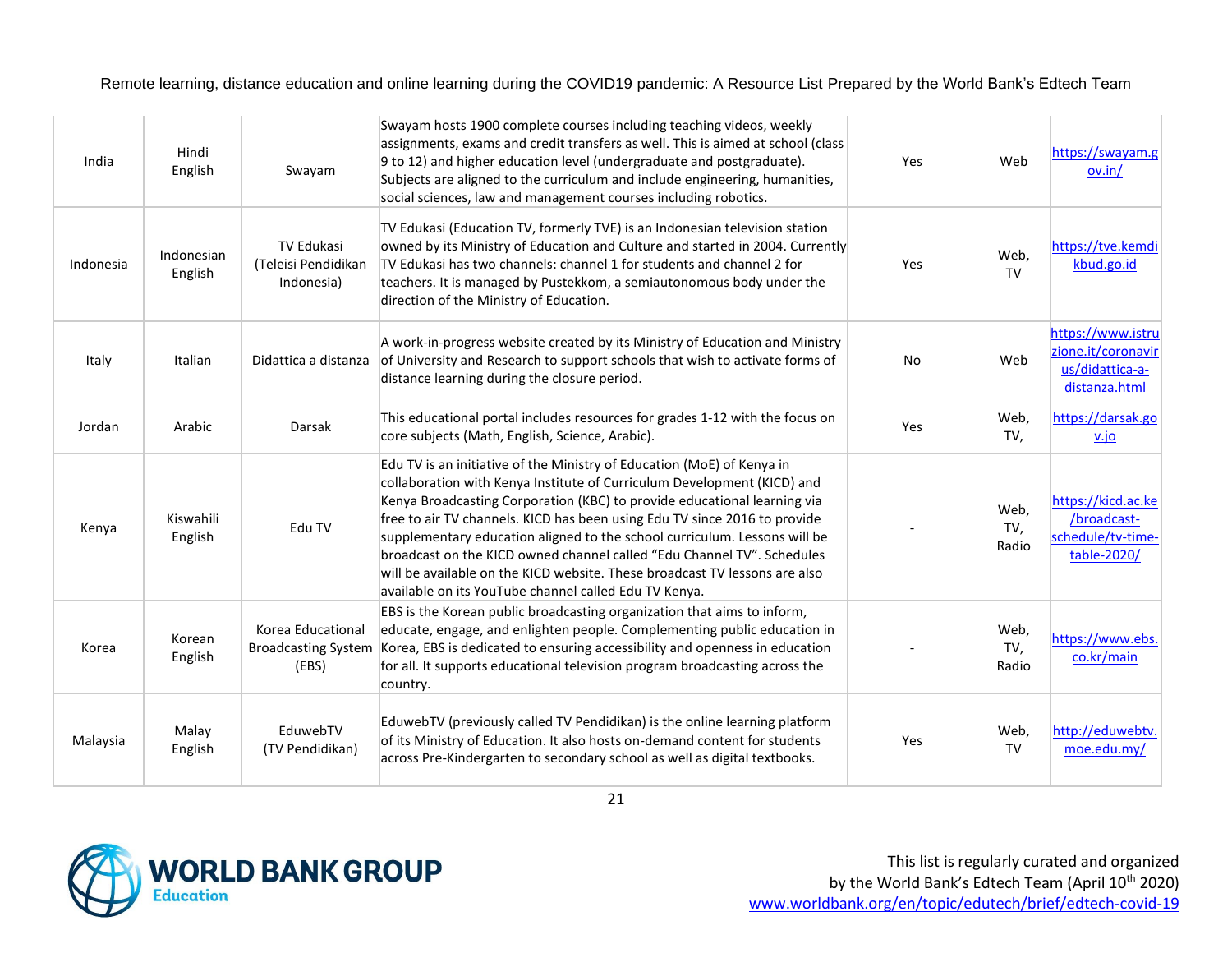| Malaysia | Malay     | TV Okey         | TV Okey is a Malaysian free-to-air television channel operated by the public<br>broadcaster, Radio Televisyen Malaysia. It is also being used to air education<br>programs for students during the COVID-19 school closures.                                                                                                                                                                  | Yes        | Web,<br><b>TV</b>    | https://okey.rtm.<br>gov.my/                                                    |
|----------|-----------|-----------------|-----------------------------------------------------------------------------------------------------------------------------------------------------------------------------------------------------------------------------------------------------------------------------------------------------------------------------------------------------------------------------------------------|------------|----------------------|---------------------------------------------------------------------------------|
| Mexico   | Spanish   | Radio Educación | This offers offline as well as online radio (radio on demand) by the<br>Government of Mexico for adults and children alike. It is the first educational<br>and cultural radio station in Mexico. Radio Educación is a decentralized body<br>within the Ministry of Culture, whose substantive work consists of promoting<br>and disseminating educational, cultural and artistic expressions. | <b>Yes</b> | Web.<br>Radio        | https://radioeduc<br>acion.edu.mx/                                              |
| Mexico   | Spanish   | Telesecundaria  | This is the Mexican government's initiative that integrates different learning<br>strategies focused on the use of educational television for secondary school<br>students. It began in 1968 aimed at out-of-school students.                                                                                                                                                                 | Yes.       | Web,<br>TV,<br>Radio | https://telesecun<br>daria.sep.gob.mx/<br>https://librosdete<br>xto.sep.gob.mx/ |
| Mexico   | Spanish   | @AprendeMX      | This a national one-stop-platform that integrates a large volume of digital<br>learning materials, access to resources via television, radio and a variety of<br>digital contents. It provides guidance to students, educators, and parents.                                                                                                                                                  | Yes        | Web,<br>TV,<br>Radio | http://www.apre<br>nde.edu.mx/                                                  |
| Mongolia | Mongolian | <b>ESIS Edu</b> | This provides public education television organized by the Ministry of<br>Education, Culture, Science and Sports of Mongolia. The website also hosts e-<br>content for students for PreK $-12$ as well as textbooks.                                                                                                                                                                          | Yes        | Web,<br><b>TV</b>    | http://econtent.e<br>du.mn/                                                     |

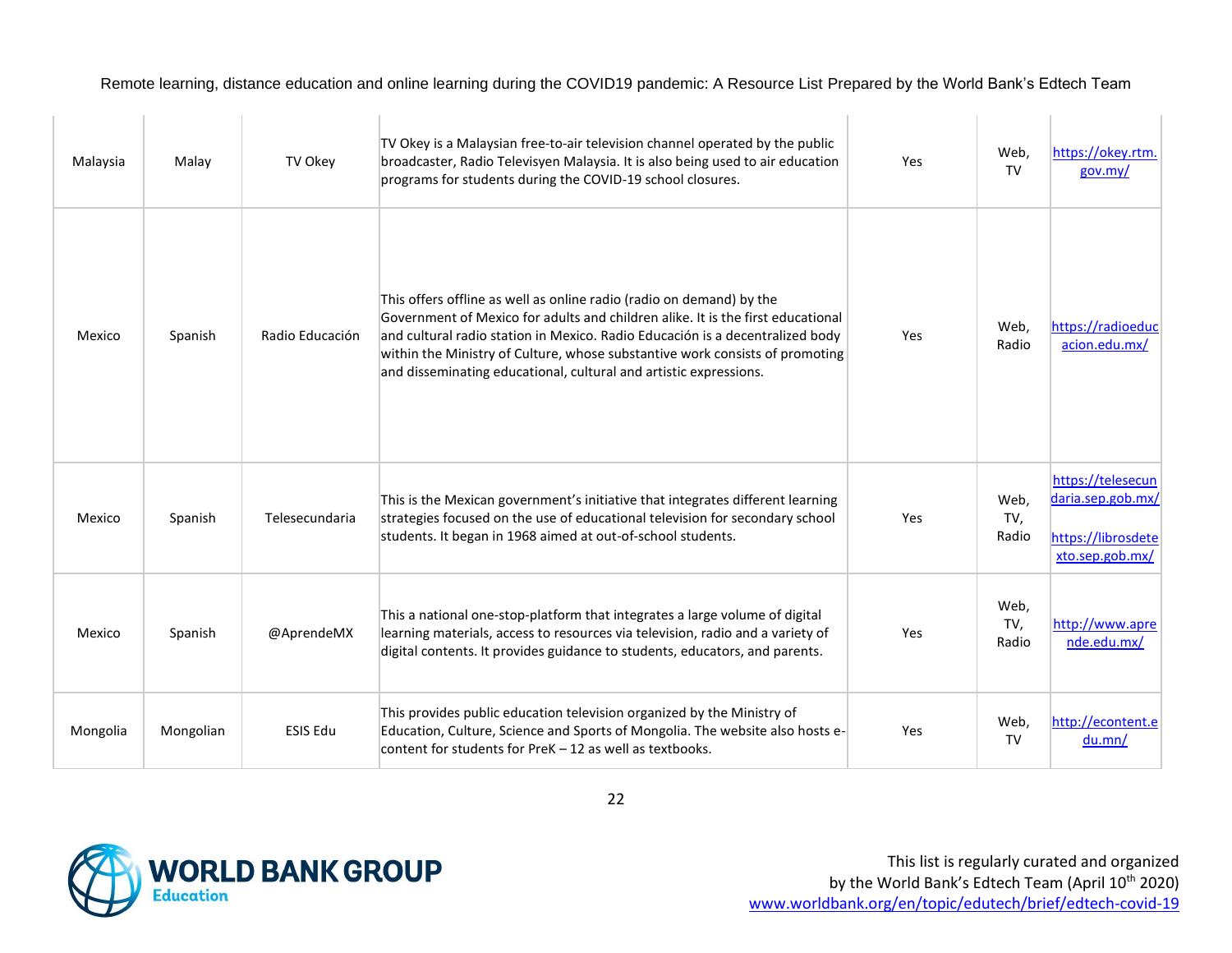| Morocco            | French<br>Arabic            | TelmidTICF      | Content repository (in Arabic and French), for primary - secondary - and -<br>baccalaureate: The site is in Arabic. The first menu separates the content by<br>level (primary-secondary-baccalaureate). For all the levels, the content<br>consists in videos in Arabic and French. There is a filter per subject (and the<br>videos are titled with the topic). | <b>No</b> | Web               | https://soutiensc<br>o.men.gov.ma/                              |
|--------------------|-----------------------------|-----------------|------------------------------------------------------------------------------------------------------------------------------------------------------------------------------------------------------------------------------------------------------------------------------------------------------------------------------------------------------------------|-----------|-------------------|-----------------------------------------------------------------|
| Morocco            | Arabic<br>French<br>English | Athaqafia TV    | National television channel 4 named Athaqafia broadcasts educational<br>lessons in Morocco. The Athagafia channel is set to broadcast lessons daily<br>according to the regular school curriculum. The lessons are also available on<br>the digital terrestrial network TNT, Nilesat satellite, SNRT Live website and<br>via a mobile application.               | Yes       | Web,<br><b>TV</b> | http://www.snrtli<br>ve.ma/athaqafia                            |
| Morocco            | Arabic<br>French<br>English | Arryadia TV     | Broadcasting and Television National Company (SNRT) has dedicated its<br>sports channel named Arriyadia TV to also broadcast university lectures for<br>students.                                                                                                                                                                                                | Yes       | Web,<br>TV        | https://arryadia.s<br>$nrt$ .ma/                                |
| North<br>Macedonia | Macedonian                  | Eduino (Едуино) | The government has adapted this national education web platform to the<br>needs of the education system and created an e-classroom for video lessons<br>for Grades 1-9.                                                                                                                                                                                          |           | Web               | http://eduino.gov<br>.mk/                                       |
| Peru               | Spanish                     | Aprendo en Casa | Students will have access to this on-demand educational resource by radio,<br>TV, as well as online.                                                                                                                                                                                                                                                             | Yes       | Web,<br>TV        | https://aprendoe<br>ncasa.pe/#/                                 |
| Peru               | Spanish                     | PeruEducaTV     | This is a virtual space that offers various audiovisual services and has quality<br>resources for students of all levels of Regular Basic Education in order to<br>improve their quality of learning with the support of the teacher or tutor.                                                                                                                   | No        | Web,<br><b>TV</b> | http://www.peru<br>educa.pe/sistema<br>digital/perueduca<br>-tv |



This list is regularly curated and organized by the World Bank's Edtech Team (April 10<sup>th</sup> 2020) [www.worldbank.org/en/topic/edutech/brief/edtech-covid-19](http://www.worldbank.org/en/topic/edutech/brief/edtech-covid-19)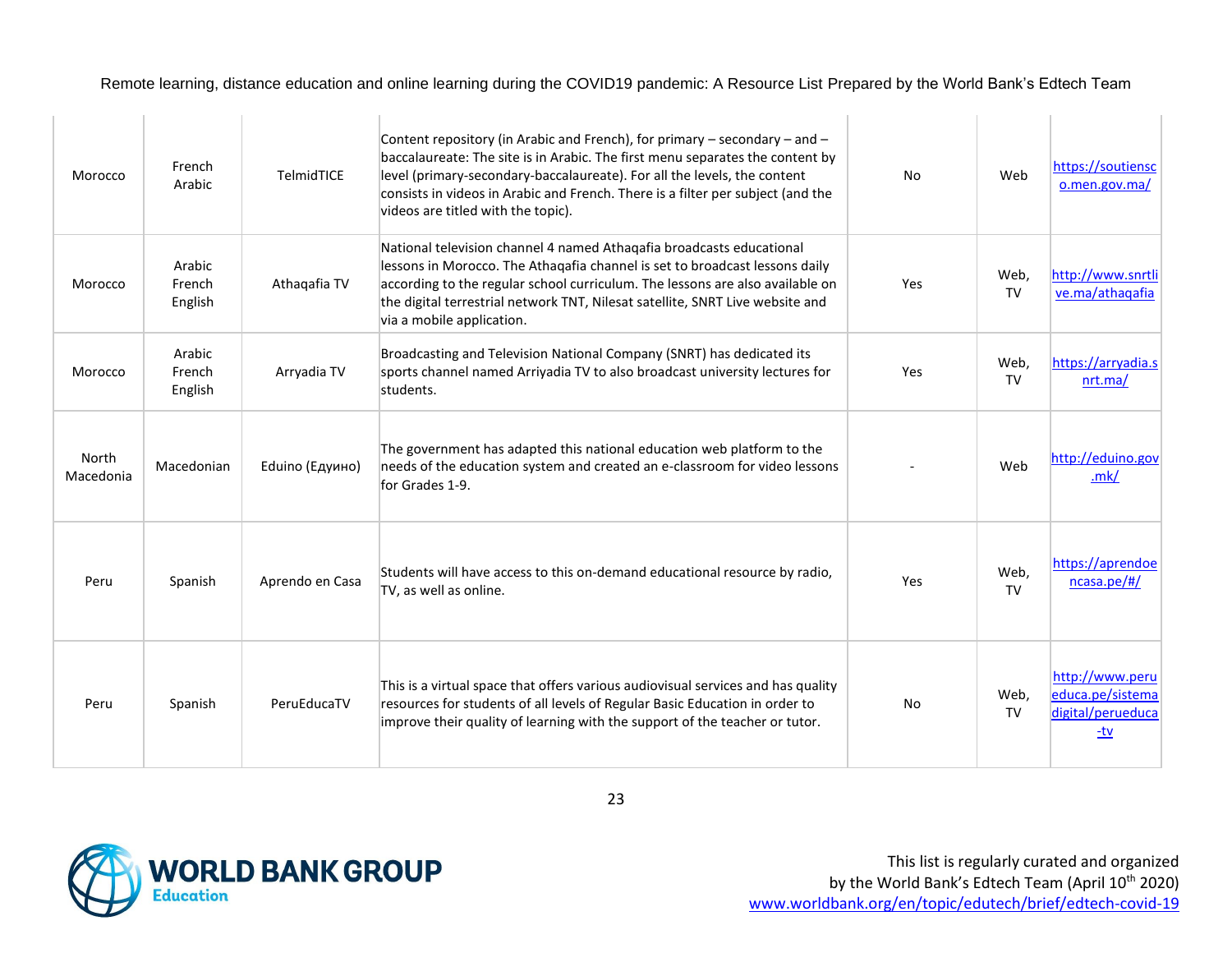| Russia       | Russian           | <b>CIFRA</b>                               | The portal provides educational materials for self-study. Every week, new<br>lessons will appear aligned with the textbook contents. Educational materials<br>are organized in 6 subjects for students from grades 1 to 11.                                                                                        | Yes        | Web,<br><b>TV</b> | https://cifra.scho<br>ol/            |
|--------------|-------------------|--------------------------------------------|--------------------------------------------------------------------------------------------------------------------------------------------------------------------------------------------------------------------------------------------------------------------------------------------------------------------|------------|-------------------|--------------------------------------|
| Saudi Arabia | Arabic            | iEN<br><b>National Education</b><br>Portal | This portal includes resources for students at different grades, teachers and<br>parents.                                                                                                                                                                                                                          |            | Web               | https://ien.edu.sa<br>/Home/dashbord |
| Saudi Arabia | Arabic            | <b>Virtual School</b>                      | A portal with multiformat tools and access to different education websites in<br>Saudi Arabia.                                                                                                                                                                                                                     |            | Web               | https://vschool.sa                   |
| Saudi Arabia | Arabic<br>English | Ain channel                                | Ministry of Education has organized Ain channel to be the education channel<br>for all grades. Students can gain access to their classes through 20 Ein<br>channels on TV and Ain's YouTube channel.                                                                                                               | <b>No</b>  | Web,<br><b>TV</b> | http://www.ientv<br>.edu.sa/         |
| Serbia       | Serbian           | Moja škola                                 | The national online learning platform from Serbia.                                                                                                                                                                                                                                                                 |            | Web               | https://www.moj<br>askola.gov.rs/    |
| <b>Spain</b> | Spanish           | EduClan                                    | This is a Spanish platform that offers digital learning resources for children<br>between 3 to 10 years of age. This has been developed in coordination with<br>the Spanish Ministry of Education and major players from the publishing<br>industry. This content is also available on TV via 'Apredemos En Casa'. | <b>Yes</b> | Web,<br><b>TV</b> | https://www.rtve<br>.es/educlan/     |
| Spain        | Spanish           | Procomun                                   | This is an Open Educational Resources Network organized by the National<br>Institute of Educational Technologies for Teacher Training in Spain (INTEF).                                                                                                                                                            | Yes        | Web               | http://procomun.<br>educalab.es/es   |

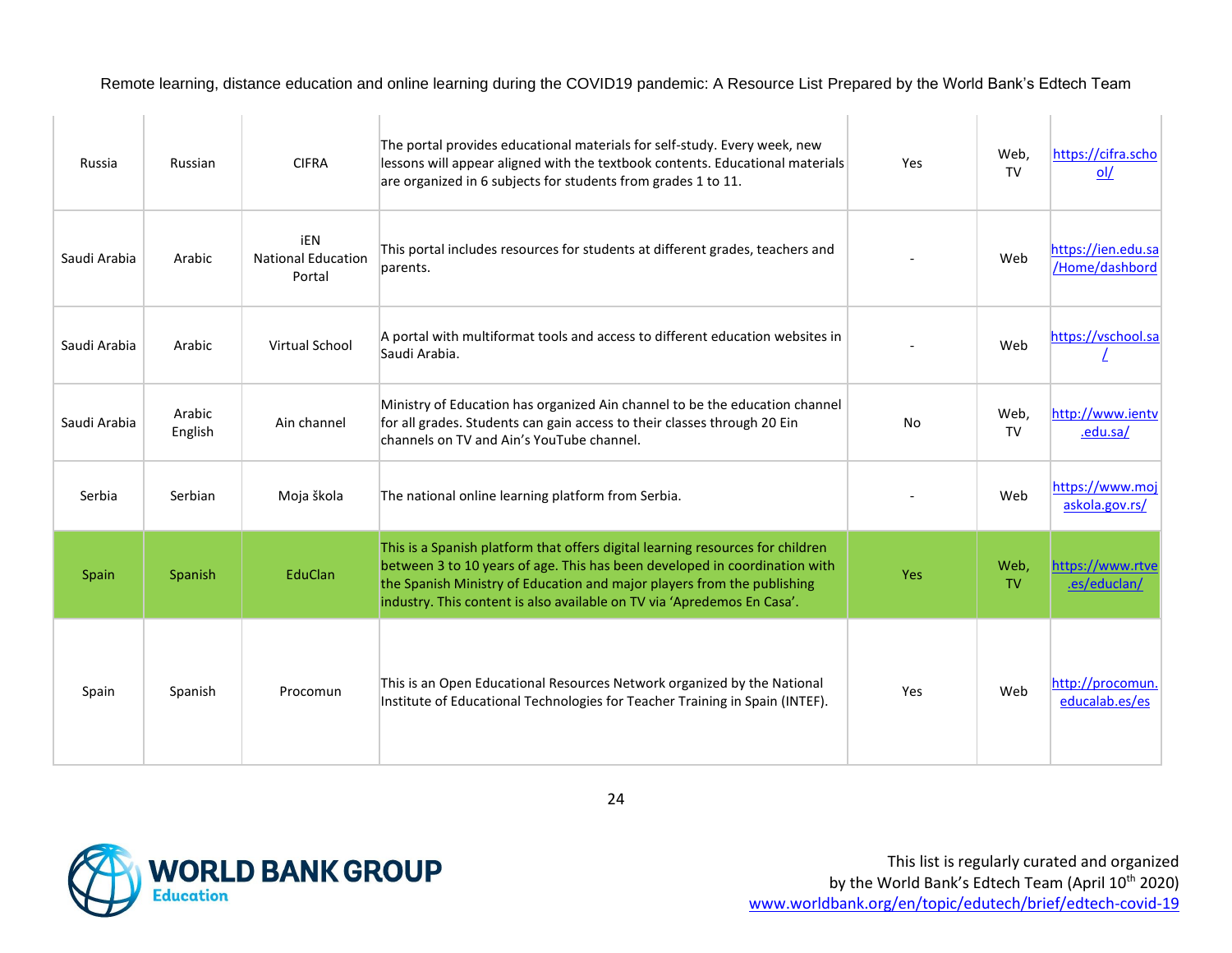| Spain   | Spanish           | Aprendo en Casa<br>(INTEF)               | The portal aims to channel quality educational resources, tools and<br>applications available to teachers, families and the students themselves. In<br>the website interested actors can find links to materials prepared and<br>launched by the autonomous communities, private entities and other agents.                                                                             | Yes | Web               | https://aprendoe<br>ncasa.educacion.<br>es/                          |
|---------|-------------------|------------------------------------------|-----------------------------------------------------------------------------------------------------------------------------------------------------------------------------------------------------------------------------------------------------------------------------------------------------------------------------------------------------------------------------------------|-----|-------------------|----------------------------------------------------------------------|
| Spain   | Spanish<br>Basque | Bitartean, etxetik<br>ikasten            | In the Regional Basque TV channel (EITB3), students (ages 6 to 10) can watch,<br>from Monday to Friday, the scheduled educational content organized by<br>subject and age. Students have also the opportunity to access to these videos<br>using the app, the YouTube channel and the website. The videos combine<br>animations with the presence of a teacher broadcasting the lesson. | Yes | Web.<br>TV        | https://www.eit<br>b.eus/eu/hiru3/<br>bitartean-<br>etxetik-ikasten/ |
| Turkey  | Turkish           | <b>EBA TV Course</b><br><b>Broadcast</b> | EBA, the digital education platform of the Ministry of National Education,<br>contains thousands of contents in different formats to support student<br>learning.                                                                                                                                                                                                                       |     | Web               | https://www.eba.<br>gov.tr/                                          |
| Ukraine | Russian           | <b>UNIAN</b>                             | "All-Ukrainian School Online" - lessons in 11 subjects for students in grades<br>5-11 classes. Classes appear on the schedule plate on a daily base.                                                                                                                                                                                                                                    | Yes | Web,<br><b>TV</b> | https://www.unia<br>n.net/uroki-<br>onlayn                           |
| Uruguay | Spanish           | Valijas de<br>Herramientas de<br>Ceibal  | Repository of selected resources that includes free, online and downloadable<br>tools for middle school students. Resources organized by categories that<br>allow students to work on creating presentations, forms, images, maps,<br>websites, videos, sound editing, etc.                                                                                                             | Yes | Web               | https://valijas.cei<br>bal.edu.uy/                                   |

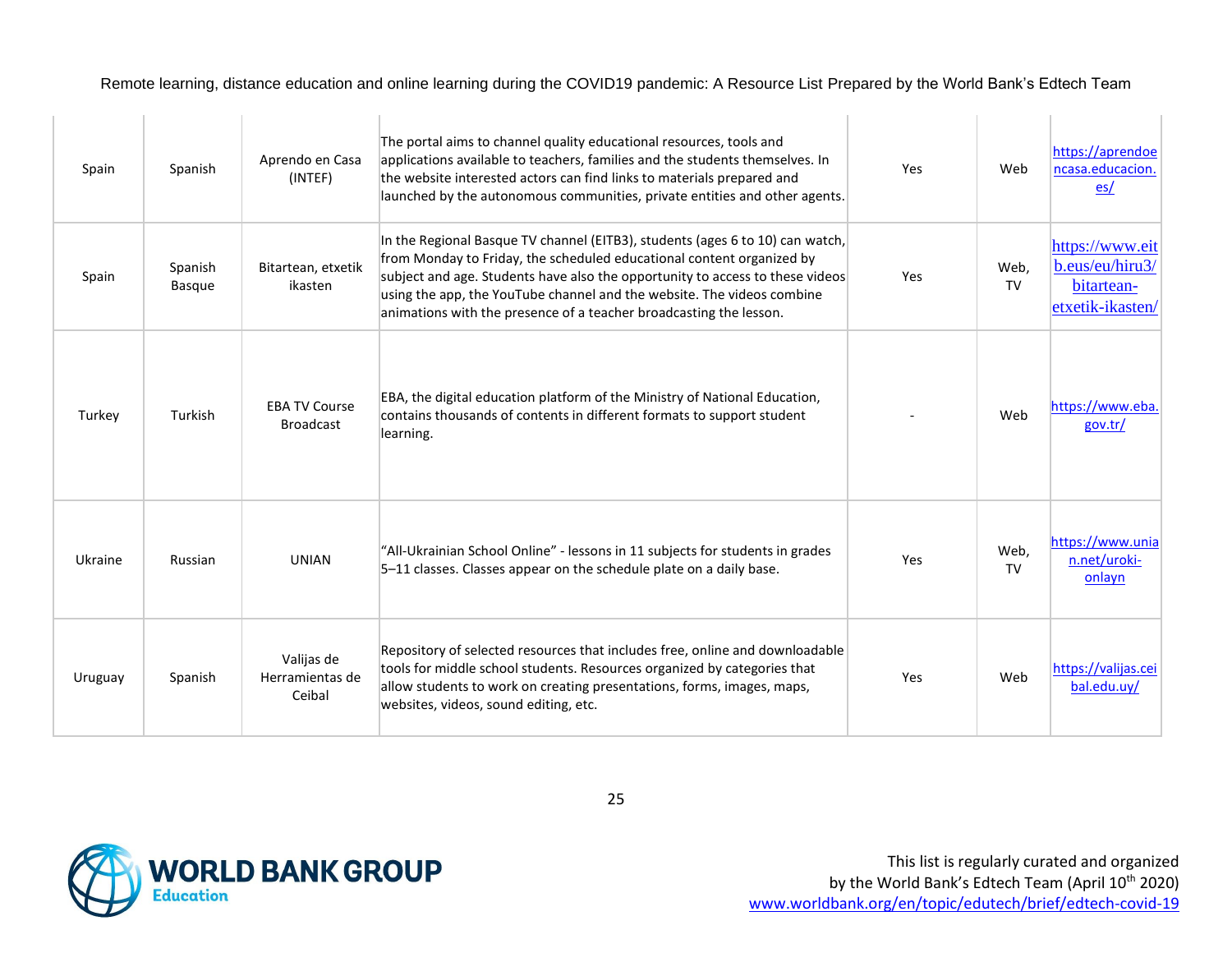| West Bank<br>and Gaza | Arabic | e-School portal | This provides a unified electronic portal for all schools in Palestine to<br>communicate between the ministry, the school, the teacher, the student,<br>and parents in support of the e-learning initiative. It contains resources<br>aligned to Grade $1 - 12$ . | Yes | Web | https://www.esch<br>ool.edu.ps/                 |
|-----------------------|--------|-----------------|-------------------------------------------------------------------------------------------------------------------------------------------------------------------------------------------------------------------------------------------------------------------|-----|-----|-------------------------------------------------|
| West Bank<br>and Gaza | Arabic | Rawafed         | The Rawafed educational portal is set up to achieve the goals of the Ministry<br>of Education and Higher Education, and to support quality teaching and<br>learning.                                                                                              |     | Web | http://rawafed.ed<br>u.ps/portal/elear<br>ning/ |

**Highlighted resources:** Two national platforms worth additionally highlighting are **Diksha** (India) and **Educlan** (Spain). In both cases, resources are classified by age or grade. The navigation is user friendly and encourages exploration. While Diksha website (India) allows the platform to be downloaded as an application onto a mobile phone, the EduClan website (Spain) offer a wealth of educational videos, games and other materials. Both are good examples of useful resources to support remote learning.

In addition, many more national platforms and tools categorized by country can be found in this UNESCO compilation: [https://en.unesco.org/covid19/educationresponse/nationalresponses.](https://en.unesco.org/covid19/educationresponse/nationalresponses)

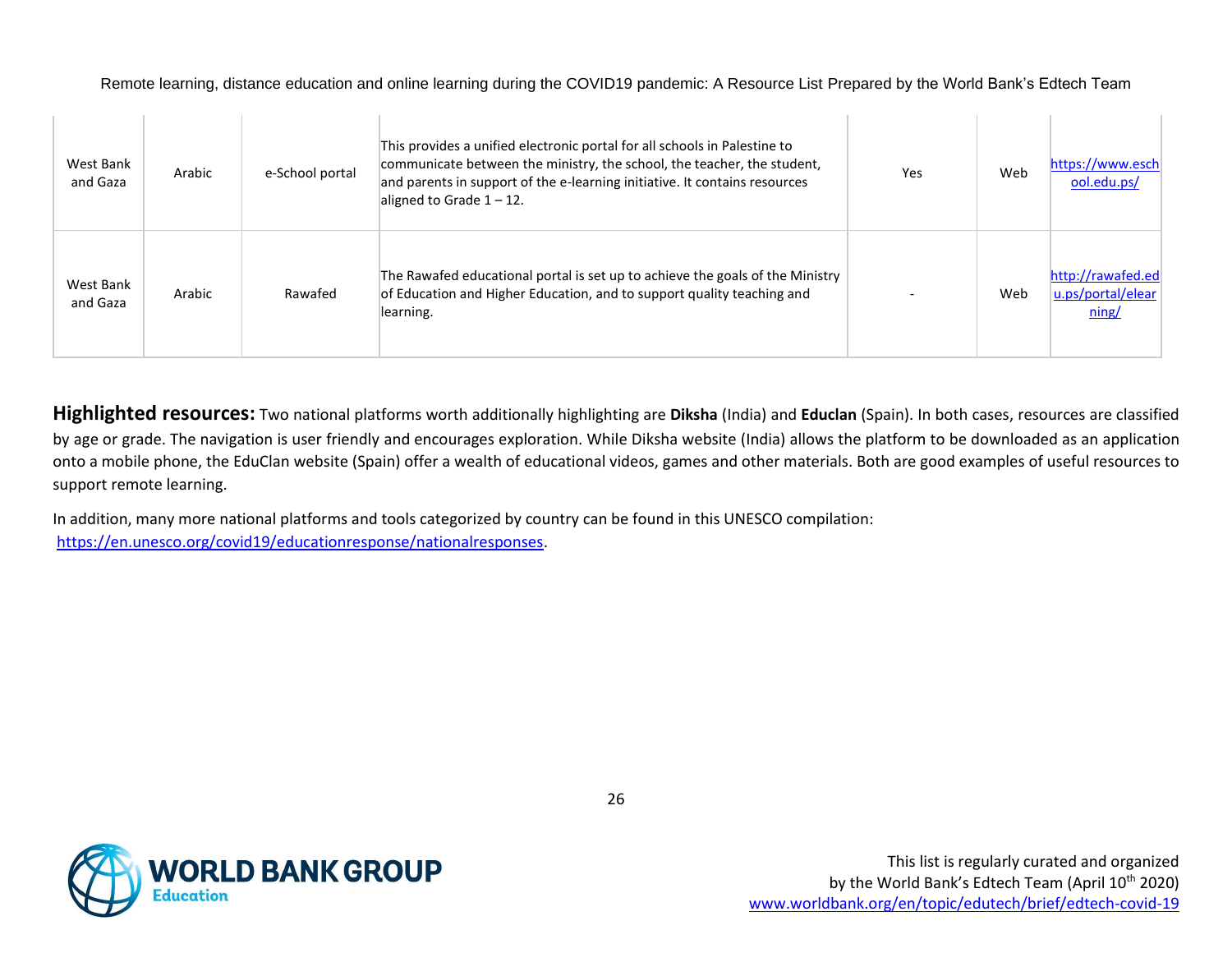## <span id="page-26-0"></span>Other Platforms and Software

### <span id="page-26-1"></span>*I. Assessment*

| <b>Name</b>                 | <b>Description</b>                                                                                                                                                                                                                                                                                                                                                                                                                                    | <b>Connectivity</b><br><b>Type</b> | <b>Interaction</b> | <b>Main</b><br>functionality | <b>Platform</b>                        | <b>Conditions of</b><br><b>Use</b> | Language                                                          | <b>Target</b><br>Group              | Link                                     |
|-----------------------------|-------------------------------------------------------------------------------------------------------------------------------------------------------------------------------------------------------------------------------------------------------------------------------------------------------------------------------------------------------------------------------------------------------------------------------------------------------|------------------------------------|--------------------|------------------------------|----------------------------------------|------------------------------------|-------------------------------------------------------------------|-------------------------------------|------------------------------------------|
| <b>Qualtrics</b>            | Provides a downloadable<br>application for offline surveys that<br>allow for survey and assessment<br>administration on a mobile device<br>without an internet connection                                                                                                                                                                                                                                                                             | Offline                            | Asynchronous       | Assessment                   | <b>Both</b><br>(desktop<br>and mobile) | Freemium<br>version                | English<br>Spanish<br>French<br>Portuguese<br>Italian             | <b>Students</b><br><b>Educators</b> | https://www.qualtric<br>s.com/education/ |
| Edulastic                   | Permits teachers to create<br>enhanced computer-based<br>assessments. Teachers can use<br>items from the app item bank for<br>their online assessments. It<br>produces automatic reports. It can<br>be linked to Microsoft and other<br>platforms. It has a free version for<br>teachers and students.                                                                                                                                                | Online                             | Synchronous        | Assessment                   | <b>Both</b><br>(desktop<br>and mobile) | Freemium<br>version                | English                                                           | Students<br>Educators               | https://edulastic.co<br><u>m/</u>        |
| <b>Tangerine</b><br>Central | <b>Helps with Early Grade Reading</b><br>and Mathematics Assessments,<br>and interviews with students,<br>teachers, and principals. Open<br>source data collection software<br>optimized for use on mobile<br>devices and in low-resource<br>contexts. Facilitates learner<br>assessments and interviews;<br>allows for multimedia content<br>integration. Online editor with<br>downloadable app for offline data<br>collection and content sharing. | Offline                            | Asynchronous       | Assessment                   | <b>Both</b><br>(desktop<br>and mobile) | Freemium<br>version                | English,<br>French,<br>Russian,<br>Arabic<br>(Jordanian)<br>Khmer | <b>Students</b><br><b>Educators</b> | http://www.tangerin<br>ecentral.org      |



This list is regularly curated and organized by the World Bank's Edtech Team (April 10<sup>th</sup> 2020) [www.worldbank.org/en/topic/edutech/brief/edtech-covid-19](http://www.worldbank.org/en/topic/edutech/brief/edtech-covid-19)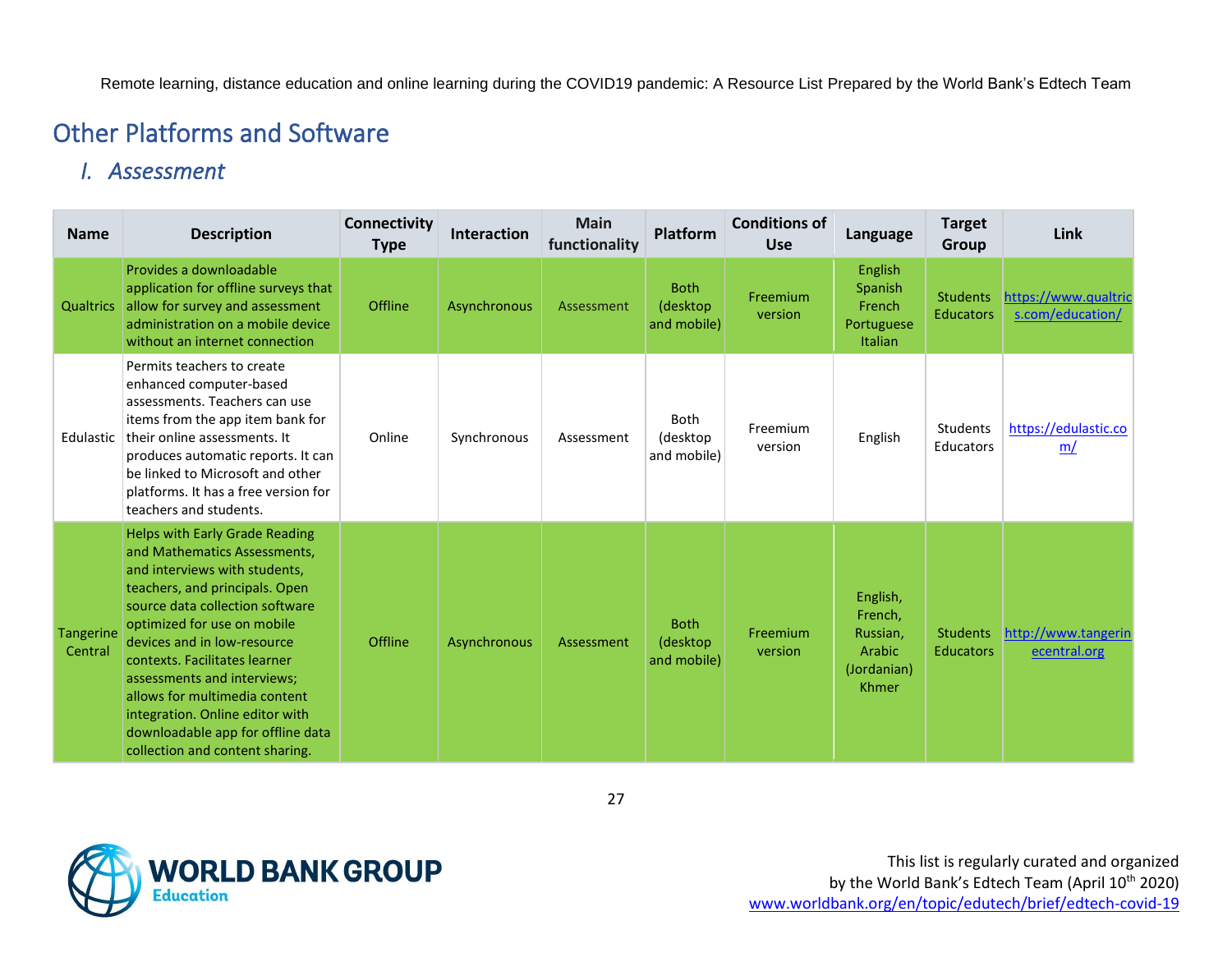**Highlighted resources: Qualtrics** and **Tangerine Central** are highlighted since they offer freemium versions available in several languages. In addition, both assessment tools include functionalities to work in context of limited internet connectivity.

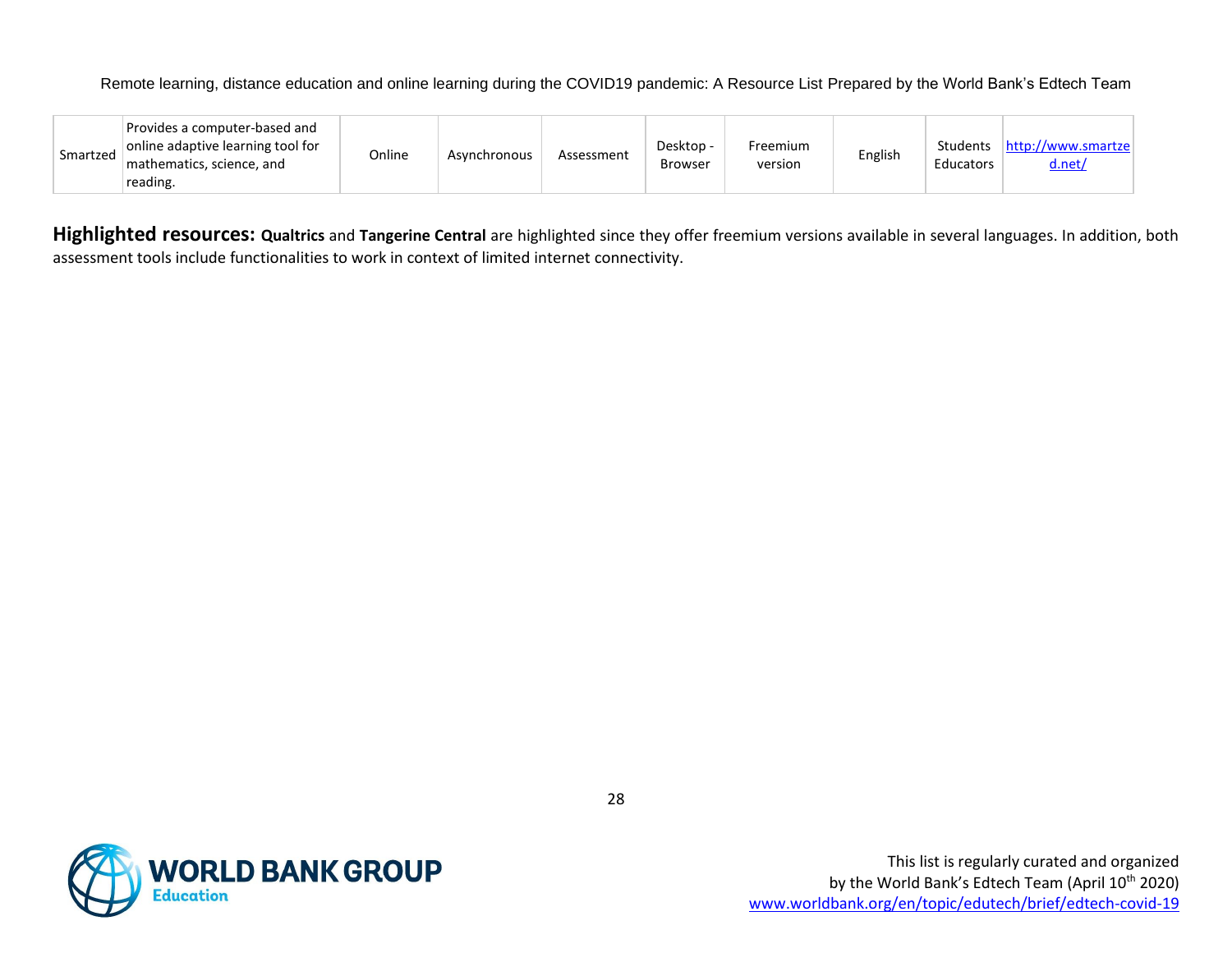### <span id="page-28-0"></span>*II. File manager*

| <b>Name</b> | <b>Description</b>                                                                                                                                                                                                                                                                                            | Connectivity<br><b>Type</b> | <b>Interaction</b> | <b>Main</b><br>functionality | Platform                           | <b>Conditions</b><br>of Use | Language                                                                                                                                                                                                                                   | <b>Target</b><br>Group | <b>Link</b>                |
|-------------|---------------------------------------------------------------------------------------------------------------------------------------------------------------------------------------------------------------------------------------------------------------------------------------------------------------|-----------------------------|--------------------|------------------------------|------------------------------------|-----------------------------|--------------------------------------------------------------------------------------------------------------------------------------------------------------------------------------------------------------------------------------------|------------------------|----------------------------|
| Evernote    | An app designed for note taking, organizing,<br>task management, and archiving.                                                                                                                                                                                                                               | Offline                     | Asynchronous       | File manager                 | Both<br>(desktop<br>and<br>mobile) | Freemium<br>version         | Bahasa<br>Indonesia<br>Dansk<br>Deutsch<br>English<br>Español<br>Français<br>Italiano<br>Nederland<br>Polski<br>Português<br>Suomi<br>Svenska<br>Tiếng Việt<br>Türkçe<br>Русский<br>العربية<br>ภาษาไทย<br>한국어<br>中文 (简体)<br>中文 (繁體)<br>日本語 | Students<br>Educators  | https://everno<br>te.com/  |
| Seesaw      | Students use built-in annotation tools to<br>capture what they know in Seesaw's digital<br>portfolio. Has student driven digital<br>portfolios and simple parent communication.<br>Can be used as a primary means for students<br>to create content, interact with teachers, and<br>interact with classmates. | Online                      | Synchronous        | File manager                 | Both<br>(desktop<br>and<br>mobile) | Freemium<br>version         | English                                                                                                                                                                                                                                    | Students<br>Educators  | https://web.se<br>esaw.me/ |

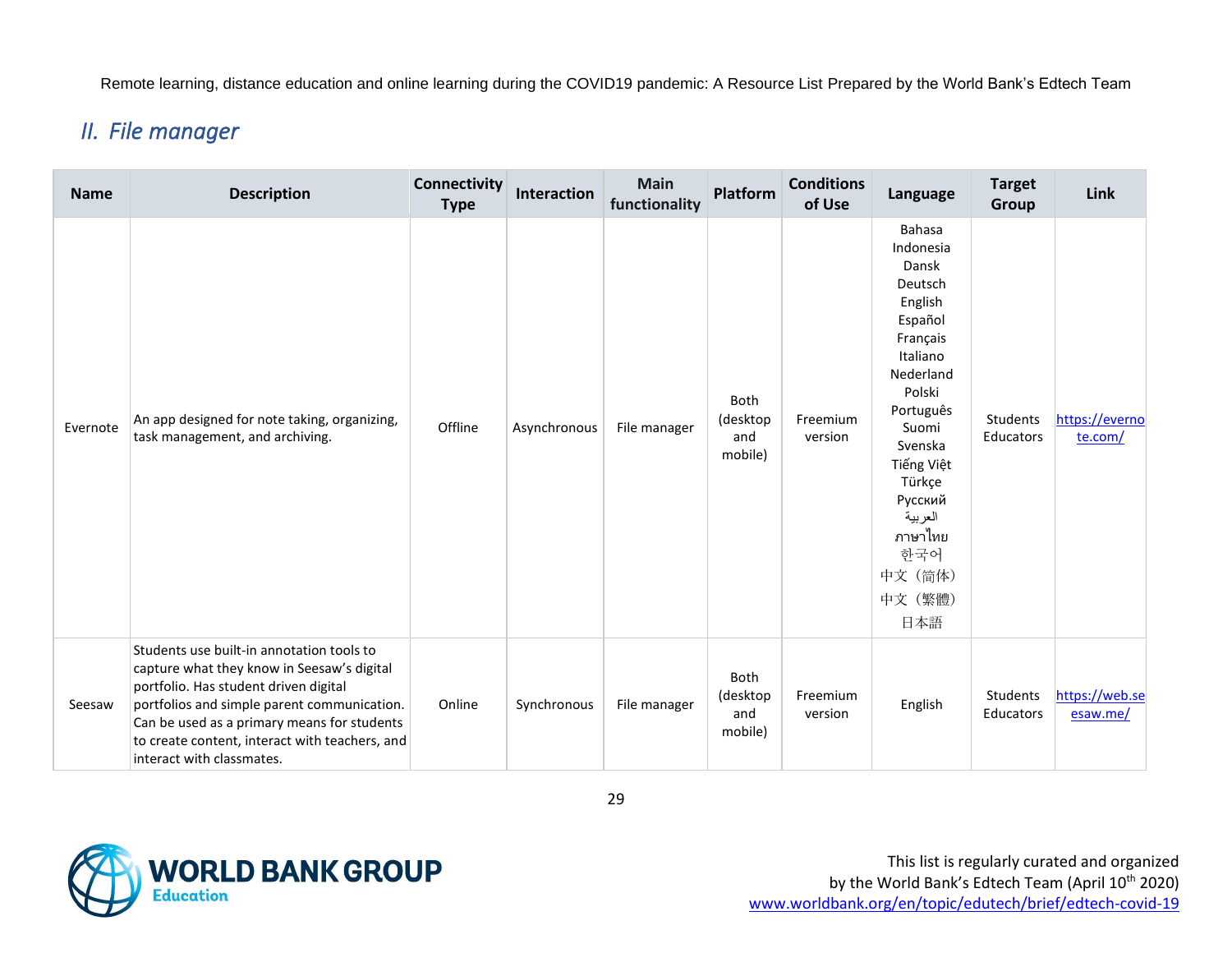### <span id="page-29-0"></span>*III. Learning Management Systems*

| <b>Name</b>                | <b>Description</b>                                                                                                                                                                                                           | Connectivity<br><b>Type</b> | Interaction                                       | <b>Main</b><br>functionality      | Platform                           | <b>Conditions</b><br>of Use | Language                                                                                                                                                                                                                                                                                                            | <b>Target</b><br>Group       | Link                                   |
|----------------------------|------------------------------------------------------------------------------------------------------------------------------------------------------------------------------------------------------------------------------|-----------------------------|---------------------------------------------------|-----------------------------------|------------------------------------|-----------------------------|---------------------------------------------------------------------------------------------------------------------------------------------------------------------------------------------------------------------------------------------------------------------------------------------------------------------|------------------------------|----------------------------------------|
| Canvas & Canvas<br>Network | Canvas Network provides a place and<br>platform where teachers, students, and<br>institutions worldwide can connect and<br>chart their own course for personal<br>growth, professional development, and<br>academic inquiry. | Offline                     | <b>Both</b><br>Asynchronous<br>and<br>Synchronous | Learning<br>Management<br>System; | Both<br>(desktop<br>and<br>mobile) | Freemium<br>version         | Arabic<br>Armenian<br>Cantonese<br>Danish<br>Dutch<br>English<br>Finnish<br>French<br>German<br>Greek<br>Haitian<br>Hebrew<br>Hungarian<br>Icelandic<br>Italian<br>Japanese<br>Korean<br>Mandarin<br>Norwegian<br>Persian<br>Polish<br>Portuguese<br>Russian<br>Spanish<br>Swedish<br>Turkish<br>Ukrainian<br>Welsh | <b>Students</b><br>Educators | https://ww<br>w.canvas.ne<br><u>t/</u> |

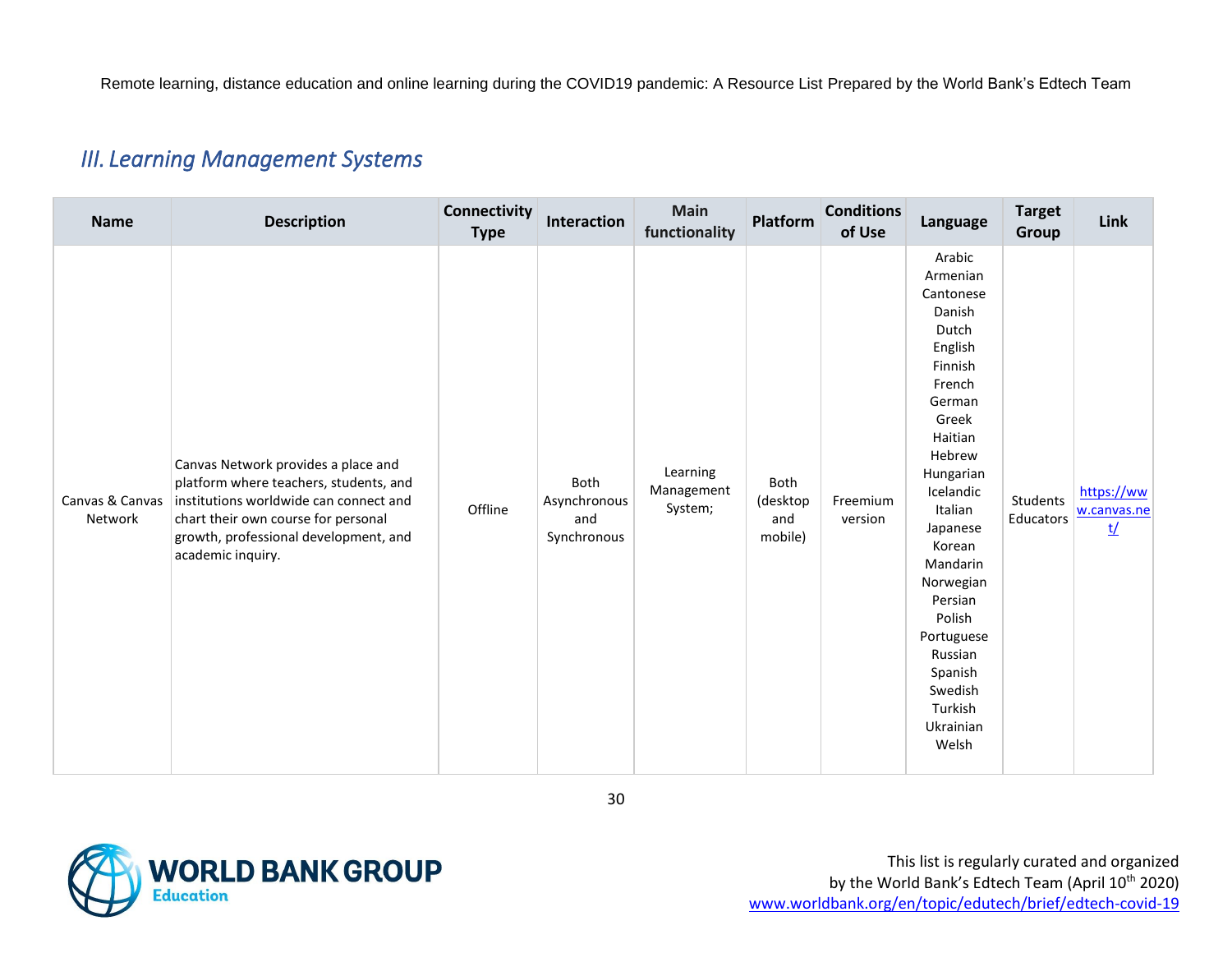| Edpuzzle | Interactive video lessons for your students<br>you can integrate right into your LMS.<br>Track students' progress with hassle-free<br>analytic.                                                      | Online  | Asynchronous | Video Creator                    | Desktop -<br>Browser                      | Freemium<br>version | English                                                                                                                                                                                                                                                                                                             | Students<br>Educators        | https://edpu<br>zzle.com/ |
|----------|------------------------------------------------------------------------------------------------------------------------------------------------------------------------------------------------------|---------|--------------|----------------------------------|-------------------------------------------|---------------------|---------------------------------------------------------------------------------------------------------------------------------------------------------------------------------------------------------------------------------------------------------------------------------------------------------------------|------------------------------|---------------------------|
| Moodle   | Moodle is an open source platform used<br>for blended learning, distance education,<br>flipped classroom and other e-learning<br>projects in schools, universities,<br>workplaces and other sectors. | Offline | Asynchronous | Learning<br>Management<br>System | <b>Both</b><br>(desktop<br>and<br>mobile) | Free                | Arabic<br>Armenian<br>Cantonese<br>Danish<br>Dutch<br>English<br>Finnish<br>French<br>German<br>Greek<br>Haitian<br>Hebrew<br>Hungarian<br>Icelandic<br>Italian<br>Japanese<br>Korean<br>Mandarin<br>Norwegian<br>Persian<br>Polish<br>Portuguese<br>Russian<br>Spanish<br>Swedish<br>Turkish<br>Ukrainian<br>Welsh | Students<br><b>Educators</b> | https://moo<br>dle.org/   |

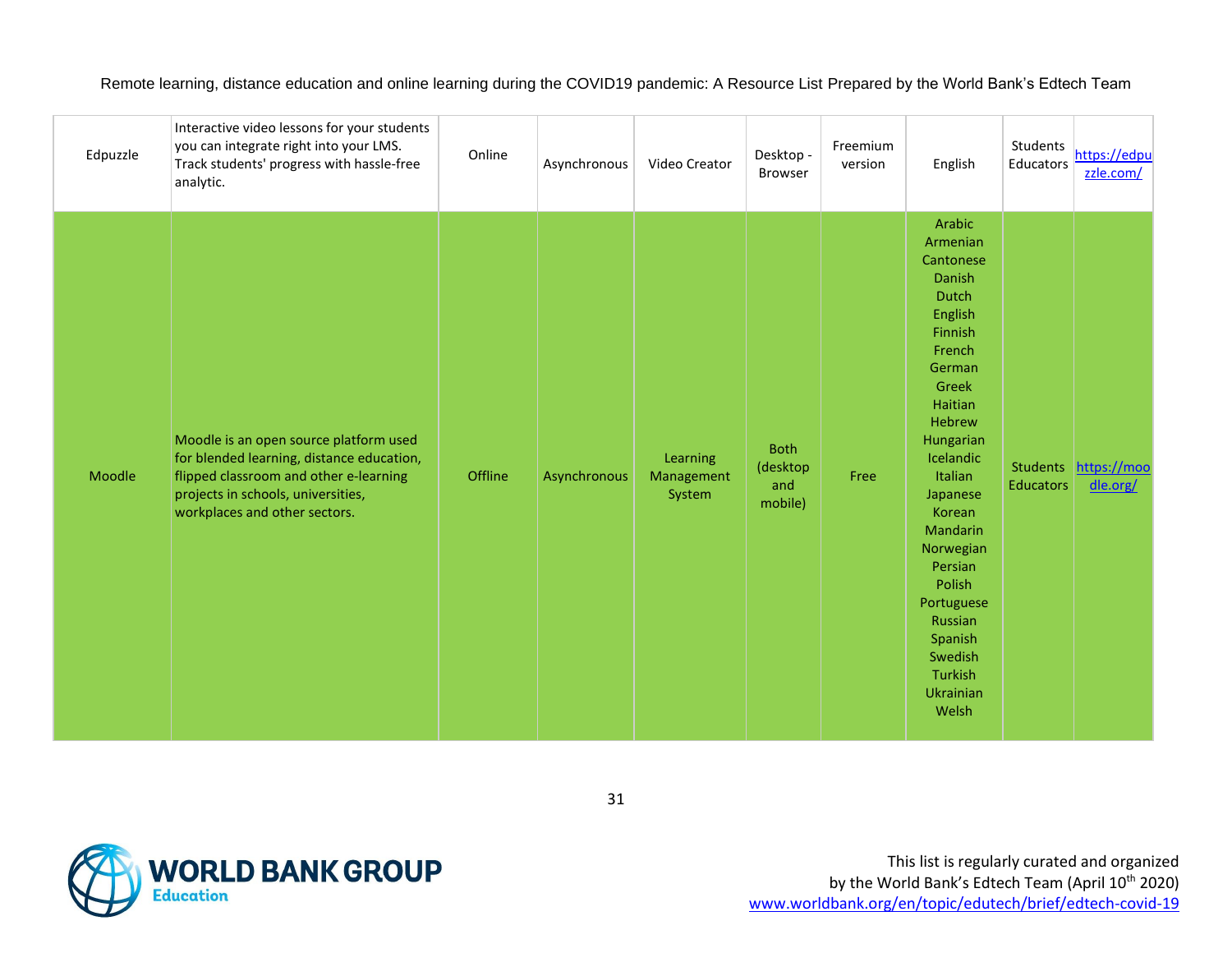| Kolibri (Learning<br>Equality)         | Kolibri makes high quality education<br>technology available in low-resource<br>communities such as rural schools, refugee<br>camps, orphanages, non-formal school<br>systems, and prison systems.                  | Offline | Asynchronous                                      | Learning<br>Management<br>System;<br>Content<br>Repository | Smartphon<br>e app                        | Freemium<br>version | English,<br>Arabic,<br>Bengali,<br>Bulgarian,<br>Burmese,<br>Chewa,<br>Farsi,<br>French,<br>Gujarati,<br>Hindi,<br>Korean,<br>Marathi,<br>Portuguese<br>Spanish,<br>Swahili,<br>Telugu,<br>Urdu,<br>Vietnamese<br>Yoruba | <b>Students</b><br><b>Educators</b> | https://learn<br>ingequality.o<br>rg/kolibri/ |
|----------------------------------------|---------------------------------------------------------------------------------------------------------------------------------------------------------------------------------------------------------------------|---------|---------------------------------------------------|------------------------------------------------------------|-------------------------------------------|---------------------|--------------------------------------------------------------------------------------------------------------------------------------------------------------------------------------------------------------------------|-------------------------------------|-----------------------------------------------|
| Desire2Learn<br>(D2L)                  | It is a learning management system, which<br>is a cloud-based software used by schools,<br>higher education, and businesses for<br>online and blended classroom learning.                                           | Offline | Asynchronous                                      | Learning<br>Management<br>System                           | Desktop -<br><b>Browser</b>               | Freemium<br>version | English<br>Spanish<br>German<br>Portuguese                                                                                                                                                                               | <b>Students</b>                     | https://ww<br>w.d2l.com/                      |
| Sakai Learning<br>Management<br>System | Sakai is a robust open-source learning<br>management system created by higher ed.<br>for higher ed.                                                                                                                 | Online  | Synchronous                                       | Learning<br>Management<br>System                           | Desktop-<br><b>Browser</b>                | Freemium<br>version | English<br>Spanish<br>German<br>Portuguese                                                                                                                                                                               | Students                            | https://ww<br>w.d2l.com/                      |
| Schoology                              | Schoology is a freemium web based LMS<br>that hosts eLearning content such as<br>courses, training, and programs. It allows<br>instructors to build reports on learners'<br>performance based on course completion. | Offline | <b>Both</b><br>Asynchronous<br>and<br>Synchronous | Learning<br>Management<br>System                           | <b>Both</b><br>(desktop<br>and<br>mobile) | Freemium<br>version | English,<br>French,<br>Japanese,<br>Malay,<br>Portuguese<br>Spanish                                                                                                                                                      | Students<br>Educators               | https://ww<br>w.schoology<br>.com/            |



This list is regularly curated and organized by the World Bank's Edtech Team (April 10<sup>th</sup> 2020) [www.worldbank.org/en/topic/edutech/brief/edtech-covid-19](http://www.worldbank.org/en/topic/edutech/brief/edtech-covid-19)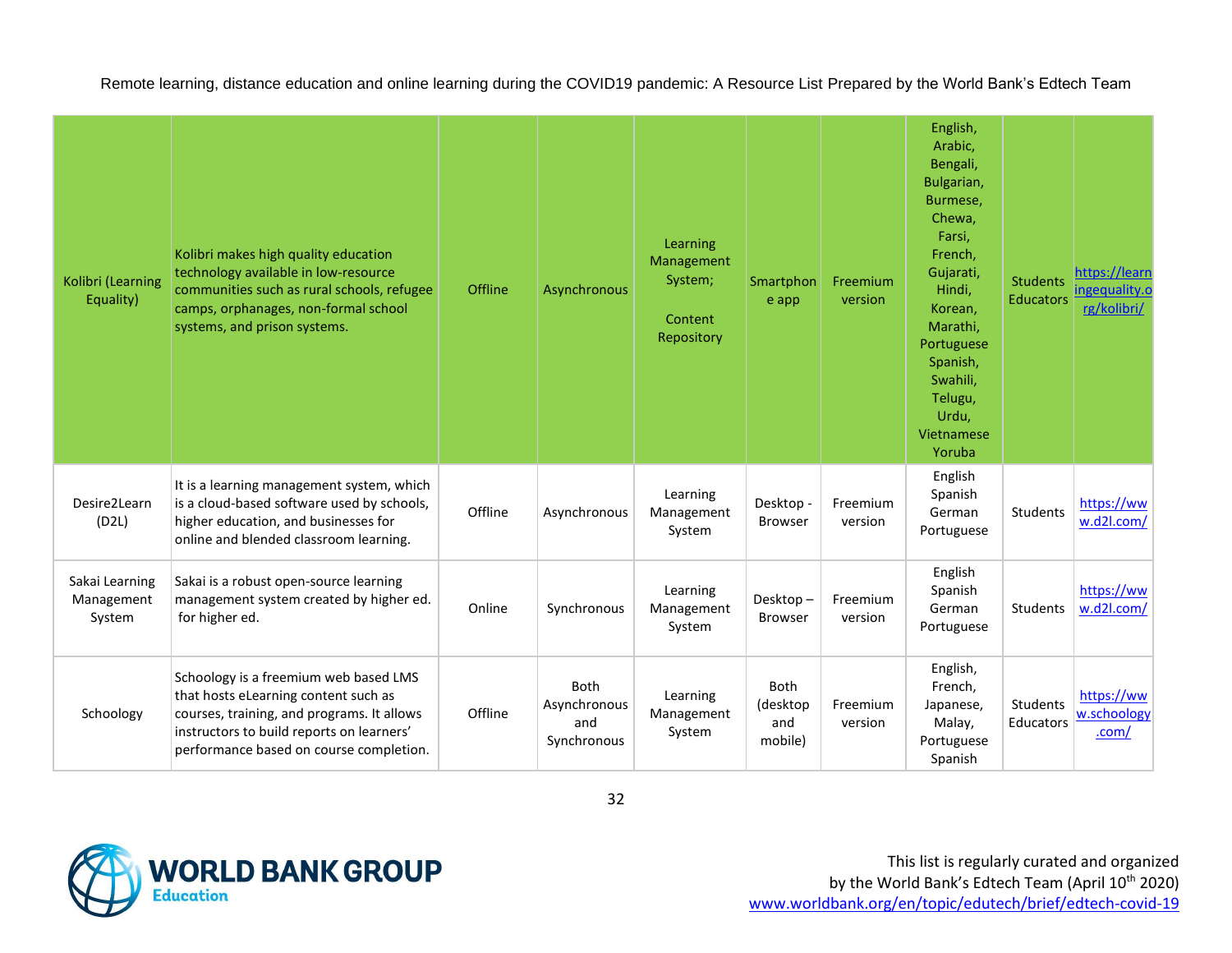| Open Learning<br>Exchange | Planet Learning is designed to be available<br>to everyone, everywhere, all the time. It is<br>portable, affordable, scalable and<br>sustainable. It is hardware agnostic; any<br>device that can open a browser can use it.<br>It functions off, as well as on, the Internet.<br>The Raspberry Pi, costing US\$35 is often<br>used as the server.        | Offline | Asynchronous | Learning<br>Management<br>System | Desktop                            | Free | English                                                                                                                                                                                                                                                                                     | Students              | https://ww<br>w.ole.org/              |
|---------------------------|-----------------------------------------------------------------------------------------------------------------------------------------------------------------------------------------------------------------------------------------------------------------------------------------------------------------------------------------------------------|---------|--------------|----------------------------------|------------------------------------|------|---------------------------------------------------------------------------------------------------------------------------------------------------------------------------------------------------------------------------------------------------------------------------------------------|-----------------------|---------------------------------------|
|                           | Free tool (as long as you have a free Gmail<br>account) developed by Google to support<br>online classroom experience for teachers<br>and students. It permits online<br>communication to support distance<br>Google classroom education. Google Classroom Includes<br>tools for online assessment development,<br>administration, scoring, and feedback. | Online  | Synchronous  | Learning<br>Management<br>System | Both<br>(desktop<br>and<br>mobile) | Free | Arabic<br>Chinese<br>Czech<br>Danish<br>Dutch<br>Filipino<br>Finnish<br>French<br>German<br>Hebrew<br>Hindi<br>Hungarian<br>Indonesian<br>Italian<br>Japanese<br>Korean<br>Norwegian<br>Polish<br>Portuguese<br>Russian<br>Spanish<br>Swedish<br>Thai<br>Turkish<br>Ukrainian<br>Vietnamese | Students<br>Educators | https://class<br>room.google<br>.com/ |

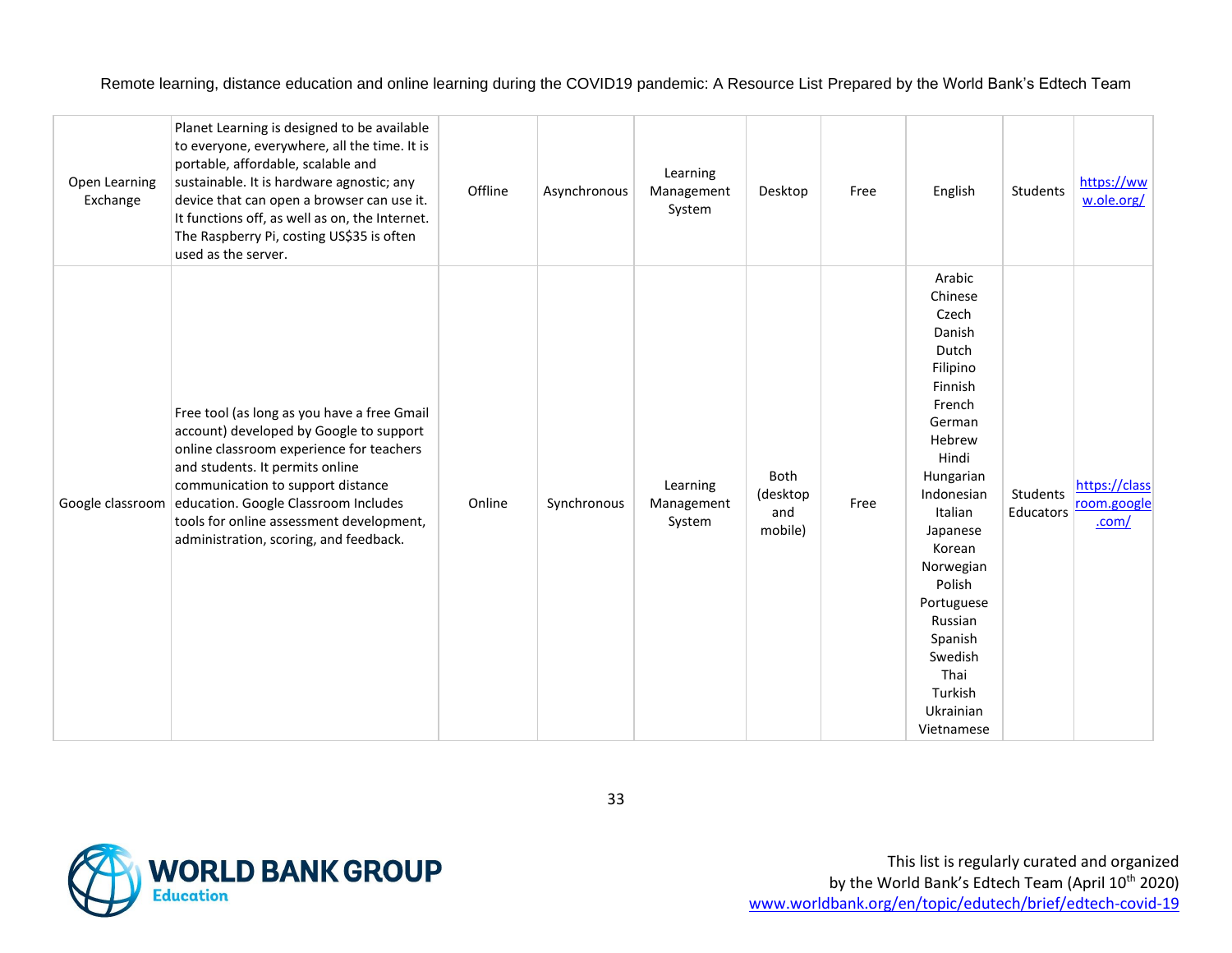| Can't wait to<br>Learn | Gaming technology to deliver quality<br>education to children, including those in<br>conflict contexts. Can't Wait to Learn is<br>fast, effective and low-cost - and utilizes<br>custom gaming technology to deliver<br>quality education. The evidence-based<br>program was developed by War Child and<br>partners through years of testing and<br>research.                                                                                                                              | Offline | Asynchronous | Learning<br>Management<br>System                           | <b>Both</b><br>(desktop<br>and<br>mobile) | Free | Arabic<br>English | <b>Students</b>       | https://ww<br>w.warchildh<br>olland.org/p<br>rojects/cwtl/ |
|------------------------|--------------------------------------------------------------------------------------------------------------------------------------------------------------------------------------------------------------------------------------------------------------------------------------------------------------------------------------------------------------------------------------------------------------------------------------------------------------------------------------------|---------|--------------|------------------------------------------------------------|-------------------------------------------|------|-------------------|-----------------------|------------------------------------------------------------|
| <b>Ustad Mobile</b>    | A platform from India that can be used<br>entirely offline. Can be used for content<br>creation and delivery, record keeping,<br>attendance tracking etc. Can be used on<br>multiple platforms and is entirely open<br>source.                                                                                                                                                                                                                                                             | Offline | Asynchronous | Learning<br>Management<br>System;<br>Content<br>Repository | <b>Both</b><br>(desktop<br>and<br>mobile) | Free | English<br>Arabic | Students<br>Educators | https://ww<br>w.ustadmob<br>lile.com/lms/                  |
| Sunbird                | Sunbird is an open source, configurable,<br>extendable, modular learning<br>infrastructure architected for scale and<br>designed to support multiple teaching and<br>learning solutions supporting multiple<br>languages particularly for millions of<br>learners in the K-12 space. It could serve<br>the needs of under resourced<br>environments and contexts. It is the open<br>source infrastructure developed by EkStep<br>Foundation in India and is licensed under<br>MIT licence. | Offline | Asynchronous | Learning<br>Management<br>System                           | <b>Both</b><br>(desktop<br>and<br>mobile) | Free | English<br>Hindi  | Students<br>Educators | https://ww<br>w.sunbird.or<br><u>g/</u>                    |

**Highlighted resources:** The two Learning Management Systems (LMS) highlighted here are **Moodle** and **Kolibri** (from Learning Equality). Both platforms are broadly used within the education landscape and both LMS can be used in low resources environment. They include features that facilitate the access to contents in contexts with very limited connectivity.



This list is regularly curated and organized by the World Bank's Edtech Team (April 10<sup>th</sup> 2020) [www.worldbank.org/en/topic/edutech/brief/edtech-covid-19](http://www.worldbank.org/en/topic/edutech/brief/edtech-covid-19)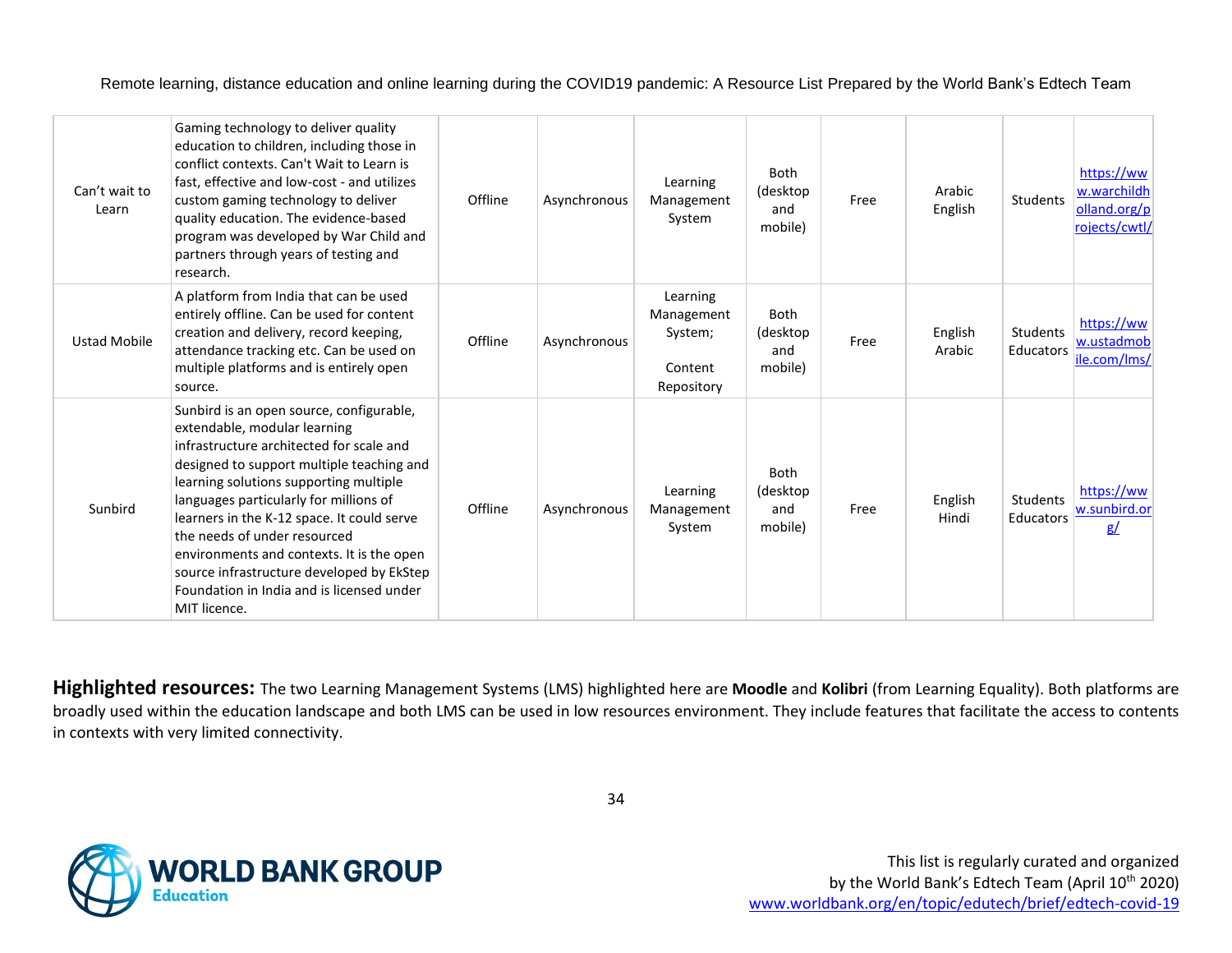## <span id="page-34-0"></span>*IV.Training*

| <b>Name</b>        | <b>Description</b>                                                                                                                            | <b>Connectivity</b><br><b>Type</b> | <b>Interaction</b> | <b>Main</b><br>functionality | <b>Platform</b>              | <b>Conditions</b><br>of Use | Language          | <b>Target</b><br>Group | Link                           |
|--------------------|-----------------------------------------------------------------------------------------------------------------------------------------------|------------------------------------|--------------------|------------------------------|------------------------------|-----------------------------|-------------------|------------------------|--------------------------------|
| We love<br>reading | A program that develops a love of<br>reading in children by training adults<br>to read aloud to them in a public<br>space on a routine basis. | Offline                            | Asynchronous       | Training                     | Web based                    | All Rights<br>Reserved      | English<br>Arabic | Adults                 | https://welov<br>ereading.org/ |
| Cell-Ed            | Learner-centered, skills-based learning<br>platform.                                                                                          | Offline                            | Synchronous        | Training                     | Both (desktop<br>and mobile) | Freemium<br>version         | English           | Students               | https://www.<br>cell-ed.com/   |

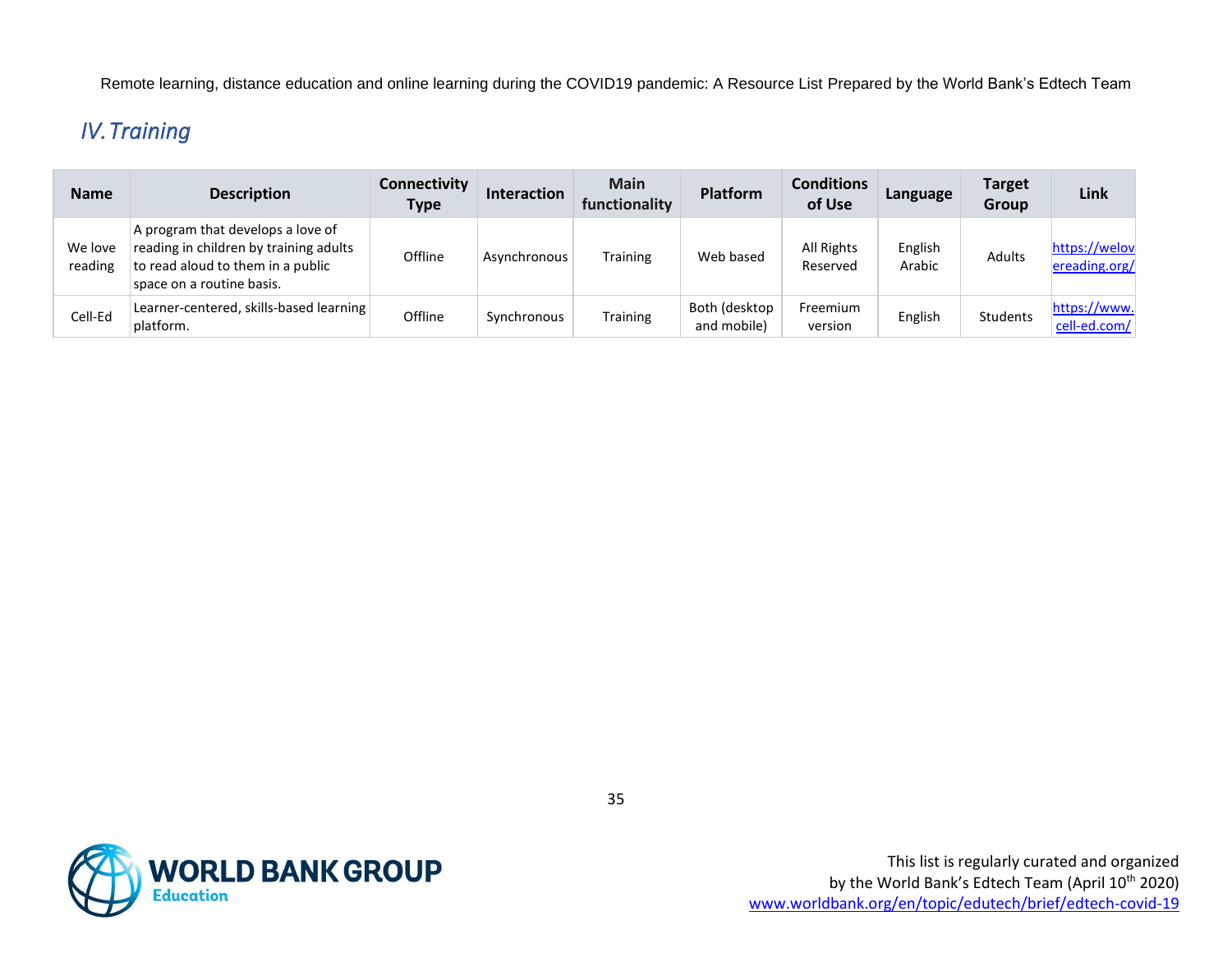## <span id="page-35-0"></span>*V. Video conference system*

| <b>Name</b>        | <b>Description</b>                                                                                                                                                                                                                                                    | <b>Connectivity</b><br><b>Type</b> | <b>Interaction</b> | <b>Main</b><br>functionality  | <b>Platform</b>                           | <b>Conditions</b><br>of Use | Language                                                                                                                                          | <b>Target</b><br>Group              | Link                                      |
|--------------------|-----------------------------------------------------------------------------------------------------------------------------------------------------------------------------------------------------------------------------------------------------------------------|------------------------------------|--------------------|-------------------------------|-------------------------------------------|-----------------------------|---------------------------------------------------------------------------------------------------------------------------------------------------|-------------------------------------|-------------------------------------------|
| Google<br>Hangouts | Google Hangouts is a unified communications<br>service that enables text, voice, or video<br>chats, either one-on-one or in a group.<br>Hangouts is built into Gmail, YouTube, and<br>Google Voice, plus there's Hangouts apps for<br>iOS, Android, and the web.      | Online                             | Synchronous        | Video<br>conference<br>system | <b>Both</b><br>(desktop<br>and<br>mobile) | Free                        | <b>English</b><br><b>Mandarin</b><br>Hindi<br>Spanish<br>French<br>Arabic<br><b>Russian</b><br>Portuguese                                         | <b>Students</b><br><b>Educators</b> | https://han<br>gouts.googl<br>e.com/      |
| BigBlueButton      | Open source web conferencing system.<br>BigBlueButton supports real-time sharing of<br>audio, video, slides (with whiteboard<br>controls), cha                                                                                                                        | Online                             | Synchronous        | Video<br>conference<br>system | Desktop -<br><b>Browser</b>               | Freemium<br>version         | English                                                                                                                                           | Students<br>Educators               | https://bigb<br>luebutton.o<br><u>rg/</u> |
| <b>Jitsi</b>       | Jitsi is a set of open-source projects that<br>allows users to build and deploy secure<br>videoconferencing solutions.                                                                                                                                                | Online                             | Synchronous        | Video<br>conference<br>system | <b>Both</b><br>(desktop<br>and<br>mobile) | Freemium<br>version         | English                                                                                                                                           | <b>Students</b>                     | https://jitsi.<br>org/                    |
| Amazon Chime       | AWS is offering free use of all Amazon Chime<br>Pro features for online meetings and video<br>conferencing from March 4, 2020 to June 30,<br>2020 for all customers that start using<br>Amazon Chime for the first time during this<br>period from their AWS account. | Online                             | Synchronous        | Video<br>conference<br>system | <b>Both</b><br>(desktop<br>and<br>mobile) | Freemium<br>version         | English<br>Arabic<br><b>Bahasa</b><br>Indonesia<br>Dutch<br>Español<br>French<br>Italiano<br>Portuguese<br>Tiếng Việt<br>Türkçe<br>Русский<br>ไทย | Students<br>Educators               | https://aws<br>.amazon.co<br>m/chime      |

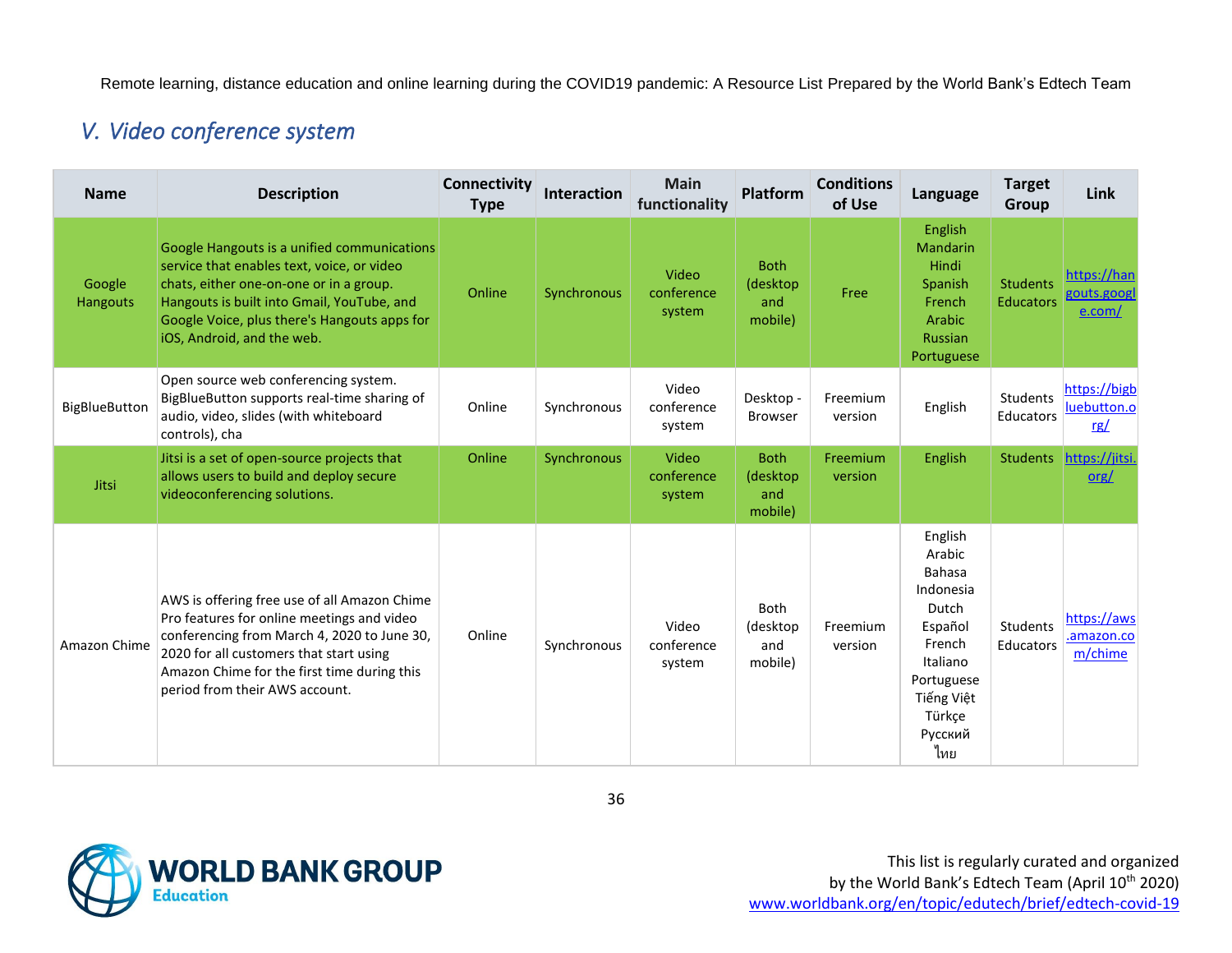|  |  |  | 日本語     |  |
|--|--|--|---------|--|
|  |  |  | 한국어     |  |
|  |  |  | 中文(简体)  |  |
|  |  |  | 中文 (繁體) |  |

**Highlighted resources:** The two video conference systems highlighted here are **Google Hangouts** and **Jitsi**. Google Hangouts works in different environments, is available in several language (is free if you have an account with the company) and can be used for up to 10 people for free with no time limit while education institutions can use it for free for up to 250 people during the COVID-19 school closures. Jitsi is free open-source video conferencing for web. Both solutions work on browser and mobile.

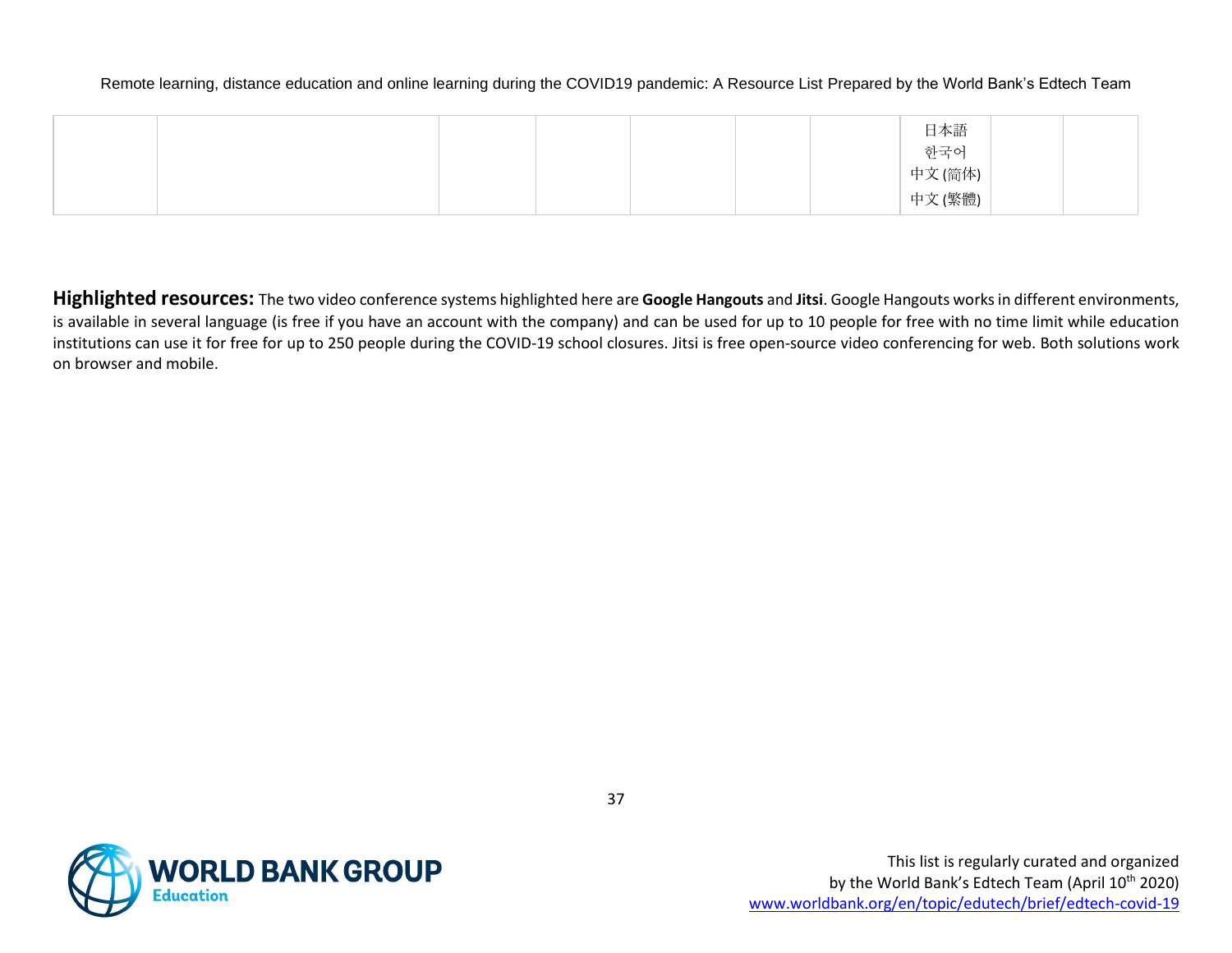## <span id="page-37-0"></span>Television and Radio

\*Please note that some of the radio and or TV platforms listed here were earlier included in the section of national platforms (e.g. national public service broadcaster). Those platforms in red were also included in the category of National Platforms

| <b>Name</b>          | Country          | <b>Description</b>                                                                                                                                                                                                                                                                                                                                                                                                                                                                                                           | <b>Grades</b> | Format               | <b>Mobile</b><br>App | Language                                                                                                                                                                                                                                                                                                                                 | Link                                                                               |
|----------------------|------------------|------------------------------------------------------------------------------------------------------------------------------------------------------------------------------------------------------------------------------------------------------------------------------------------------------------------------------------------------------------------------------------------------------------------------------------------------------------------------------------------------------------------------------|---------------|----------------------|----------------------|------------------------------------------------------------------------------------------------------------------------------------------------------------------------------------------------------------------------------------------------------------------------------------------------------------------------------------------|------------------------------------------------------------------------------------|
| <b>Sesame Street</b> | 150<br>countries | Sesame Street is an educational children's television series that combines<br>live action, sketch comedy, animation and puppetry. It is produced by<br>Sesame Workshop. The program is known for its engaging child friendly<br>programs communicated using Muppets characters, and includes short<br>films, with humor and cultural references relevant to the country. The<br>series first premiered in 1969. Now, contextual versions of Sesame Street<br>are developed land aired locally in countries across the world. | Ages 3 - 5    | TV, Radio,<br>Online | <b>Yes</b>           | <b>English</b><br>Spanish<br>Portuguese<br>German<br><b>Dutch</b><br>French<br>Arabic<br>Japanese<br>Chinese<br>Hindi<br><b>Bangla</b><br>Dari, Pashto<br>(Afghanistan)<br>Afrikaans,<br>English, Zulu,<br>Xhosa, Swazi,<br>Ndebele,<br>Sesotho,<br><b>Northern</b><br>Sotho,<br>Tsonga,<br><b>Tswana and</b><br>Venda (South<br>Africa) | https://www.sesa<br>meworkshop.org/<br>https://www.sesa<br>mestreet.org/carin<br>g |

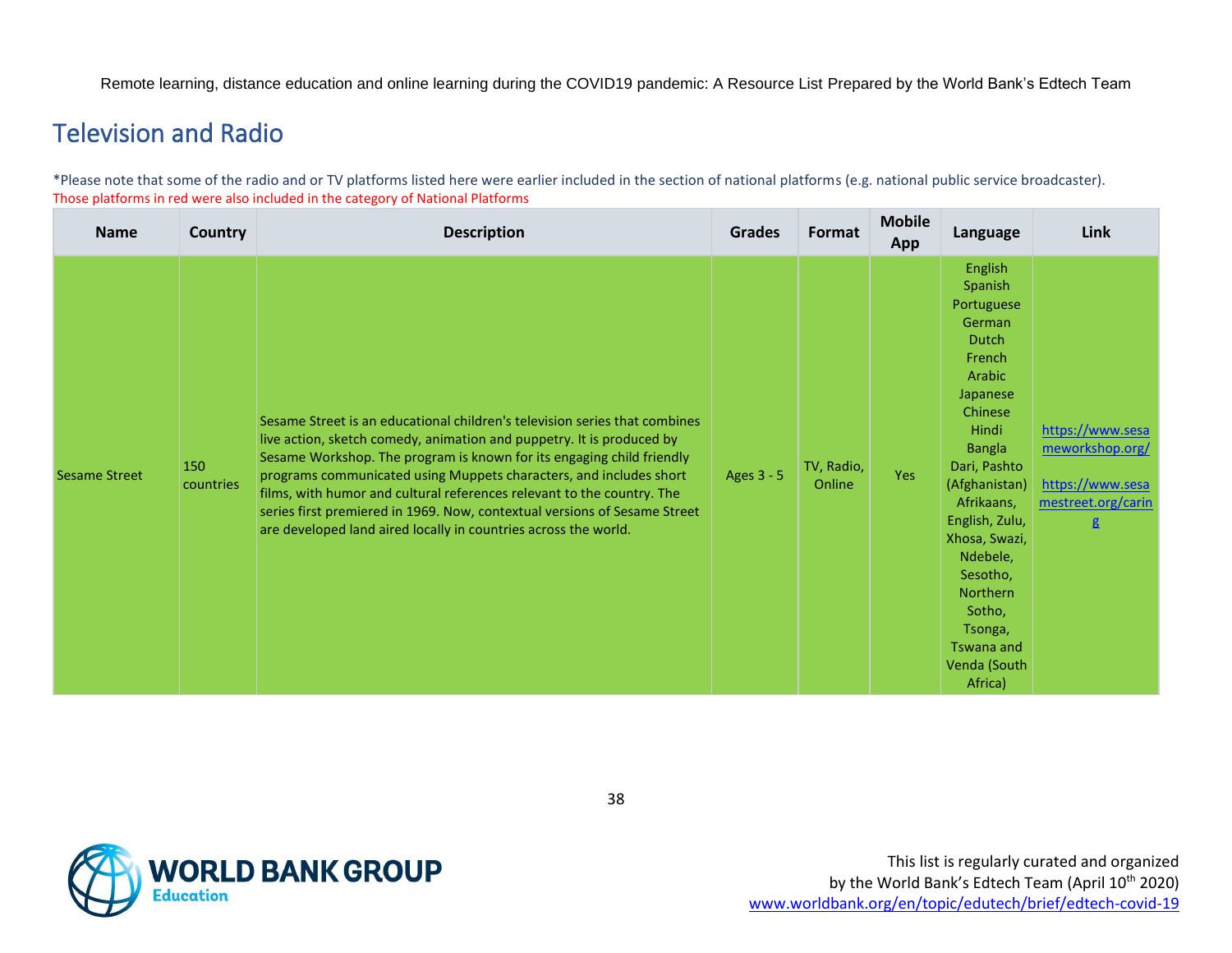| Ubongo                                                           | 33 African<br>countries | Ubongo leverages the power of entertainment, the reach of mass media,<br>and the connectivity of mobile devices, to deliver effective, localized<br>learning to African families at low cost and at scale.                                                                                                                                              | PreK-9<br>Ages 3 - 14 | TV, Radio,<br>Online | Yes        | Kiswahili<br>English<br>Kinyarwanda<br>Thai<br>French<br>Hausa | https://www.ubon<br>go.org/shows/                                   |
|------------------------------------------------------------------|-------------------------|---------------------------------------------------------------------------------------------------------------------------------------------------------------------------------------------------------------------------------------------------------------------------------------------------------------------------------------------------------|-----------------------|----------------------|------------|----------------------------------------------------------------|---------------------------------------------------------------------|
| Aula Em Casa<br>Amazonas                                         | <b>Brazil</b>           | This is the state initiative of the State of Amazonas e Pará to support<br>remote learning through TV (the Brazilian Amazon region has a long<br>tradition of this, going back to the 1970s). The content is also available on<br>its YouTube channel, and complemented with its online platform hosted<br>on the ministry of education website.        | $6 - 12$              | TV, Online           | <b>No</b>  | Portuguese                                                     | https://www.youtu<br>be.com/channel/U<br>Cvn5vfHpe05D-<br>2wQioYbBw |
| <b>Chinese Network</b><br>Education<br><b>Television (CETV4)</b> | China                   | China Education Television's CETV4 "Same Class" began its live broadcast<br>on February 10, 2020 and has invited nearly 100 'famous' schoolteachers<br>to teach the curriculum content across all levels of school education. It has<br>committed to provide high-quality curriculum content to students<br>throughout the country during the pandemic. | PreK-12               | TV,<br>Online        |            | Chinese                                                        | http://www.centv.<br>cn/cetv4/index.ht<br>ml                        |
| Česká Televize                                                   | Czech<br>Republic       | Česká Televize is a public television broadcaster in the Czech Republic. It<br>also delivers educational television broadcasts for students. Its website<br>shares the scheduling as well as a very well-organized e-learning resources<br>for students and teachers on its website.                                                                    | $K-12$                | TV, Online           | <b>Yes</b> | Czech                                                          | https://edu.ceskate<br>levize.cz/                                   |

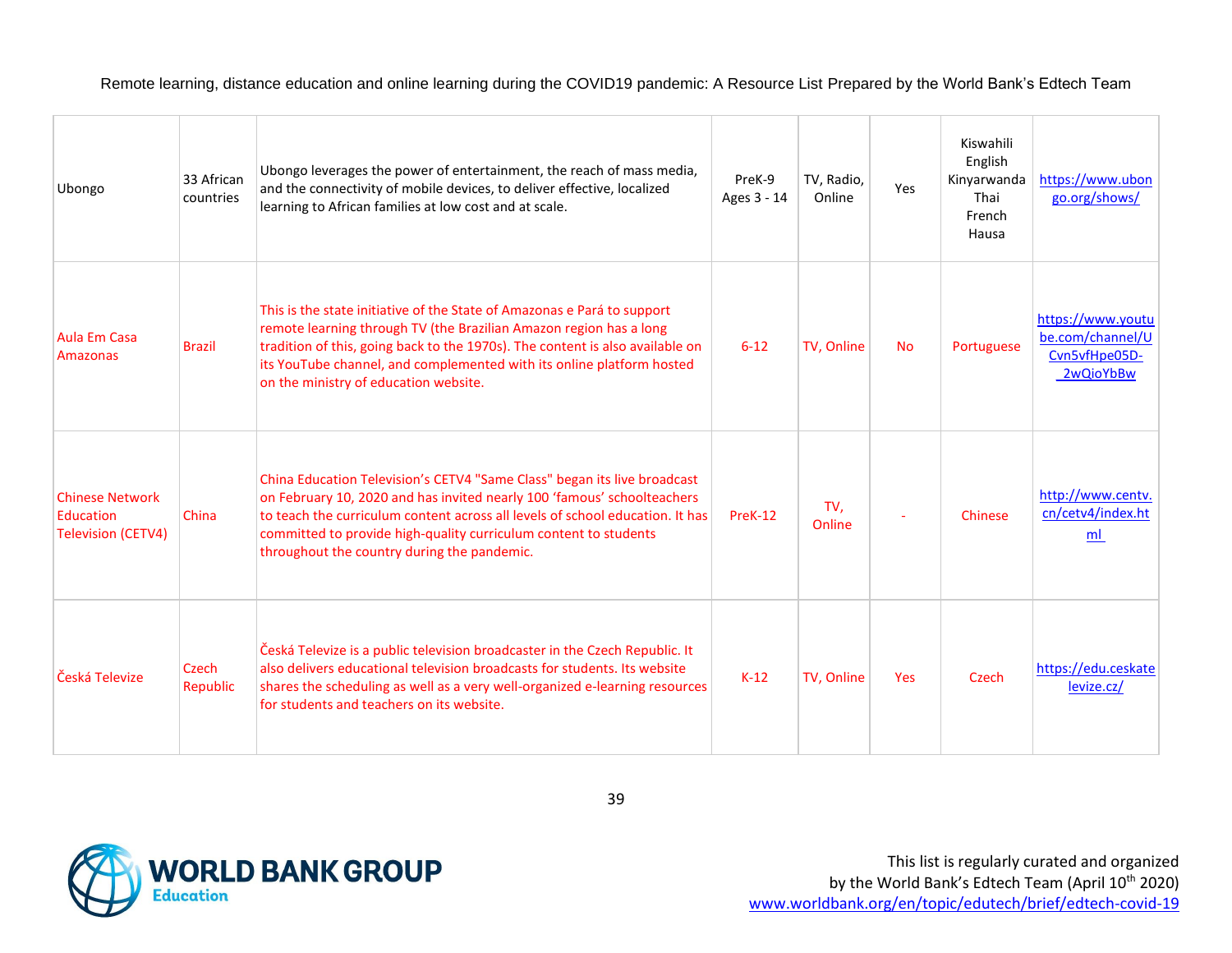| Swayam Prabha                                                   | India            | Ministry of Human Resource Development (MHRD) has launched this<br>group to run 32 educational TV channels on 24x7 basis. CIET, NCERT<br>disseminates curriculum based educational TV programs for students and<br>teachers. These channels are available for viewing across the country<br>using DD free dish set top boxes and antennas. The channel schedule and<br>other details are available on its website.                                                                                                                                                                                      | $6 - 12$<br>Higher<br><b>Education</b><br><b>Teachers</b> | TV. Online           | <b>Yes</b> | English<br><b>Urdu</b> | https://swayampra<br>bha.gov.in/                                      |
|-----------------------------------------------------------------|------------------|---------------------------------------------------------------------------------------------------------------------------------------------------------------------------------------------------------------------------------------------------------------------------------------------------------------------------------------------------------------------------------------------------------------------------------------------------------------------------------------------------------------------------------------------------------------------------------------------------------|-----------------------------------------------------------|----------------------|------------|------------------------|-----------------------------------------------------------------------|
| <b>TV Edukasi</b><br>(Teleisi Pendidikan<br>Indonesia)          | <b>Indonesia</b> | TV Edukasi (Education TV, formerly TVE) is an Indonesian television station<br>owned by Ministry of Education and Culture (MoEC). and began in 2004.<br>Currently TV Edukasi has two channels: channel 1 for students and<br>channel 2 for teachers. It is managed by Pustekkom, a semi-autonomous<br>body under the direction of its MOEC.                                                                                                                                                                                                                                                             | $K-12$<br><b>Teachers</b>                                 | TV, Radio,<br>Online | <b>Yes</b> | Indonesian<br>English  | https://tve.kemdik<br>bud.go.id                                       |
| EduTV                                                           | Kenya            | Edu TV is an initiative of the Ministry of Education (MoE) of Kenya in<br>collaboration with Kenya Institute of Curriculum Development (KICD) and<br>Kenya Broadcating Corporation (KBC) to provide educational learning via<br>free to air TV channels. KICD has been using Edu TV since 2016 to provide<br>supplementary education aligned to the school curriculum. Lessons will be<br>broadcast on the KICD owned channel called "Edu Channel TV". Schedules<br>will be available on the KICD website. These broadcast TV lessons are also<br>available on its YouTube channel called Edu TV Kenya. | $1 - 8$                                                   | TV, Radio,<br>Online | <b>No</b>  | Kiswahili<br>English   | https://kicd.ac.ke/<br>broadcast-<br>schedule/tv-time-<br>table-2020/ |
| <b>Korea Educational</b><br><b>Broadcasting</b><br>System (EBS) | <b>Korea</b>     | EBS is the Korean public broadcasting organization that aims to inform,<br>educate, engage, and enlighten people. Complementing public education<br>in Korea, EBS is dedicated to ensuring accessibility and openness in<br>education for all. It supports educational television program broadcasting<br>across the country.                                                                                                                                                                                                                                                                           | $K-12$                                                    | TV, Radio,<br>Online | <b>Yes</b> | Korean<br>English      | https://www.ebs.c<br>o.kr/main                                        |
| Tavaklase                                                       | Latvia           | Cloud-based online television (also on open and cable television).<br>Multimedia content and lessons of 20 min. organized by subject and<br>grade.                                                                                                                                                                                                                                                                                                                                                                                                                                                      | $1 - 12$                                                  | TV, Online           | <b>No</b>  | Latvian                | https://www.tavakl<br>ase.lv/                                         |



This list is regularly curated and organized by the World Bank's Edtech Team (April 10<sup>th</sup> 2020) [www.worldbank.org/en/topic/edutech/brief/edtech-covid-19](http://www.worldbank.org/en/topic/edutech/brief/edtech-covid-19)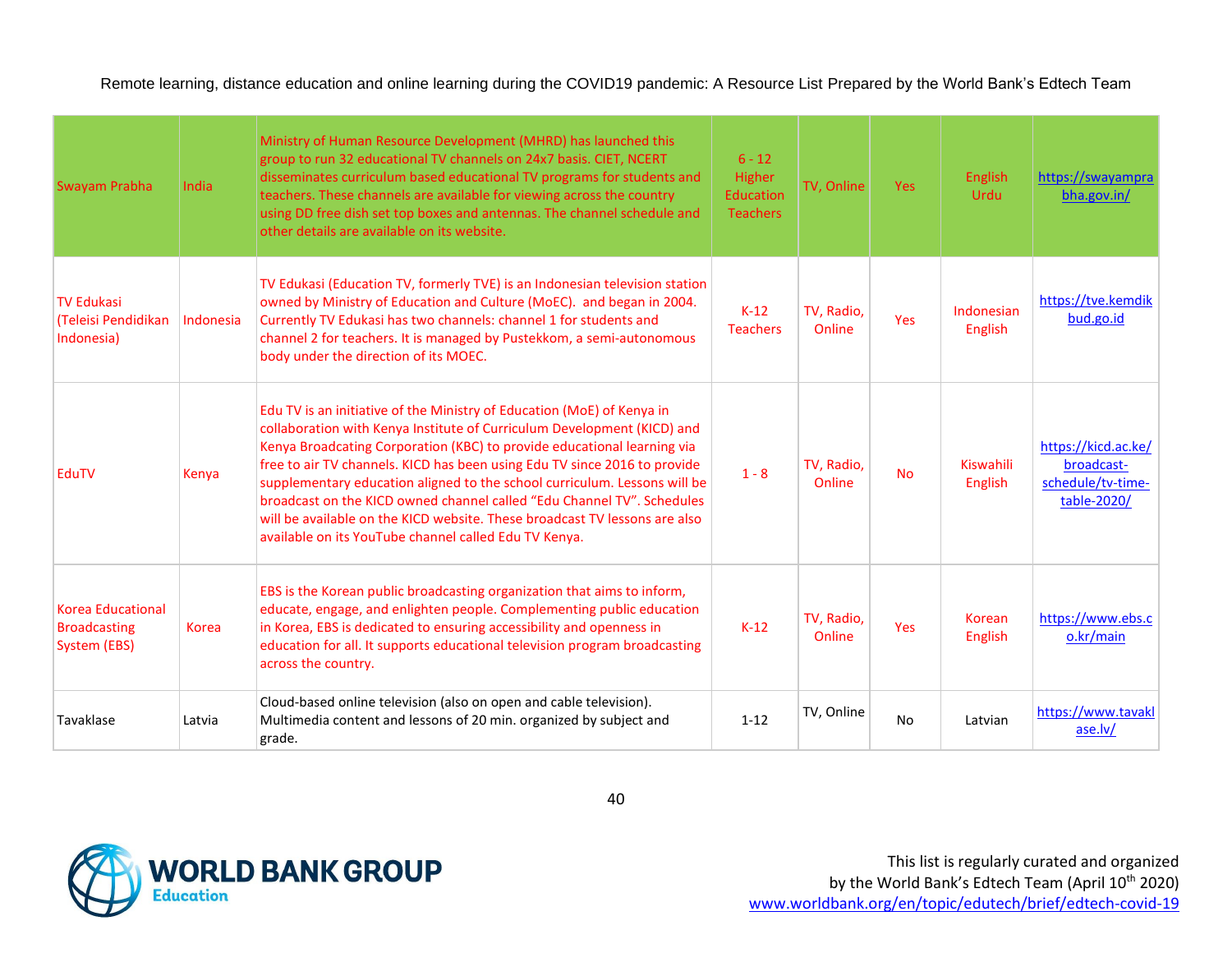| EduwebTV<br>(TV Pendidikan) | <b>Malaysia</b> | This is the national education television organized by Ministry of<br><b>Education of Malaysia.</b>                                                                                                                                                                                                                                                | $K-12$<br><b>Teachers</b> | TV, Online           |            | <b>Malay</b><br><b>English</b>                        | http://eduwebtv.m<br>oe.edu.my/        |
|-----------------------------|-----------------|----------------------------------------------------------------------------------------------------------------------------------------------------------------------------------------------------------------------------------------------------------------------------------------------------------------------------------------------------|---------------------------|----------------------|------------|-------------------------------------------------------|----------------------------------------|
| <b>TV Okey</b>              | <b>Malaysia</b> | TV Okey is a Malaysian free-to-air television channel operated by the<br>public broadcaster, Radio Televisyen Malaysia. It is also being used to air<br>education programs for students during the COVID-19 school closures.                                                                                                                       | $1 - 12$                  | TV, Online           | <b>Yes</b> | <b>Malay</b>                                          | https://okey.rtm.g<br>ov.my/           |
| Telesecundaria              | <b>Mexico</b>   | This is the Mexican government's initiative that integrates different<br>learning strategies focused on the use of educational television for<br>secondary school students. It began in 1968 aimed at out-of-school<br>students.                                                                                                                   | $6 - 12$                  | TV, Online           | <b>No</b>  | Spanish                                               | https://telesecund<br>aria.sep.gob.mx/ |
| <b>ESIS Edu</b>             | Mongolia        | This is the public education television platform by the Ministry of<br>Education, Culture, Science and Sports of Mongolia.                                                                                                                                                                                                                         | $K-12$                    | TV, Online           | <b>Yes</b> | Mongolian                                             | http://econtent.ed<br>u.mn/            |
| Athagafia TV                | <b>Morocco</b>  | National television channel 4 named Athaqafia broadcasts educational<br>lessons in Morocco. The Athaqafia channel is set to broadcast lessons<br>daily according to the regular school curriculum. The lessons are also<br>available on the digital terrestrial network TNT, Nilesat satellite, SNRT Live<br>website and via a mobile application. | PreK-9<br>Ages 3 - 14     | TV, Radio,<br>Online | <b>Yes</b> | French<br>Hausa<br>French<br>Arabic<br><b>English</b> | http://www.snrtliv<br>e.ma/athaqafia   |



This list is regularly curated and organized by the World Bank's Edtech Team (April 10<sup>th</sup> 2020) [www.worldbank.org/en/topic/edutech/brief/edtech-covid-19](http://www.worldbank.org/en/topic/edutech/brief/edtech-covid-19)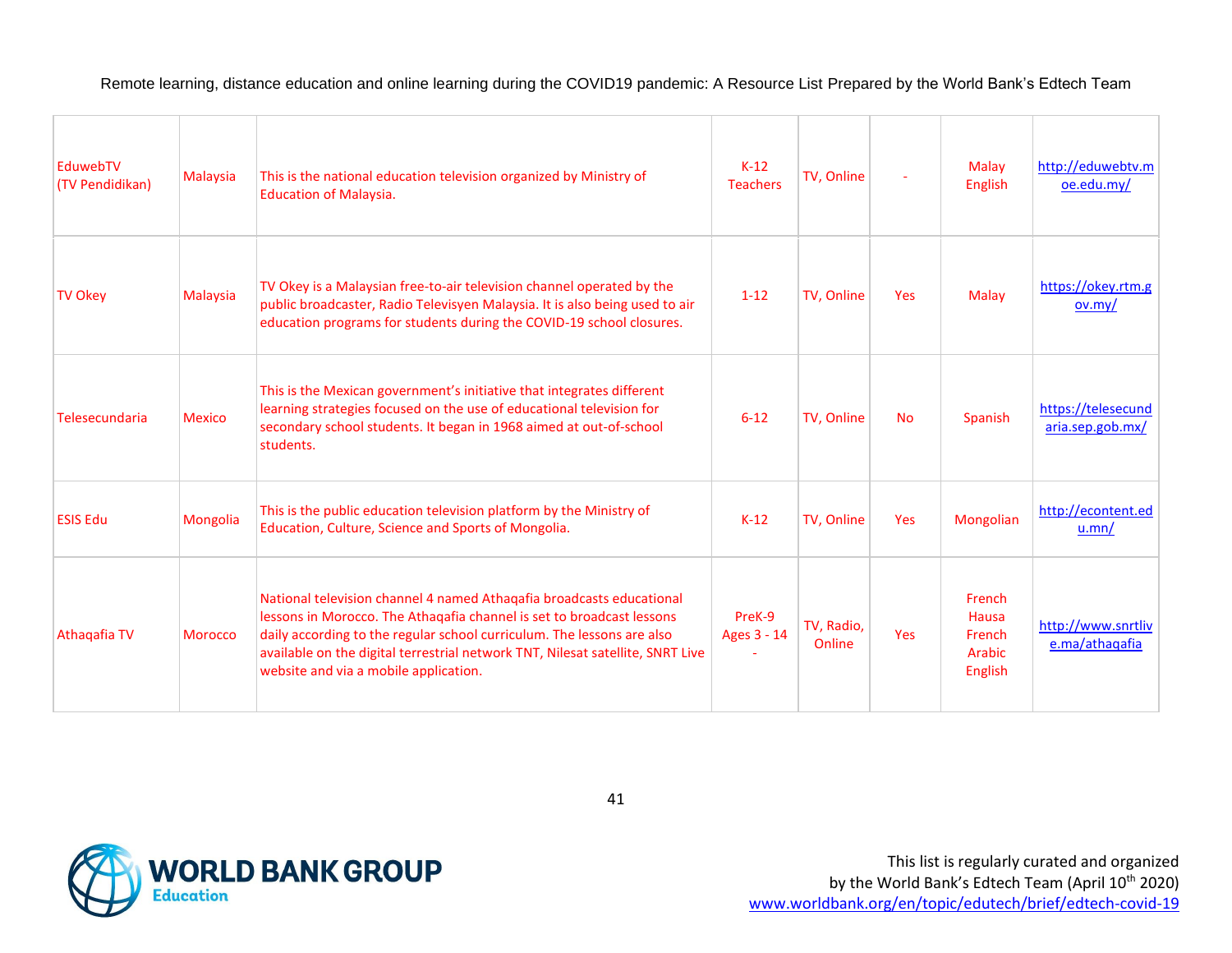| <b>Arryadia TV</b>            | <b>Morocco</b>  | Broadcasting and Television National Company (SNRT) has dedicated its<br>sports channel named Arriyadia TV to also broadcast university lectures<br>for students.                                                                                                                                                                                                                          | Higher<br><b>Education</b>         | TV, Radio,<br>Online | Yes        | French<br>Arabic<br><b>English</b> | https://arryadia.snr<br>$t$ .ma $/$                              |
|-------------------------------|-----------------|--------------------------------------------------------------------------------------------------------------------------------------------------------------------------------------------------------------------------------------------------------------------------------------------------------------------------------------------------------------------------------------------|------------------------------------|----------------------|------------|------------------------------------|------------------------------------------------------------------|
| Taleem Ghar                   | Pakistan        | Platform that provides daily educational videos. Contents are classified by<br>grades and subjects and are also downloadable (includes also an App)                                                                                                                                                                                                                                        | $K - 12$                           | TV, Online           | yes        | English<br>Urdu                    | https://taleemghar<br>.punjab.gov.pk/                            |
| <b>CIFRA</b>                  | <b>Russia</b>   | The portal provides educational materials for self-study. Every week, new<br>lessons will appear aligned with the textbook contents. Educational<br>materials are organized in 6 subjects for students from grades 1 to 11.                                                                                                                                                                | $1 - 11$                           | TV, Online           |            | <b>Russian</b>                     | https://cifra.school                                             |
| Ain channel                   | Saudi<br>Arabia | Ministry of Education has organized Ain channel to be the education<br>channel for all grades. Students can gain access to their classes through 20<br>Ein channels on TV and Ain's YouTube channel.                                                                                                                                                                                       | $K - 12$                           | TV, Online           | <b>Yes</b> | Arabic<br>English                  | http://www.ientv.e<br>$du$ .sa/                                  |
| EduClan                       | Spain           | This is a Spanish platform that offers digital learning resources for children<br>between 3 to 10 years of age. This has been developed in coordination<br>with the Spanish Ministry of Education and major players from the<br>publishing industry. This content is also available on TV via 'Apredemos En<br>Casa'.                                                                      | $PreK - 5$<br>Ages 3 - 10<br>years | TV, Online           | <b>Yes</b> | Spanish                            | https://www.rtve.e<br>s/educlan/                                 |
| Bitartean, etxetik<br>ikasten | Spain           | In the Regional Basque TV channel (EITB3), students (ages 6 to 10) can<br>watch, from Monday to Friday, the scheduled educational content<br>organized by subject and age. Students have also the opportunity to<br>access to these videos using the app, the YouTube channel and the<br>website. The videos combine animations with the presence of a teacher<br>broadcasting the lesson. | <b>Ages 6-10</b>                   | TV, Online           | <b>Yes</b> | Spanish<br><b>Basque</b>           | https://www.eitb.e<br>us/eu/hiru3/bitarte<br>an-etxetik-ikasten/ |

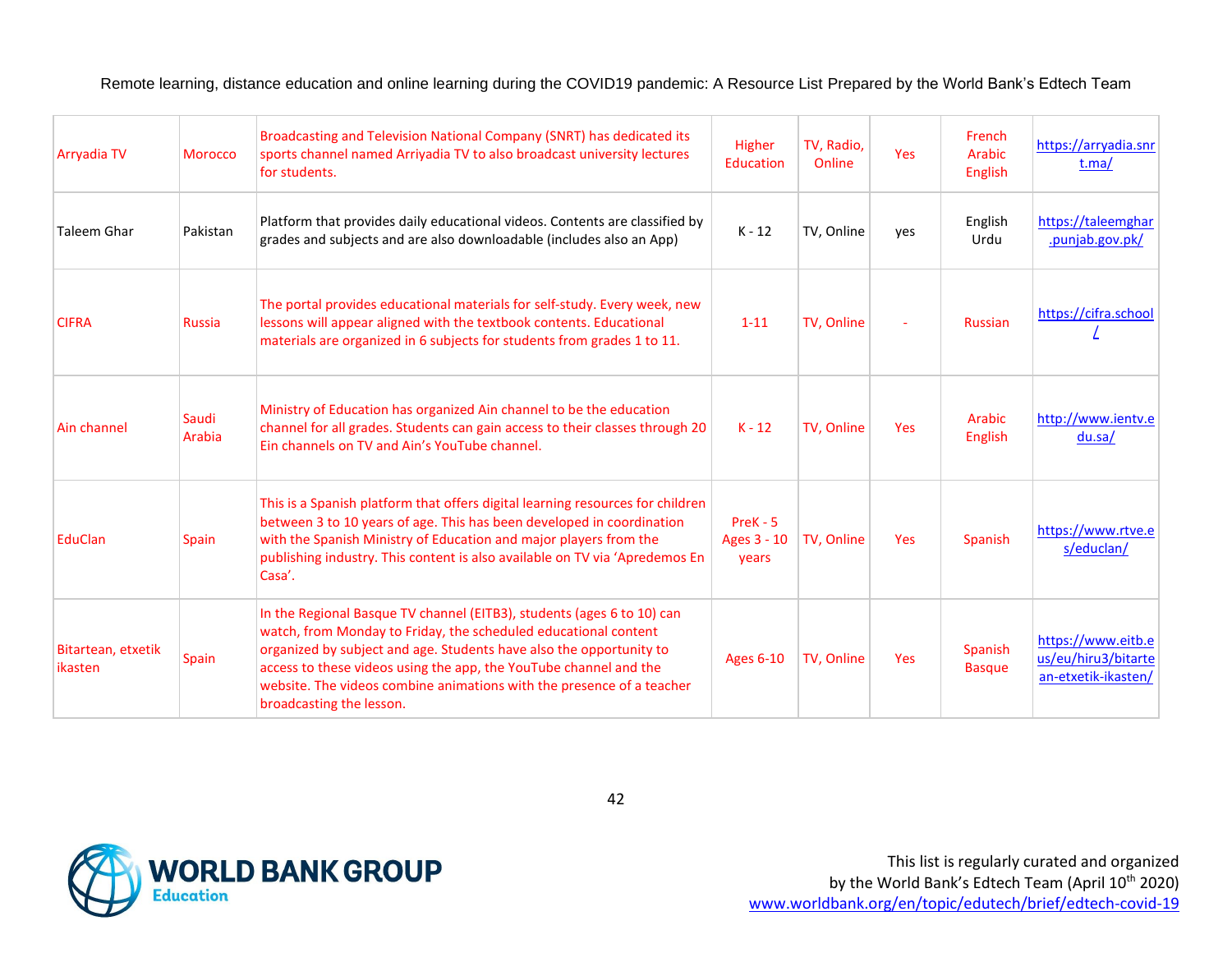| <b>UNIAN</b>                  | <b>Ukraine</b>          | "All-Ukrainian School Online" - lessons in 11 subjects for students in<br>grades 5-11 classes. Classes appear on the schedule plate on a daily base.                                                                                                                                                                                                                                                              | $5 - 11$         | TV, Online              |           | <b>Russian</b> | https://www.unian<br>.net/uroki-onlayn                                                                        |
|-------------------------------|-------------------------|-------------------------------------------------------------------------------------------------------------------------------------------------------------------------------------------------------------------------------------------------------------------------------------------------------------------------------------------------------------------------------------------------------------------|------------------|-------------------------|-----------|----------------|---------------------------------------------------------------------------------------------------------------|
| <b>FAIRFAX COUNTY</b>         | United<br><b>States</b> | Fairfax Network in Virginia creates free programming for educators to use<br>in the classroom. The programs are also offered free to public television<br>stations and cable systems that serve school systems across the US.<br>Program content covers a variety of topics across curriculum areas and<br>grade levels, as well as exemplary instructional strategies to assist<br>teachers with their practice. | $K-12$           | TV, Online              | No        | English        | https://www.fcps.e<br>du/news-features-<br>and-events/fairfax-<br>network/fairfax-<br>network-<br>programming |
| KQED                          | United<br>Stated        | KQED is broadcasting a California state standards-aligned educational<br>television programming. This was developed to help schools and districts<br>bridge the digital divide and provide equitable access to learning for all<br>students at home, regardless of access to internet or computers. This runs<br>on all weekdays.                                                                                 | PreK-12          | TV, Online              |           | English        | https://www.kqed.<br>org/education/ath<br>omelearning                                                         |
| <b>SCETV</b>                  | United<br><b>States</b> | South Carolina ETV (SCETV) is the state's public educational broadcasting<br>network. SCETV provides national and local educational programs to<br>students at home (and classrooms during regular school days) via the<br>internet through Knowitall.org, LearningWhy, and PBS Learning Media.                                                                                                                   | $K-12$           | TV, Radio,<br>Online    |           | English        | https://www.scetv.<br>org/television                                                                          |
| <b>WCNY's TV</b><br>Classroom | United<br><b>States</b> | This is New York's education TV program that provides lessons on the<br>themes of ELA, math, science, health and physical education, history, and<br>social studies.                                                                                                                                                                                                                                              | $K-12$           | TV, Radio,<br>Online    | <b>No</b> | English        | https://www.wcnv.<br>org/tvclassroom/                                                                         |
| <b>WTU</b>                    | United<br><b>States</b> | Washington DC Teachers' Union s partnering with Fox5, its sister station,<br>FoxPlus WDCA-TV to air 30 min. lessons on television for students during<br>school closures.                                                                                                                                                                                                                                         | K-High<br>School | TV,<br>Online,<br>Radio | No        | English        | https://www.wtulo<br>cal6.net/distance I<br>earning                                                           |